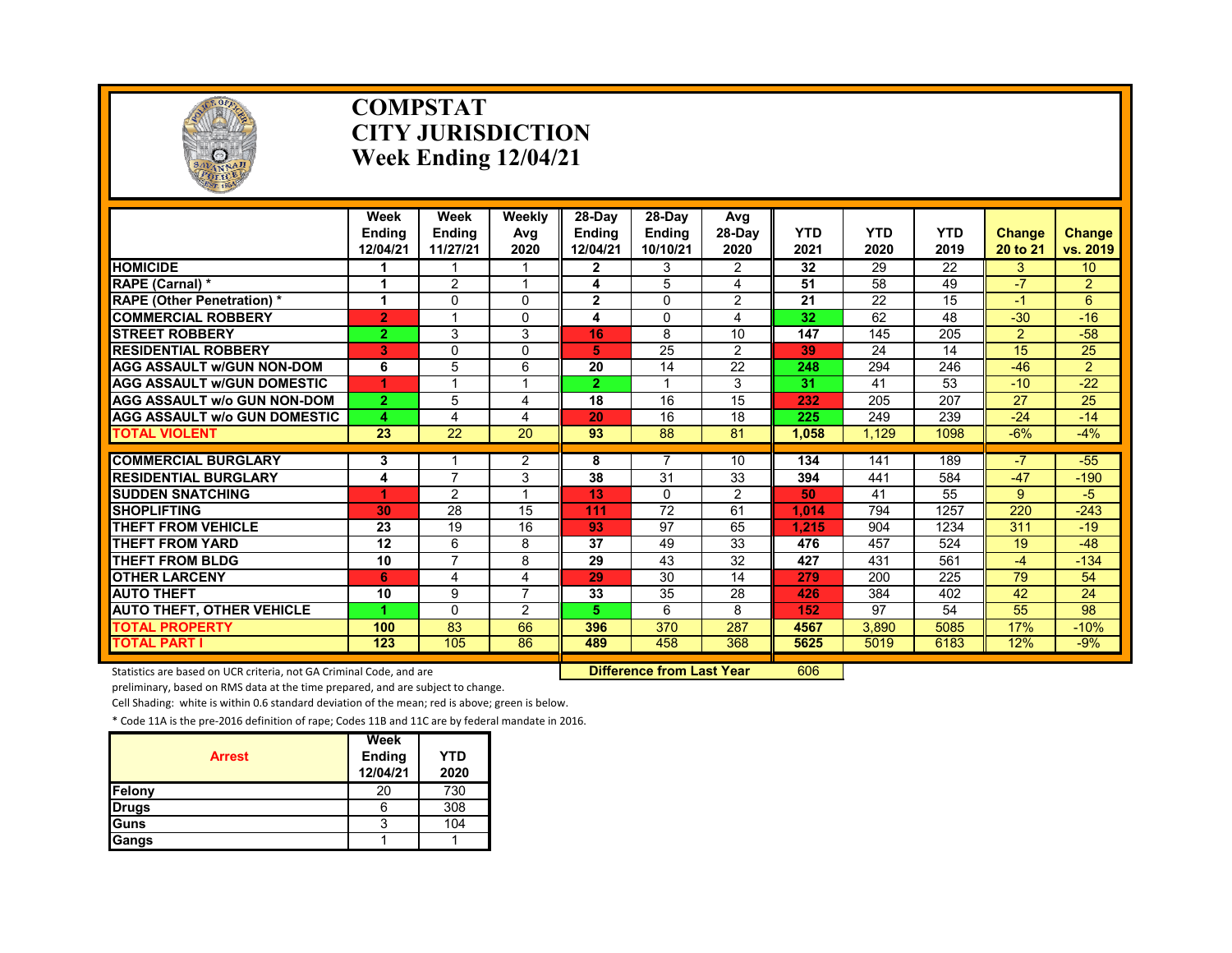

### **COMPSTATNORTH PRECINCTWeek Ending 12/04/21**

### **PRECINCT COMMANDER:**

**CAPT. SHAMONICA BADIE**



|                                     | Week<br><b>Endina</b><br>12/04/21 | Week<br><b>Endina</b><br>11/27/21 | Weekly<br>Avg<br>2020 | 28-Dav<br><b>Endina</b><br>12/04/21 | 28-Dav<br><b>Endina</b><br>10/10/21 | Avg<br>28-Day<br>2020 | <b>YTD</b><br>2021 | <b>YTD</b><br>2020 | <b>YTD</b><br>2019       | <b>Change</b><br>20 to 21 | <b>Change</b><br>vs. 2019 |
|-------------------------------------|-----------------------------------|-----------------------------------|-----------------------|-------------------------------------|-------------------------------------|-----------------------|--------------------|--------------------|--------------------------|---------------------------|---------------------------|
| <b>HOMICIDE</b>                     |                                   | $\mathbf{0}$                      | 0                     |                                     | 1                                   |                       | 7                  | 8                  | 5                        | $-1$                      | $\overline{2}$            |
| RAPE (Carnal) *                     | 1                                 |                                   | 0                     | $\mathbf{2}$                        | 2                                   | 1                     | 15                 | 20                 | $\overline{12}$          | $-5$                      | 3                         |
| <b>RAPE (Other Penetration) *</b>   | $\bf{0}$                          | $\Omega$                          | $\Omega$              | O.                                  | $\Omega$                            | 0                     | $\overline{7}$     | 5                  | 6                        | 2                         |                           |
| <b>COMMERCIAL ROBBERY</b>           | 0                                 | $\mathbf{0}$                      | $\Omega$              | 0                                   | 0                                   | 1                     | 6                  | 11                 | $\overline{\phantom{a}}$ | -5                        | $-1$                      |
| <b>STREET ROBBERY</b>               | $\bf{0}$                          | $\overline{\mathbf{A}}$           |                       | 6                                   | $\Omega$                            | 3                     | 55                 | 53                 | 66                       | 2                         | $-11$                     |
| <b>RESIDENTIAL ROBBERY</b>          | 0                                 | $\Omega$                          | $\Omega$              | 0                                   | 24                                  | 0                     | $\overline{7}$     | 4                  | 3                        | 3                         | 4                         |
| <b>AGG ASSAULT w/GUN NON-DOM</b>    | 3                                 |                                   | 2                     | 6                                   | 3                                   | $\overline{7}$        | 62                 | 79                 | 53                       | $-17$                     | 9                         |
| <b>AGG ASSAULT w/GUN DOMESTIC</b>   |                                   | $\Omega$                          | 0                     | 4                                   | $\Omega$                            | и                     | $\overline{7}$     | 8                  | 10                       | $-1$                      | $-3$                      |
| <b>AGG ASSAULT w/o GUN NON-DOM</b>  | $\bf{0}$                          | $\overline{ }$                    |                       | 4                                   | 4                                   | 4                     | 73                 | 64                 | 70                       | 9                         | 3                         |
| <b>AGG ASSAULT w/o GUN DOMESTIC</b> | $\bf{0}$                          | $\Omega$                          |                       | 3.                                  | 3                                   | 4                     | 43                 | 56                 | 59                       | $-13$                     | $-16$                     |
| <b>TOTAL VIOLENT</b>                | 6                                 | $\overline{4}$                    | 5                     | 23                                  | $\overline{37}$                     | 22                    | 282                | 308                | 291                      | $-8%$                     | $-3%$                     |
| <b>COMMERCIAL BURGLARY</b>          | 1                                 | $\mathbf{0}$                      |                       | $\mathbf{2}$                        | 3                                   | 2                     | 31                 | 42                 | 48                       | $-11$                     | $-17$                     |
| <b>RESIDENTIAL BURGLARY</b>         | 1                                 | $\overline{2}$                    |                       | 13                                  | 10                                  | $\overline{7}$        | 76                 | 80                 | 78                       | -4                        | $-2$                      |
| <b>SUDDEN SNATCHING</b>             | 0                                 | 2                                 | 0                     | 3                                   | $\Omega$                            | 1                     | 28                 | 21                 | 16                       | $\overline{7}$            | 12                        |
| <b>SHOPLIFTING</b>                  | $\overline{2}$                    | 2                                 | 2                     | 12                                  | 4                                   | 8                     | 134                | 123                | 152                      | 11                        | $-18$                     |
| <b>THEFT FROM VEHICLE</b>           | 5                                 | 4                                 | 4                     | 41                                  | 33                                  | 15                    | 393                | 199                | 293                      | 194                       | 100                       |
| <b>THEFT FROM YARD</b>              | 4                                 | $\Omega$                          | $\overline{2}$        | 9                                   | 16                                  | 9                     | 134                | 115                | 143                      | 19                        | -9                        |
| <b>THEFT FROM BLDG</b>              | $\mathbf{2}$                      | 2                                 | $\overline{2}$        | 4                                   | 18                                  | $\overline{7}$        | 131                | 91                 | 132                      | 40                        | $-1$                      |
| <b>OTHER LARCENY</b>                | 1                                 |                                   |                       | 6                                   | 5                                   | 4                     | 51                 | 45                 | 41                       | 6                         | 10 <sup>1</sup>           |
| <b>AUTO THEFT</b>                   | 1                                 | 4                                 | 2                     | 10                                  | 6                                   | 6                     | 123                | 86                 | 83                       | 37                        | 40                        |
| <b>AUTO THEFT, OTHER VEHICLE</b>    | $\bf{0}$                          | $\Omega$                          | 0                     | $\mathbf{0}$                        | $\Omega$                            | $\overline{ }$        | 40                 | 19                 | 11                       | 21                        | 29                        |
| <b>TOTAL PROPERTY</b>               | 17                                | 17                                | 14                    | 100                                 | 95                                  | 59                    | 1141               | 821                | 997                      | 39%                       | 14%                       |
| <b>TOTAL PART I</b>                 | 23                                | 21                                | 19                    | 123                                 | 132                                 | 81                    | 1423               | 1129               | 1288                     | 26%                       | 10%                       |

Statistics are based on UCR criteria, not GA Criminal Code, and are **Difference from Last Year** 294

preliminary, based on RMS data at the time prepared, and are subject to change.

Cell Shading: white is within 0.6 standard deviation of the mean; red is above; green is below.

|                | <b>Week</b>        |                    |
|----------------|--------------------|--------------------|
| <b>Arrests</b> | Ending<br>12/04/21 | <b>YTD</b><br>2020 |
| Felony         |                    |                    |
| <b>Drugs</b>   |                    |                    |
| Guns           |                    |                    |
| Gangs          |                    |                    |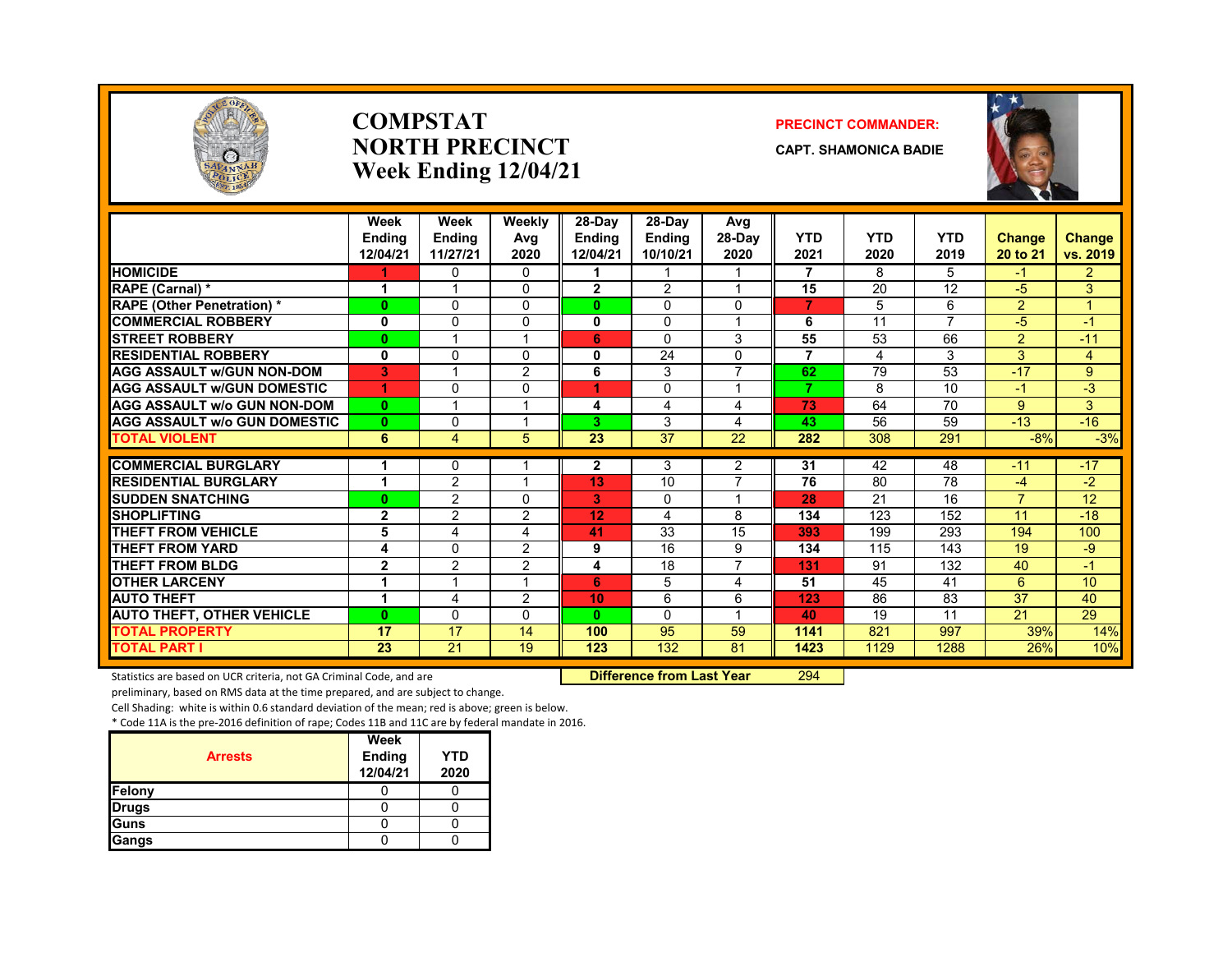

### **COMPSTATCENTRAL PRECINCTWeek Ending 12/04/21**

### **PRECINCT COMMANDER:**

**CAPT. TONYA REID**



|                                     | Week<br><b>Endina</b><br>12/04/21 | Week<br><b>Endina</b><br>11/27/21 | Weekly<br>Avg<br>2020 | 28-Dav<br><b>Endina</b><br>12/04/21 | 28-Day<br><b>Endina</b><br>10/10/21 | Avg<br>28-Dav<br>2020 | <b>YTD</b><br>2021 | <b>YTD</b><br>2020 | <b>YTD</b><br>2019 | <b>Change</b><br>20 to 21 | <b>Change</b><br>vs. 2019 |
|-------------------------------------|-----------------------------------|-----------------------------------|-----------------------|-------------------------------------|-------------------------------------|-----------------------|--------------------|--------------------|--------------------|---------------------------|---------------------------|
| <b>HOMICIDE</b>                     | 0                                 | 1                                 | 0                     | 1                                   | $\Omega$                            |                       | 6.                 | 13                 | 5                  | $-7$                      | 1                         |
| RAPE (Carnal) *                     | 0                                 | 0                                 | 0                     | $\bf{0}$                            |                                     |                       | 8                  | 19                 | 10                 | $-11$                     | $-2$                      |
| <b>RAPE (Other Penetration) *</b>   | 0                                 | 0                                 | 0                     | $\bf{0}$                            | $\Omega$                            | $\mathbf 0$           | 5                  | 4                  | 4                  | 1                         | $\mathbf{1}$              |
| <b>COMMERCIAL ROBBERY</b>           | $\overline{2}$                    | 0                                 | 0                     | $\mathbf{2}$                        | $\Omega$                            | $\overline{ }$        | 10                 | 16                 | 17                 | $-6$                      | $-7$                      |
| <b>STREET ROBBERY</b>               | $\overline{2}$                    | 1                                 |                       | 5                                   | 5                                   | 3                     | 40                 | 40                 | $\overline{57}$    | $\Omega$                  | $-17$                     |
| <b>RESIDENTIAL ROBBERY</b>          | 0                                 | $\Omega$                          | 0                     | 0                                   | $\Omega$                            |                       | 4                  | 9                  | $\Omega$           | -5                        | $\overline{4}$            |
| <b>AGG ASSAULT W/GUN NON-DOM</b>    | $\bf{0}$                          | ٠                                 | $\overline{2}$        | 3                                   | 3                                   | 6                     | 85                 | 74                 | 83                 | 11                        | $\overline{2}$            |
| <b>AGG ASSAULT W/GUN DOMESTIC</b>   | $\bf{0}$                          | 0                                 | $\Omega$              | $\bf{0}$                            | $\Omega$                            | $\overline{ }$        | 9                  | 8                  | 14                 | $\blacktriangleleft$      | $-5$                      |
| <b>AGG ASSAULT w/o GUN NON-DOM</b>  | $\blacktriangleleft$              | $\overline{2}$                    |                       | 7                                   | 6                                   | 4                     | 61                 | 41                 | 48                 | 20                        | 13                        |
| <b>AGG ASSAULT W/o GUN DOMESTIC</b> | $\overline{2}$                    | $\overline{2}$                    |                       | 9                                   | $\overline{\phantom{a}}$            | 5                     | 64                 | 68                 | 61                 | $-4$                      | 3                         |
| <b>TOTAL VIOLENT</b>                | $\overline{7}$                    | $\overline{7}$                    | 6                     | 27                                  | 22                                  | 24                    | 292                | 292                | 299                | 0%                        | $-2%$                     |
| <b>COMMERCIAL BURGLARY</b>          | $\mathbf{2}$                      |                                   |                       | 4                                   | 3                                   | 4                     | 49                 | 42                 | 61                 | 7                         | $-12$                     |
| <b>RESIDENTIAL BURGLARY</b>         | 1                                 | 3                                 |                       | 6                                   | 10                                  | 11                    | 128                | 131                | 190                | $-3$                      | $-62$                     |
| <b>SUDDEN SNATCHING</b>             | $\bf{0}$                          | 0                                 | 0                     | $\overline{7}$                      | 0                                   |                       | 9                  | $\overline{ }$     | 13                 | $\overline{2}$            | $-4$                      |
| <b>SHOPLIFTING</b>                  | 4                                 | 1                                 | 3                     | 13                                  | 14                                  | 12                    | 152                | 152                | 233                | $\Omega$                  | $-81$                     |
| <b>THEFT FROM VEHICLE</b>           | 5                                 | 3                                 | 4                     | 14                                  | 16                                  | 16                    | 258                | 204                | 307                | 54                        | $-49$                     |
| <b>THEFT FROM YARD</b>              | $\overline{2}$                    | $\overline{2}$                    | 3                     | 10                                  | 15                                  | 11                    | 131                | 142                | 188                | $-11$                     | $-57$                     |
| <b>THEFT FROM BLDG</b>              | 5                                 | 4                                 | $\overline{2}$        | 10                                  | 6                                   | 8                     | 88                 | 96                 | 127                | -8                        | $-39$                     |
| <b>OTHER LARCENY</b>                | 3                                 | 0                                 |                       | 7                                   | 14                                  | 5                     | 91                 | 62                 | 74                 | 29                        | 17                        |
| <b>AUTO THEFT</b>                   | $\mathbf{2}$                      | $\overline{2}$                    | 3                     | 6.                                  | 12                                  | 10                    | 112                | 122                | 108                | $-10$                     | 4                         |
| <b>AUTO THEFT, OTHER VEHICLE</b>    | $\bf{0}$                          | $\Omega$                          | 0                     | $\overline{2}$                      | 3                                   | 2                     | 43                 | 25                 | 8                  | 18                        | $\overline{35}$           |
| <b>TOTAL PROPERTY</b>               | 24                                | 13                                | 18                    | 79                                  | 93                                  | 80                    | 1061               | 983                | 1309               | 8%                        | $-19%$                    |
| <b>TOTAL PART I</b>                 | 31                                | 20                                | 24                    | 106                                 | 115                                 | 104                   | 1353               | 1275               | 1608               | 6%                        | $-16%$                    |

Statistics are based on UCR criteria, not GA Criminal Code, and are **Difference from Last Year** 78

preliminary, based on RMS data at the time prepared, and are subject to change.

Cell Shading: white is within 0.6 standard deviation of the mean; red is above; green is below.

| <b>Arrests</b> | Week<br>Ending<br>12/04/21 | <b>YTD</b><br>2020 |
|----------------|----------------------------|--------------------|
| Felony         |                            | 525                |
| <b>Drugs</b>   |                            | 168                |
| Guns           |                            | 80                 |
| Gangs          |                            |                    |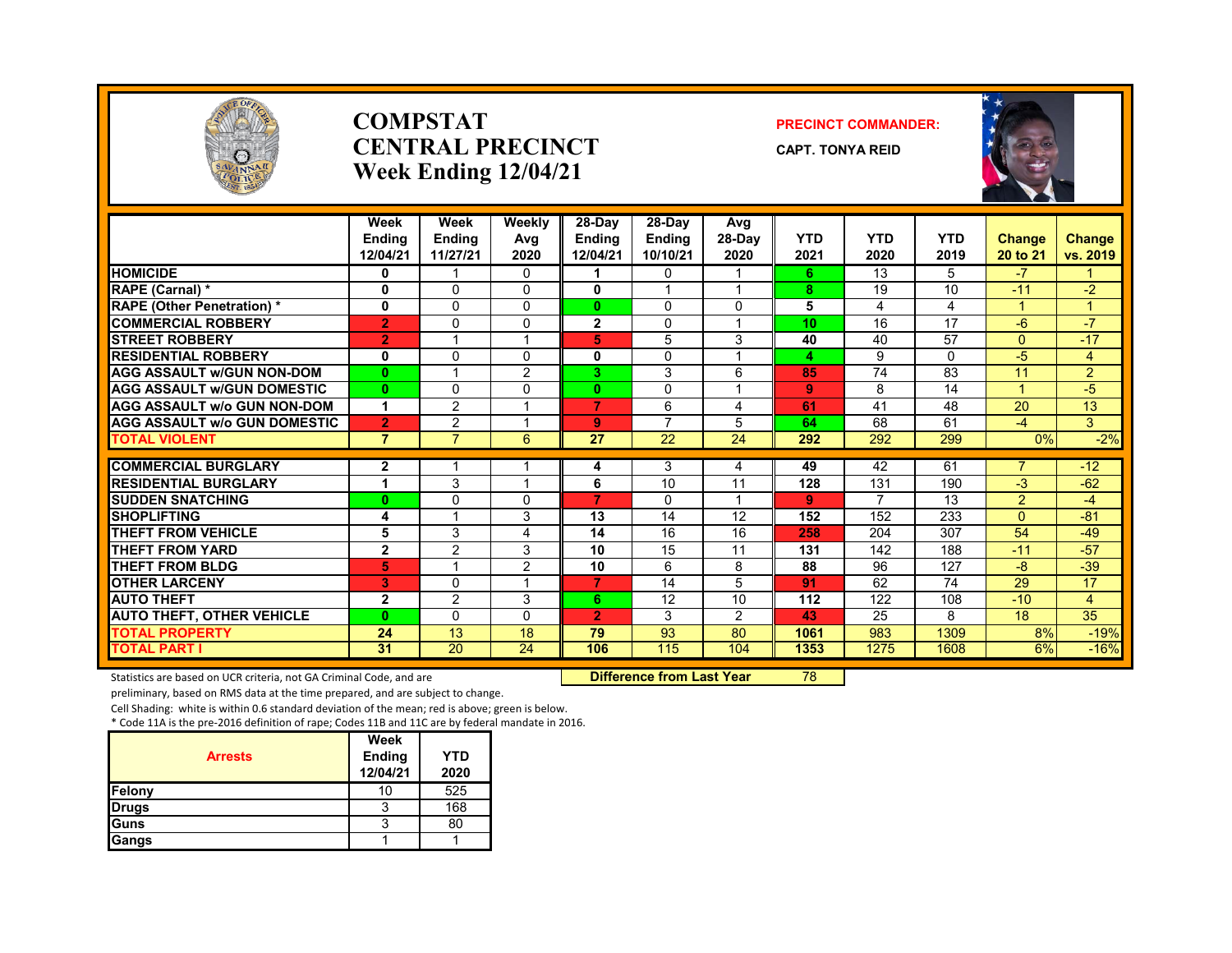

### **COMPSTATSOUTH PRECINCTWeek Ending 12/04/21**

### **PRECINCT COMMANDER:**

**CAPT. ALEX TOBAR**



|                                     | Week<br><b>Endina</b><br>12/04/21 | Week<br><b>Endina</b><br>11/27/21 | Weekly<br>Avg<br>2020 | $28-Day$<br><b>Endina</b><br>12/04/21 | 28-Day<br><b>Endina</b><br>10/10/21 | Avg<br>28-Dav<br>2020 | <b>YTD</b><br>2021 | <b>YTD</b><br>2020 | <b>YTD</b><br>2019 | <b>Change</b><br>20 to 21 | <b>Change</b><br>vs. 2019 |
|-------------------------------------|-----------------------------------|-----------------------------------|-----------------------|---------------------------------------|-------------------------------------|-----------------------|--------------------|--------------------|--------------------|---------------------------|---------------------------|
| <b>HOMICIDE</b>                     | 0                                 | $\mathbf{0}$                      | $\Omega$              | 0                                     |                                     | $\mathbf{0}$          | 9                  | 3                  | $\overline{7}$     | 6                         | $\overline{2}$            |
| RAPE (Carnal) *                     | 0                                 | $\Omega$                          | $\Omega$              |                                       |                                     |                       | 15                 | 17                 | 13                 | $-2$                      | $\overline{2}$            |
| <b>RAPE (Other Penetration) *</b>   | 4                                 | $\Omega$                          | $\Omega$              |                                       | $\Omega$                            |                       | 4                  | $\overline{ }$     | $\overline{2}$     | $-3$                      | $\overline{2}$            |
| <b>COMMERCIAL ROBBERY</b>           | 0                                 |                                   | $\Omega$              | $\overline{2}$                        | $\Omega$                            | -1                    | 8                  | 23                 | 16                 | $-15$                     | $-8$                      |
| <b>STREET ROBBERY</b>               | $\bf{0}$                          |                                   |                       | 3                                     |                                     | 2                     | 24                 | 27                 | 33                 | $-3$                      | -9                        |
| <b>RESIDENTIAL ROBBERY</b>          | 1                                 | $\Omega$                          | $\Omega$              | 3                                     | $\Omega$                            |                       | 15                 | $\overline{7}$     | 4                  | 8                         | 11                        |
| <b>AGG ASSAULT W/GUN NON-DOM</b>    | $\mathbf{0}$                      |                                   |                       | 6                                     | 6                                   | 3                     | 43                 | 54                 | 37                 | $-11$                     | 6                         |
| <b>AGG ASSAULT w/GUN DOMESTIC</b>   | $\bf{0}$                          |                                   | $\Omega$              | 4                                     |                                     | 0                     | 7                  | 9                  | 12                 | $-2$                      | $-5$                      |
| <b>AGG ASSAULT w/o GUN NON-DOM</b>  | 1                                 |                                   | ٠                     | 4                                     | 3                                   | 3                     | 45                 | 38                 | 30                 | $\overline{7}$            | 15                        |
| <b>AGG ASSAULT W/o GUN DOMESTIC</b> | $\overline{2}$                    |                                   |                       | 5                                     | 3                                   | 3                     | 69                 | 48                 | 52                 | 21                        | 17                        |
| <b>TOTAL VIOLENT</b>                | 5                                 | 6                                 | 4                     | 26                                    | 16                                  | 16                    | 239                | 233                | 206                | 3%                        | 16%                       |
| <b>COMMERCIAL BURGLARY</b>          | 0                                 | 0                                 |                       | 0                                     |                                     | 2                     | 37                 | $\overline{33}$    | 62                 | 4                         | $-25$                     |
| <b>RESIDENTIAL BURGLARY</b>         | $\mathbf 0$                       |                                   |                       | 7                                     | 4                                   | 6                     | 56                 | 96                 | 106                | $-40$                     | $-50$                     |
| <b>SUDDEN SNATCHING</b>             | $\mathbf{0}$                      | $\Omega$                          | $\Omega$              | 4                                     | $\Omega$                            | $\Omega$              | $\overline{7}$     | 8                  | 14                 | $-1$                      | $-7$                      |
| <b>SHOPLIFTING</b>                  | 12                                | 15                                | 6                     | 50                                    | 38                                  | 25                    | 433                | 315                | 589                | 118                       | $-156$                    |
| <b>THEFT FROM VEHICLE</b>           | 6                                 | 6                                 | 5                     | 16                                    | 23                                  | 19                    | 280                | 275                | 327                | 5                         | $-47$                     |
| <b>THEFT FROM YARD</b>              | 5                                 | $\overline{2}$                    | $\overline{2}$        | 13                                    | 12                                  | 6                     | 109                | 89                 | 71                 | 20                        | 38                        |
| <b>THEFT FROM BLDG</b>              | $\overline{2}$                    | $\mathfrak{p}$                    | $\mathcal{P}$         | 10                                    | 12                                  | 9                     | 114                | 121                | 152                | $-7$                      | $-38$                     |
| <b>OTHER LARCENY</b>                | $\bf{0}$                          | $\Omega$                          |                       | 8                                     | 5                                   | 3                     | 78                 | 43                 | 54                 | 35                        | 24                        |
| <b>AUTO THEFT</b>                   | 4                                 | 3                                 | ◢                     | 11                                    | 8                                   | 6                     | 93                 | 84                 | 114                | 9                         | $-21$                     |
| <b>AUTO THEFT, OTHER VEHICLE</b>    | 4                                 | $\Omega$                          | и                     | $\overline{2}$                        |                                     | 3                     | 28                 | 38                 | 19                 | $-10$                     | 9                         |
| <b>TOTAL PROPERTY</b>               | 30                                | 29                                | 19                    | 118                                   | 104                                 | 80                    | 1235               | 1102               | 1508               | 12%                       | $-18%$                    |
| TOTAL PART I                        | 35                                | 35                                | 23                    | 144                                   | 120                                 | 96                    | 1474               | 1335               | 1714               | 10%                       | $-14%$                    |

Statistics are based on UCR criteria, not GA Criminal Code, and are **Difference from Last Year** 139

preliminary, based on RMS data at the time prepared, and are subject to change.

Cell Shading: white is within 0.6 standard deviation of the mean; red is above; green is below. \* Code 11A is the pre‐2016 definition of rape; Codes 11B and 11C are by federal mandate in 2016.

|                | Week               |                    |
|----------------|--------------------|--------------------|
| <b>Arrests</b> | Ending<br>12/04/21 | <b>YTD</b><br>2020 |
| Felony         | 10                 | 205                |
| Drugs          |                    | 140                |
| <b>Guns</b>    |                    | 24                 |
| Gangs          |                    |                    |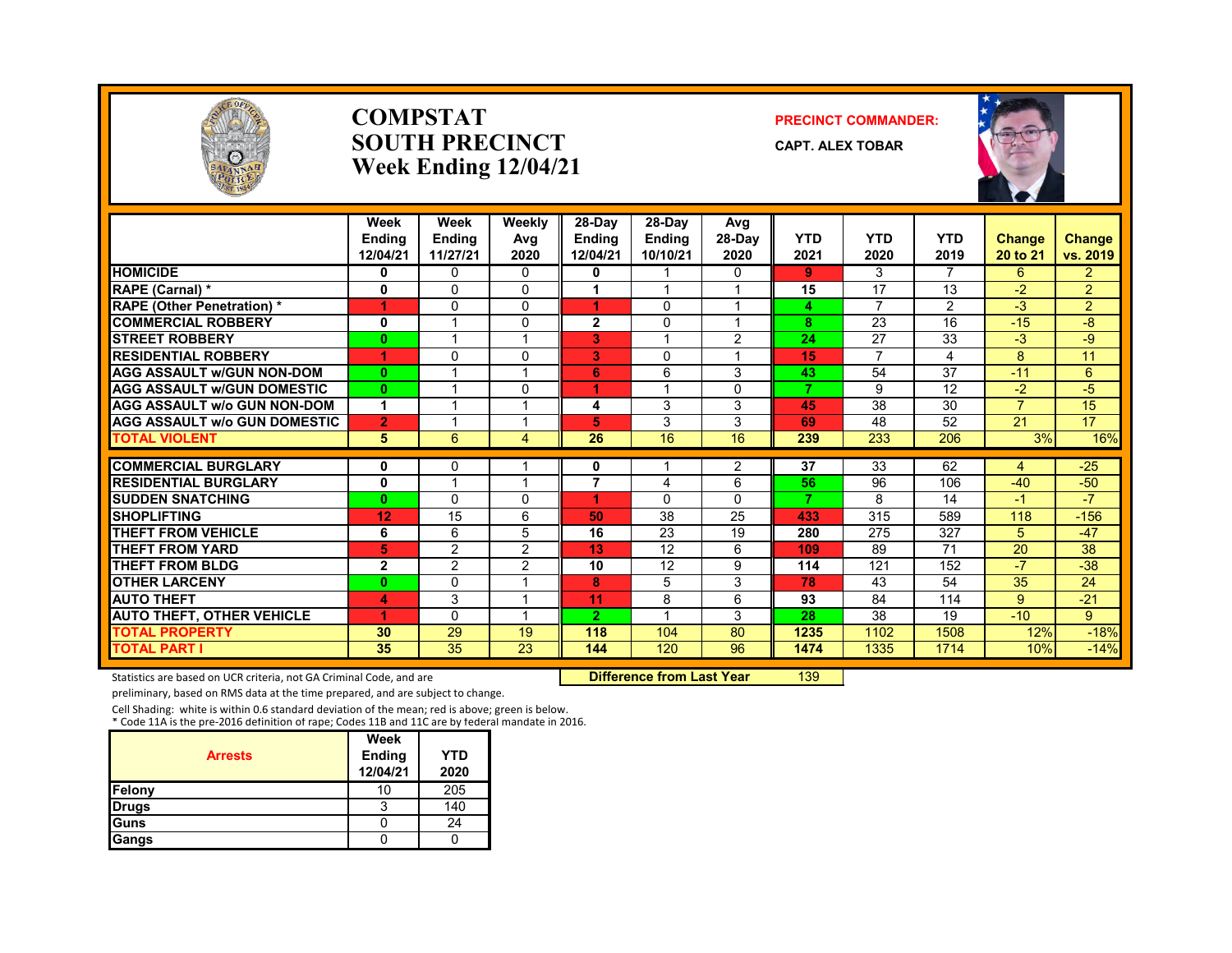

### **COMPSTATEAST PRECINCTWeek Ending 12/04/21**

### **PRECINCT COMMANDER:**

**CAPT. SHINITA YOUNG**



|                                    | Week<br><b>Ending</b><br>12/04/21 | Week<br><b>Endina</b><br>11/27/21 | Weekly<br>Avg<br>2020 | $28$ -Day<br><b>Endina</b><br>12/04/21 | 28-Day<br><b>Endina</b><br>10/10/21 | Avg<br>28-Day<br>2020 | <b>YTD</b><br>2021 | <b>YTD</b><br>2020 | <b>YTD</b><br>2019 | <b>Change</b><br>20 to 21 | <b>Change</b><br>vs. 2019 |
|------------------------------------|-----------------------------------|-----------------------------------|-----------------------|----------------------------------------|-------------------------------------|-----------------------|--------------------|--------------------|--------------------|---------------------------|---------------------------|
| <b>HOMICIDE</b>                    | 0                                 | 0                                 | 0                     | 0                                      |                                     | $\mathbf{0}$          | 10                 | 5                  | 5                  | 5                         | 5                         |
| RAPE (Carnal) *                    | 0                                 |                                   | 0                     |                                        |                                     | 0                     | 13                 | 2                  | 14                 | 11                        | $-1$                      |
| <b>RAPE (Other Penetration) *</b>  | $\mathbf{0}$                      | $\Omega$                          | 0                     | 4                                      | 0                                   | 1                     | 5                  | 6                  | 3                  | $-1$                      | $\overline{2}$            |
| <b>COMMERCIAL ROBBERY</b>          | 0                                 | $\Omega$                          | 0                     | 0                                      | $\Omega$                            | 1                     | 8                  | 12                 | 8                  | $-4$                      | $\Omega$                  |
| <b>STREET ROBBERY</b>              | $\mathbf{0}$                      | $\Omega$                          | 0                     | $\overline{2}$                         | 2                                   | 2                     | 28                 | 25                 | 49                 | 3                         | $-21$                     |
| <b>RESIDENTIAL ROBBERY</b>         | $\overline{2}$                    | $\Omega$                          | 0                     | $\overline{2}$                         |                                     | 0                     | 13                 | 4                  | 7                  | 9                         | 6                         |
| <b>AGG ASSAULT w/GUN NON-DOM</b>   | 3                                 | $\overline{2}$                    | 2                     | 5                                      | $\overline{2}$                      | 6                     | 58                 | 87                 | 73                 | $-29$                     | $-15$                     |
| <b>AGG ASSAULT W/GUN DOMESTIC</b>  | $\mathbf{0}$                      | $\Omega$                          | $\Omega$              | 0                                      | $\Omega$                            | 1                     | 8                  | 16                 | 17                 | $-8$                      | -9                        |
| <b>AGG ASSAULT w/o GUN NON-DOM</b> | $\mathbf{0}$                      |                                   |                       | 3                                      | 3                                   | 4                     | 53                 | 62                 | 59                 | $-9$                      | $-6$                      |
| AGG ASSAULT w/o GUN DOMESTIC       | $\mathbf{0}$                      |                                   |                       | 3.                                     | 3                                   | 5                     | 49                 | 77                 | 67                 | $-28$                     | $-18$                     |
| <b>TOTAL VIOLENT</b>               | 5                                 | 5                                 | 5                     | 17                                     | 13                                  | 20                    | 245                | 296                | 302                | $-17%$                    | $-19%$                    |
| <b>COMMERCIAL BURGLARY</b>         | 0                                 | $\Omega$                          | 0                     | 2                                      | 0                                   | 2                     | 17                 | 24                 | 18                 | $-7$                      | $-1$                      |
| <b>RESIDENTIAL BURGLARY</b>        | $\mathbf{2}$                      |                                   |                       | 12                                     | 7                                   | 9                     | 134                | 134                | 210                | $\Omega$                  | $-76$                     |
| <b>SUDDEN SNATCHING</b>            | 1                                 | $\Omega$                          | 0                     | $\overline{2}$                         | $\Omega$                            | $\Omega$              | 6                  | 5                  | 12                 |                           | $-6$                      |
| <b>SHOPLIFTING</b>                 | 12                                | 10                                | 4                     | 36                                     | 16                                  | 16                    | 295                | 204                | 283                | 91                        | 12                        |
| <b>THEFT FROM VEHICLE</b>          | 7                                 | 6                                 | 4                     | 22                                     | 25                                  | 15                    | 284                | 226                | 307                | 58                        | $-23$                     |
| <b>THEFT FROM YARD</b>             | 1                                 | $\overline{2}$                    | 2                     | 5                                      | 6                                   | $\overline{7}$        | 102                | 111                | 122                | $-9$                      | $-20$                     |
| <b>THEFT FROM BLDG</b>             |                                   | $\overline{2}$                    | $\overline{2}$        | 5                                      | $\overline{7}$                      | 8                     | 94                 | 123                | 150                | $-29$                     | $-56$                     |
| <b>OTHER LARCENY</b>               | 2                                 | 3                                 |                       | 8                                      | 6                                   | 3                     | 59                 | 50                 | 56                 | 9                         | 3                         |
| <b>AUTO THEFT</b>                  | 3                                 | $\Omega$                          | 2                     | 6                                      | 9                                   | 6                     | 98                 | 92                 | 97                 | 6                         | 1                         |
| <b>AUTO THEFT, OTHER VEHICLE</b>   | $\mathbf{0}$                      | $\Omega$                          | 0                     | 4                                      | 2                                   |                       | 41                 | 15                 | 16                 | 26                        | 25                        |
| <b>TOTAL PROPERTY</b>              | 29                                | 24                                | 16                    | 99                                     | 78                                  | 68                    | 1130               | 984                | 1271               | 15%                       | $-11%$                    |
| <b>TOTAL PART I</b>                | 34                                | 29                                | 20                    | 116                                    | 91                                  | 88                    | 1375               | 1280               | 1573               | 7%                        | $-13%$                    |

Statistics are based on UCR criteria, not GA Criminal Code, and are **Difference from Last Year** 95

preliminary, based on RMS data at the time prepared, and are subject to change.

Cell Shading: white is within 0.6 standard deviation of the mean; red is above; green is below.

| <b>Arrests</b> | Week<br>Ending<br>12/04/21 | YTD<br>2020 |
|----------------|----------------------------|-------------|
| Felony         |                            |             |
| <b>Drugs</b>   |                            |             |
| Guns           |                            |             |
| Gangs          |                            |             |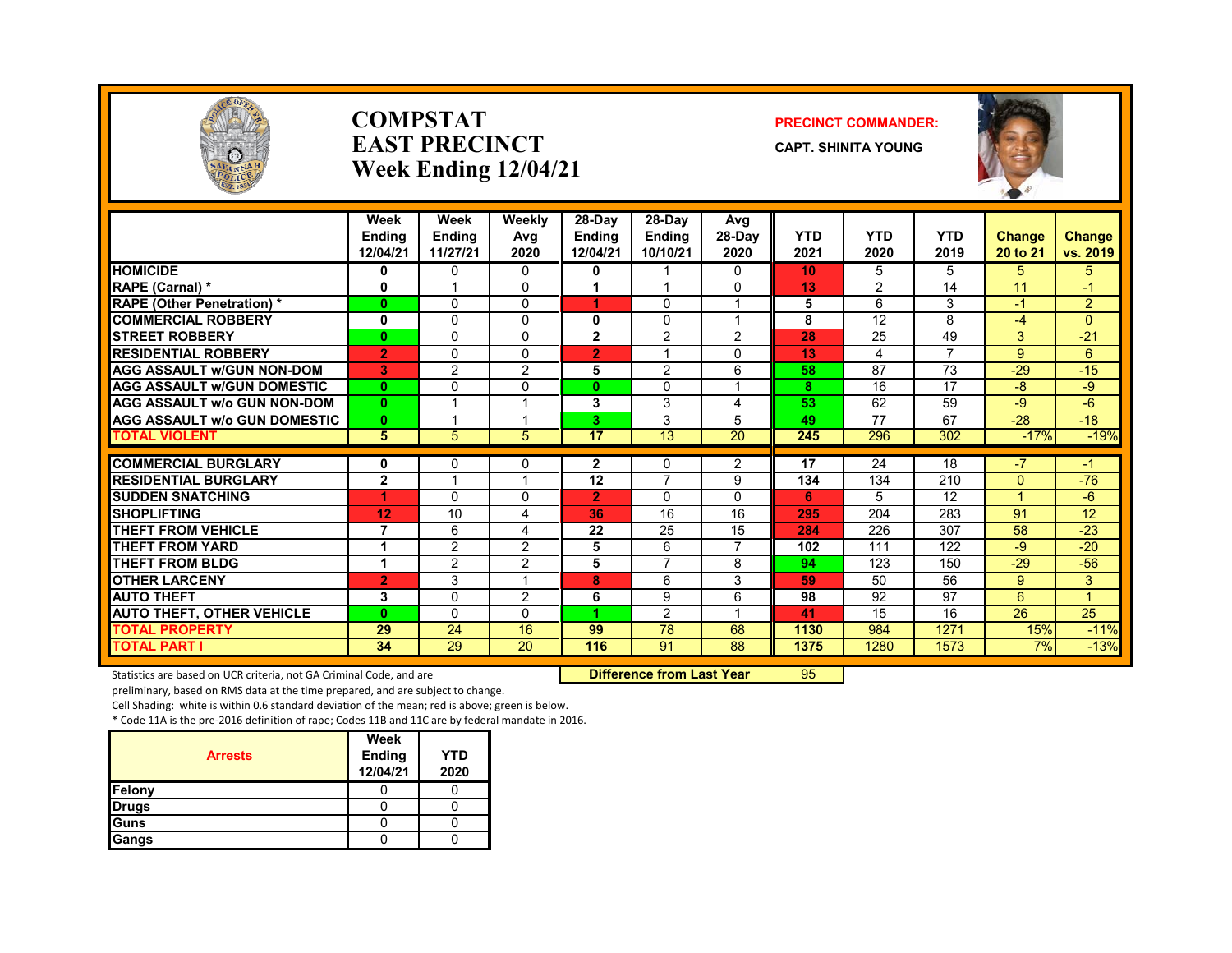# **BEAT 21 North Precinct Week Ending 12/04/21**

|                                     |                |                | <b>Last 4 Weeks</b> |               | 28 Days        | 28 Day  |                |                |                |                      |                |
|-------------------------------------|----------------|----------------|---------------------|---------------|----------------|---------|----------------|----------------|----------------|----------------------|----------------|
|                                     | <b>Endina</b>  | <b>Endina</b>  | <b>Endina</b>       | <b>Endina</b> | <b>Endina</b>  | Average | <b>YTD</b>     | <b>YTD</b>     | <b>YTD</b>     | <b>Change</b>        | <b>Change</b>  |
|                                     | 11/13/21       | 11/20/21       | 11/27/21 12/04/21   |               | 12/04/21       | 2020    | 2021           | 2020           | 2019           | 20 to 21             | vs. 2019       |
| <b>HOMICIDE</b>                     | $\mathbf{0}$   | $\Omega$       | 0                   | 0             | 0              | 0.0     | $\mathbf{0}$   | $\Omega$       | $\Omega$       | $\mathbf{0}$         | $\Omega$       |
| <b>RAPE (Carnal) *</b>              | $\Omega$       | $\Omega$       | $\Omega$            | $\Omega$      | $\Omega$       | 0.2     | 3              | 3              | $\overline{2}$ | $\Omega$             | 1              |
| <b>RAPE (Other Penetration) *</b>   | $\Omega$       | $\Omega$       | $\Omega$            | $\Omega$      | $\Omega$       | 0.0     | $\mathbf{1}$   | $\Omega$       | $\Omega$       | $\blacktriangleleft$ | $\overline{1}$ |
| <b>COMMERCIAL ROBBERY</b>           | $\Omega$       | $\Omega$       | $\Omega$            | $\Omega$      | $\Omega$       | 0.0     | $\Omega$       | $\Omega$       | $\Omega$       | $\Omega$             | $\Omega$       |
| <b>STREET ROBBERY</b>               | $\Omega$       | $\Omega$       | $\mathbf{1}$        | $\Omega$      | $\mathbf{1}$   | 0.4     | 3              | 5              | $\Omega$       | $-2$                 | 3              |
| <b>RESIDENTIAL ROBBERY</b>          | $\Omega$       | $\Omega$       | $\Omega$            | $\Omega$      | $\Omega$       | 0.0     | $\Omega$       | $\Omega$       | $\Omega$       | $\Omega$             | $\Omega$       |
| <b>AGG ASSAULT w/GUN NON-DOM</b>    | $\Omega$       | $\Omega$       | $\Omega$            | $\Omega$      | $\Omega$       | 0.4     | $\mathbf{1}$   | 4              | $\overline{3}$ | $-3$                 | $-2$           |
| <b>AGG ASSAULT w/GUN DOMESTIC</b>   | $\Omega$       | $\Omega$       | $\Omega$            | $\Omega$      | $\Omega$       | 0.2     | $\mathbf{1}$   | $\overline{2}$ | $\Omega$       | $-1$                 | $\overline{1}$ |
| <b>AGG ASSAULT w/o GUN NON-DOM</b>  | $\Omega$       | $\Omega$       | $\Omega$            | $\Omega$      | $\Omega$       | 0.1     | $\mathbf{1}$   | $\overline{2}$ | $\overline{2}$ | $-1$                 | $-1$           |
| <b>AGG ASSAULT W/o GUN DOMESTIC</b> | $\Omega$       | $\Omega$       | $\Omega$            | $\Omega$      | $\Omega$       | 1.2     | $\overline{7}$ | 16             | 5              | $-9$                 | $\overline{2}$ |
| <b>TOTAL VIOLENT</b>                | $\mathbf{0}$   | $\mathbf{0}$   | $\mathbf{1}$        | $\mathbf{0}$  | $\mathbf{1}$   | 2.5     | 17             | 32             | 12             | $-47%$               | 42%            |
|                                     |                |                |                     |               |                |         |                |                |                |                      |                |
| <b>COMMERCIAL BURGLARY</b>          | $\Omega$       | $\Omega$       | $\Omega$            | $\Omega$      | $\Omega$       | 0.2     | $\mathbf{1}$   | $\overline{2}$ | $\mathbf{1}$   | $-1$                 | $\Omega$       |
| <b>RESIDENTIAL BURGLARY</b>         | $\Omega$       | $\overline{2}$ | $\Omega$            | 0             | $\overline{2}$ | 0.8     | 8              | 9              | 15             | $-1$                 | $-7$           |
| <b>SUDDEN SNATCHING</b>             | $\Omega$       | $\Omega$       | $\Omega$            | $\Omega$      | $\Omega$       | 0.2     | $\mathbf{1}$   | 2              | $\Omega$       | $-1$                 | $\overline{1}$ |
| <b>SHOPLIFTING</b>                  | $\Omega$       | $\Omega$       | $\Omega$            | $\Omega$      | $\Omega$       | 0.2     | 3              | 3              | 6              | $\Omega$             | $-3$           |
| <b>THEFT FROM VEHICLE</b>           | $\overline{2}$ | 16             | $\mathbf{1}$        | 0             | 19             | 1.0     | 43             | 10             | 47             | 33                   | $-4$           |
| <b>THEFT FROM YARD</b>              | $\Omega$       | $\Omega$       | $\Omega$            | $\mathbf{1}$  | $\mathbf{1}$   | 0.5     | 12             | 4              | 6              | 8                    | 6              |
| <b>THEFT FROM BLDG</b>              | $\Omega$       | $\Omega$       | $\Omega$            | $\Omega$      | $\Omega$       | 0.7     | 15             | 9              | 6              | 6                    | 9              |
| <b>OTHER LARCENY</b>                | $\mathbf{1}$   | $\overline{2}$ | $\Omega$            | $\Omega$      | 3              | 0.2     | $\overline{7}$ | $\overline{2}$ | 4              | 5                    | 3              |
| <b>AUTO THEFT</b>                   | $\mathbf{1}$   | $\Omega$       | $\mathbf{1}$        | $\Omega$      | $\overline{2}$ | 0.5     | 10             | 6              | 15             | $\overline{4}$       | $-5$           |
| <b>AUTO THEFT, OTHER VEHICLE</b>    | $\Omega$       | $\Omega$       | $\Omega$            | $\Omega$      | $\Omega$       | 0.1     | $\mathbf{1}$   | $\mathbf{1}$   | $\overline{2}$ | $\Omega$             | $-1$           |
| <b>TOTAL PROPERTY</b>               | $\overline{4}$ | 20             | $\overline{2}$      | $\mathbf{1}$  | 27             | 4.4     | 101            | 48             | 102            | 110%                 | $-1%$          |
| <b>TOTAL PART I</b>                 | $\overline{4}$ | 20             | $\overline{3}$      | $\mathbf{1}$  | 28             | 6.8     | 118            | 80             | 114            | 48%                  | 4%             |

#### **Difference from Last Year**r 38

Statistics are based on UCR criteria, not GA Criminal Code.

\* Rape Code 11A is the historical definition of rape (aka Legacy Rape); Rape Codes 11B and 11C are those moved from Part II to Part I in 2017.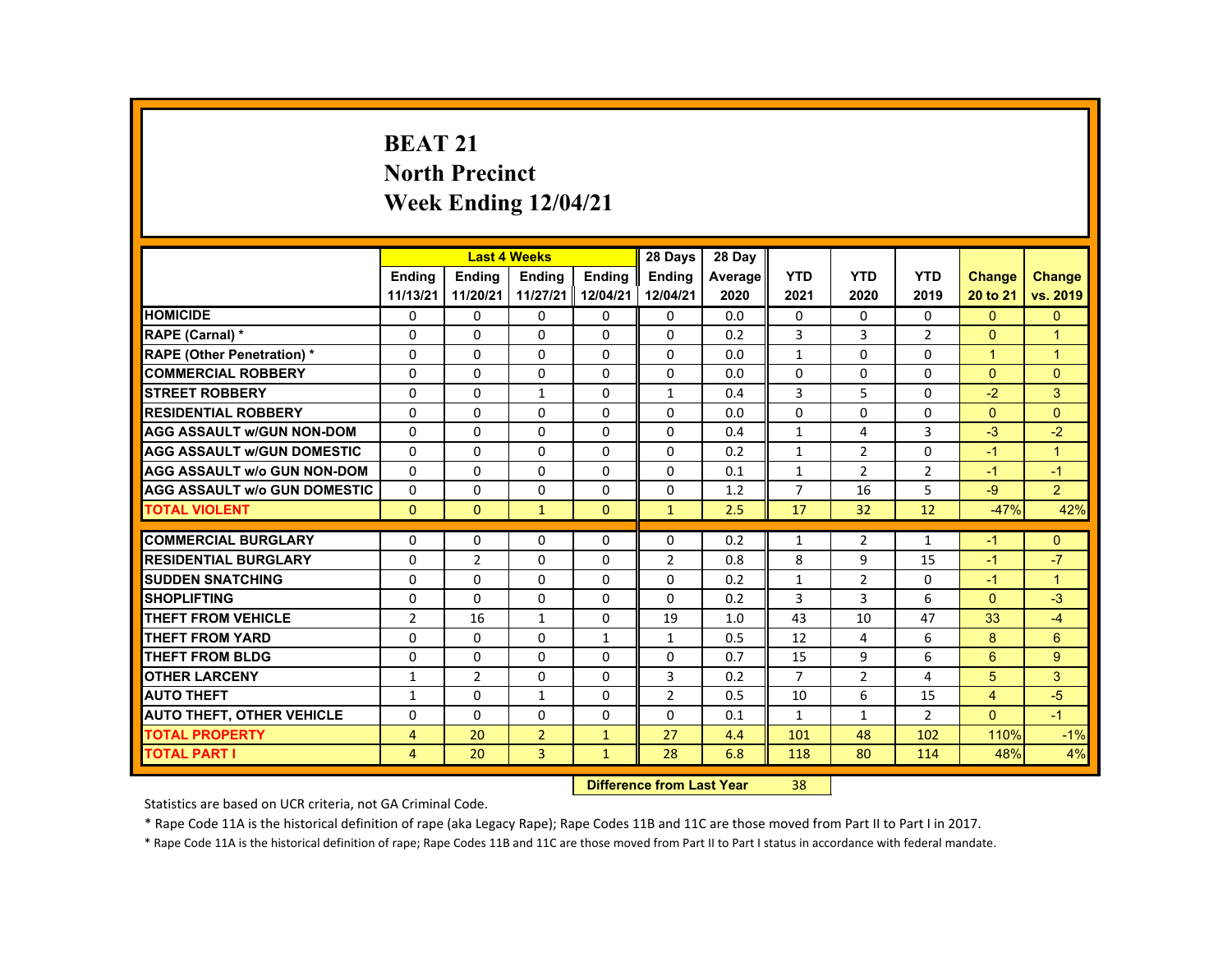# **BEAT 22 North Precinct Week Ending 12/04/21**

|                                     |                |                | <b>Last 4 Weeks</b> |                | 28 Days        | 28 Day  |                |                |                |                |                |
|-------------------------------------|----------------|----------------|---------------------|----------------|----------------|---------|----------------|----------------|----------------|----------------|----------------|
|                                     | <b>Endina</b>  | <b>Endina</b>  | <b>Endina</b>       | <b>Endina</b>  | <b>Endina</b>  | Average | <b>YTD</b>     | <b>YTD</b>     | <b>YTD</b>     | <b>Change</b>  | <b>Change</b>  |
|                                     | 11/13/21       | 11/20/21       | 11/27/21 12/04/21   |                | 12/04/21       | 2020    | 2021           | 2020           | 2019           | 20 to 21       | vs. 2019       |
| <b>HOMICIDE</b>                     | $\mathbf{0}$   | $\mathbf{0}$   | 0                   | 0              | 0              | 0.2     | $\mathbf{1}$   | $\overline{2}$ | $\mathbf{1}$   | $-1$           | $\mathbf{0}$   |
| <b>RAPE (Carnal) *</b>              | $\Omega$       | $\Omega$       | $\Omega$            | $\Omega$       | $\Omega$       | 0.2     | $\mathbf{1}$   | $\overline{2}$ | $\overline{2}$ | $-1$           | $-1$           |
| <b>RAPE (Other Penetration) *</b>   | $\Omega$       | $\Omega$       | $\Omega$            | $\Omega$       | $\Omega$       | 0.1     | $\mathbf{1}$   | $\mathbf{1}$   | $\Omega$       | $\Omega$       | $\overline{1}$ |
| <b>COMMERCIAL ROBBERY</b>           | 0              | $\mathbf{0}$   | 0                   | 0              | 0              | 0.1     | 0              | $\mathbf{1}$   | $\overline{2}$ | $-1$           | $-2$           |
| <b>STREET ROBBERY</b>               | 0              | $\mathbf{1}$   | $\Omega$            | $\Omega$       | $\mathbf{1}$   | 0.5     | 4              | 5              | 9              | $-1$           | $-5$           |
| <b>RESIDENTIAL ROBBERY</b>          | $\Omega$       | $\Omega$       | $\Omega$            | $\Omega$       | $\Omega$       | 0.1     | $\mathbf{1}$   | $\mathbf{1}$   | $\mathbf{1}$   | $\Omega$       | $\Omega$       |
| <b>AGG ASSAULT w/GUN NON-DOM</b>    | $\mathbf{1}$   | $\mathbf{0}$   | $\mathbf{1}$        | $\mathbf{1}$   | 3              | 2.6     | 24             | 29             | 18             | $-5$           | 6              |
| <b>AGG ASSAULT WGUN DOMESTIC</b>    | $\Omega$       | $\Omega$       | $\Omega$            | 0              | 0              | 0.2     | $\mathbf{1}$   | 2              | 4              | $-1$           | $-3$           |
| <b>AGG ASSAULT W/o GUN NON-DOM</b>  | $\Omega$       | $\mathbf{1}$   | 0                   | $\Omega$       | $\mathbf{1}$   | 0.5     | 11             | 5              | 15             | 6              | $-4$           |
| <b>AGG ASSAULT W/o GUN DOMESTIC</b> | $\mathbf{1}$   | $\Omega$       | $\Omega$            | $\Omega$       | $\mathbf{1}$   | 0.7     | $\overline{7}$ | 8              | 18             | $-1$           | $-11$          |
| <b>TOTAL VIOLENT</b>                | $\overline{2}$ | $\overline{2}$ | $\mathbf{1}$        | $\mathbf{1}$   | 6              | 5.0     | 51             | 56             | 70             | $-9%$          | $-27%$         |
|                                     |                |                |                     |                |                |         |                |                |                |                |                |
| <b>COMMERCIAL BURGLARY</b>          | $\Omega$       | $\Omega$       | $\Omega$            | $\mathbf{1}$   | $\mathbf{1}$   | 0.3     | 10             | 4              | 6              | 6              | $\overline{4}$ |
| <b>RESIDENTIAL BURGLARY</b>         | $\overline{2}$ | 4              | $\overline{2}$      | 0              | 8              | 2.3     | 26             | 29             | 13             | $-3$           | 13             |
| <b>SUDDEN SNATCHING</b>             | $\Omega$       | $\Omega$       | $\Omega$            | $\Omega$       | $\Omega$       | 0.1     | $\Omega$       | $\mathbf{1}$   | $\overline{2}$ | $-1$           | $-2$           |
| <b>SHOPLIFTING</b>                  | $\mathbf{1}$   | $\Omega$       | $\mathbf{1}$        | $\Omega$       | $\overline{2}$ | 0.5     | 11             | $\overline{7}$ | 12             | $\overline{4}$ | $-1$           |
| THEFT FROM VEHICLE                  | 4              | $\mathbf{0}$   | 0                   | $\mathbf{1}$   | 5              | 2.3     | 39             | 28             | 35             | 11             | $\overline{4}$ |
| <b>THEFT FROM YARD</b>              | $\mathbf{1}$   | $\Omega$       | $\Omega$            | $\Omega$       | $\mathbf{1}$   | 0.9     | 18             | $\mathbf{1}$   | 17             | 17             | $\overline{1}$ |
| THEFT FROM BLDG                     | $\Omega$       | $\Omega$       | $\Omega$            | $\Omega$       | $\Omega$       | 1.1     | 17             | 13             | 18             | $\overline{4}$ | $-1$           |
| <b>OTHER LARCENY</b>                | 0              | $\mathbf{0}$   | 1                   | 0              | 1              | 0.6     | 4              | $\overline{7}$ | 3              | $-3$           | $\mathbf{1}$   |
| <b>AUTO THEFT</b>                   | $\overline{2}$ | $\Omega$       | $\Omega$            | $\Omega$       | $\overline{2}$ | 1.5     | 20             | 16             | 21             | $\overline{4}$ | $-1$           |
| <b>AUTO THEFT, OTHER VEHICLE</b>    | $\Omega$       | $\Omega$       | $\Omega$            | $\Omega$       | $\Omega$       | 0.2     | $\Omega$       | 3              | $\Omega$       | $-3$           | $\Omega$       |
| <b>TOTAL PROPERTY</b>               | 10             | $\overline{4}$ | $\overline{4}$      | $\overline{2}$ | 20             | 9.8     | 145            | 109            | 127            | 33%            | 14%            |
| <b>TOTAL PART I</b>                 | 12             | 6              | 5                   | $\overline{3}$ | 26             | 14.8    | 196            | 165            | 197            | 19%            | $-1%$          |

#### **Difference from Last Year**r 31

Statistics are based on UCR criteria, not GA Criminal Code.

\* Rape Code 11A is the historical definition of rape (aka Legacy Rape); Rape Codes 11B and 11C are those moved from Part II to Part I in 2017.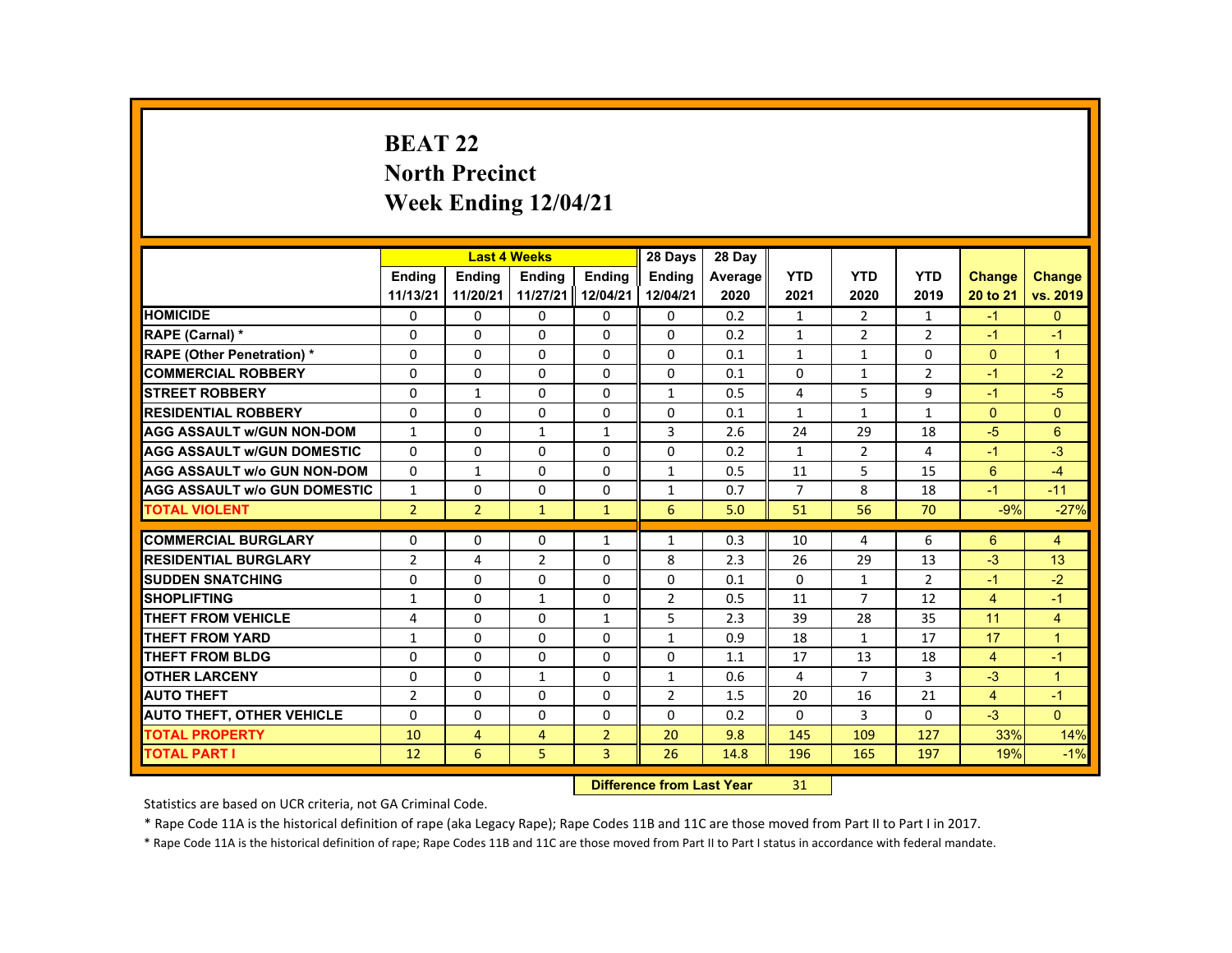# **BEAT 23 North Precinct Week Ending 12/04/21**

|                                     |                |                | <b>Last 4 Weeks</b> |                | 28 Days        | 28 Day  |                |              |                |                |                |
|-------------------------------------|----------------|----------------|---------------------|----------------|----------------|---------|----------------|--------------|----------------|----------------|----------------|
|                                     | <b>Endina</b>  | <b>Endina</b>  | <b>Endina</b>       | <b>Endina</b>  | <b>Endina</b>  | Average | <b>YTD</b>     | <b>YTD</b>   | <b>YTD</b>     | <b>Change</b>  | <b>Change</b>  |
|                                     | 11/13/21       | 11/20/21       | 11/27/21 12/04/21   |                | 12/04/21       | 2020    | 2021           | 2020         | 2019           | 20 to 21       | vs. 2019       |
| <b>HOMICIDE</b>                     | $\mathbf{0}$   | $\mathbf{0}$   | 0                   | 0              | 0              | 0.3     | 2              | 4            | $\overline{2}$ | $-2$           | $\mathbf{0}$   |
| <b>RAPE (Carnal) *</b>              | $\Omega$       | $\Omega$       | $\Omega$            | $\Omega$       | $\Omega$       | 0.2     | $\overline{2}$ | $\mathbf{1}$ | $\mathbf{1}$   | $\mathbf{1}$   | $\overline{1}$ |
| <b>RAPE (Other Penetration) *</b>   | $\Omega$       | $\Omega$       | $\Omega$            | $\Omega$       | $\Omega$       | 0.2     | $\mathbf{1}$   | 2            | $\Omega$       | $-1$           | $\overline{1}$ |
| <b>COMMERCIAL ROBBERY</b>           | 0              | $\mathbf{0}$   | 0                   | 0              | 0              | 0.0     | $\mathbf{1}$   | 0            | 0              | $\mathbf{1}$   | $\overline{1}$ |
| <b>STREET ROBBERY</b>               | $\Omega$       | $\Omega$       | $\Omega$            | $\Omega$       | $\Omega$       | 0.3     | $\overline{7}$ | 11           | 9              | $-4$           | $-2$           |
| <b>RESIDENTIAL ROBBERY</b>          | $\Omega$       | $\Omega$       | $\Omega$            | $\Omega$       | $\Omega$       | 0.0     | $\overline{2}$ | $\mathbf{1}$ | $\Omega$       | $\mathbf{1}$   | $\overline{2}$ |
| <b>AGG ASSAULT W/GUN NON-DOM</b>    | $\Omega$       | $\Omega$       | $\Omega$            | 1              | 1              | 1.6     | 12             | 16           | 10             | $-4$           | $\overline{2}$ |
| <b>AGG ASSAULT W/GUN DOMESTIC</b>   | $\Omega$       | $\Omega$       | $\Omega$            | $\Omega$       | $\Omega$       | 0.2     | $\mathbf{1}$   | 3            | 3              | $-2$           | $-2$           |
| <b>AGG ASSAULT W/o GUN NON-DOM</b>  | $\Omega$       | $\overline{2}$ | $\mathbf{1}$        | $\Omega$       | 3              | 0.4     | 12             | 5            | 14             | $\overline{7}$ | $-2$           |
| <b>AGG ASSAULT W/o GUN DOMESTIC</b> | $\Omega$       | $\Omega$       | $\Omega$            | $\Omega$       | $\Omega$       | 0.8     | 10             | 9            | 9              | $\mathbf{1}$   | $\overline{1}$ |
| <b>TOTAL VIOLENT</b>                | $\mathbf{0}$   | $\overline{2}$ | $\mathbf{1}$        | $\mathbf{1}$   | $\overline{4}$ | 3.9     | 50             | 52           | 48             | $-4%$          | 4%             |
| <b>COMMERCIAL BURGLARY</b>          | $\mathbf{1}$   | $\Omega$       | $\Omega$            | $\Omega$       | $\mathbf{1}$   | 0.7     | 9              | 9            | 16             | $\Omega$       | $-7$           |
| <b>RESIDENTIAL BURGLARY</b>         | 0              | $\mathbf{0}$   | $\Omega$            | $\Omega$       | $\Omega$       | 1.6     | 14             | 19           | 11             | $-5$           | 3              |
| <b>SUDDEN SNATCHING</b>             | $\Omega$       | $\Omega$       | $\Omega$            | $\Omega$       | $\Omega$       | 0.2     | 3              | 3            | $\overline{2}$ | $\Omega$       | $\overline{1}$ |
| <b>SHOPLIFTING</b>                  | $\Omega$       | $\mathbf{1}$   | $\Omega$            | $\Omega$       | $\mathbf{1}$   | 1.2     | 12             | 14           | 19             | $-2$           | $-7$           |
| <b>THEFT FROM VEHICLE</b>           | $\mathbf{1}$   | $\mathbf{1}$   | 0                   | 0              | $\overline{2}$ | 2.5     | 40             | 32           | 29             | 8              | 11             |
| <b>THEFT FROM YARD</b>              | $\Omega$       | $\mathbf{1}$   | $\Omega$            | $\Omega$       | $\mathbf{1}$   | 2.3     | 17             | 28           | 13             | $-11$          | $\overline{4}$ |
| <b>THEFT FROM BLDG</b>              | $\Omega$       | $\Omega$       | $\mathbf{1}$        | $\Omega$       | $\mathbf{1}$   | 0.9     | 13             | 12           | 13             | $\mathbf{1}$   | $\mathbf{0}$   |
| <b>OTHER LARCENY</b>                | 0              | $\mathbf{0}$   | 0                   | 0              | 0              | 0.4     | 6              | 4            | 3              | 2              | 3              |
| <b>AUTO THEFT</b>                   | $\Omega$       | $\Omega$       | $\mathbf{1}$        | $\mathbf{1}$   | 2              | 1.5     | 21             | 18           | 11             | 3              | 10             |
| <b>AUTO THEFT, OTHER VEHICLE</b>    | 0              | $\mathbf{0}$   | 0                   | 0              | $\Omega$       | 0.1     | 3              | $\mathbf{1}$ | $\overline{2}$ | $\overline{2}$ | $\overline{1}$ |
| <b>TOTAL PROPERTY</b>               | $\overline{2}$ | 3              | $\overline{2}$      | $\mathbf{1}$   | 8              | 11.4    | 138            | 140          | 119            | $-1%$          | 16%            |
| <b>TOTAL PART I</b>                 | 2 <sup>1</sup> | 5              | 3                   | $\overline{2}$ | 12             | 15.4    | 188            | 192          | 167            | $-2%$          | 13%            |
|                                     |                |                |                     |                |                |         |                |              |                |                |                |

#### **Difference from Last Year**r  $-4$

Statistics are based on UCR criteria, not GA Criminal Code.

\* Rape Code 11A is the historical definition of rape (aka Legacy Rape); Rape Codes 11B and 11C are those moved from Part II to Part I in 2017.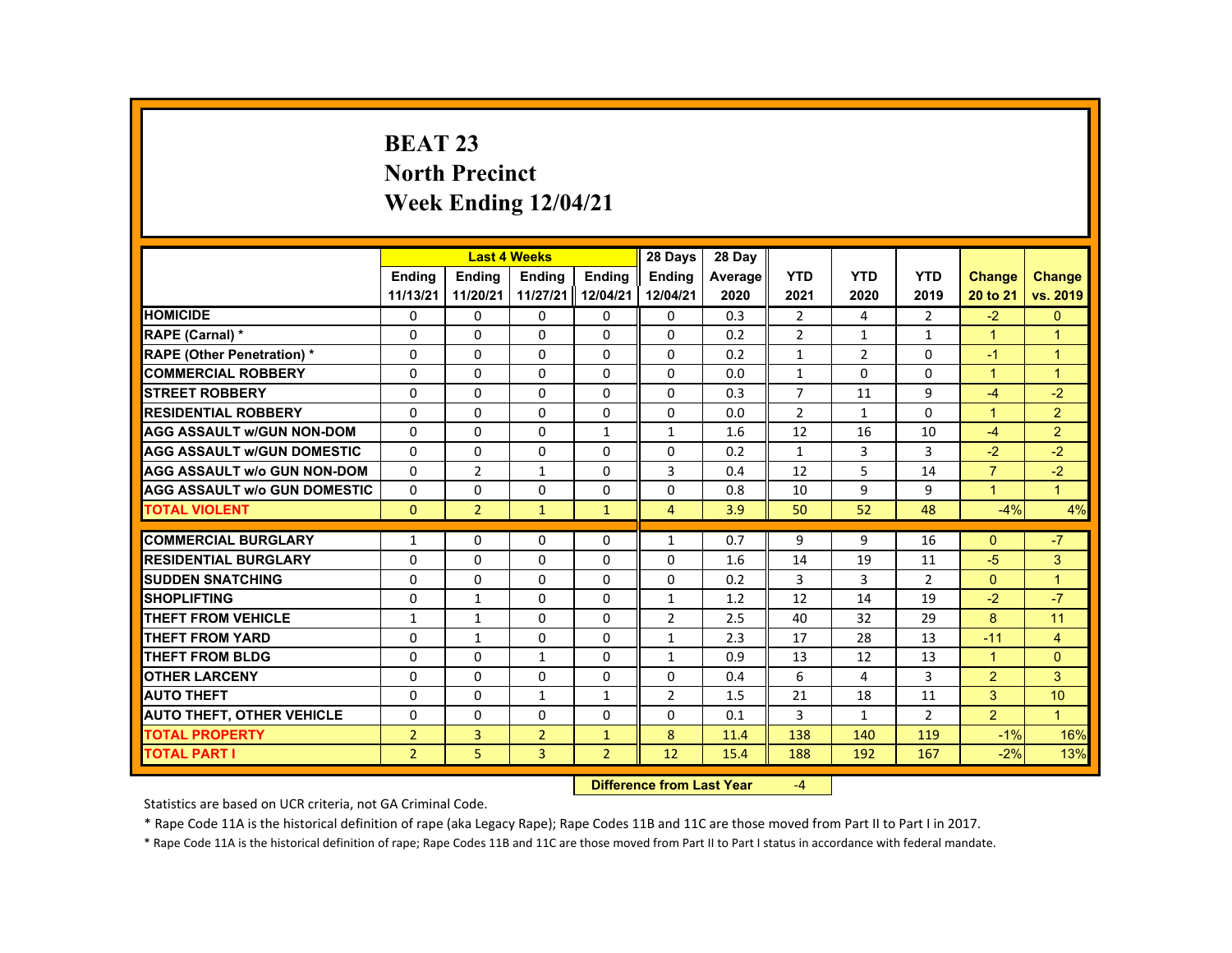# **BEAT 24 North Precinct Week Ending 12/04/21**

|                                     |                |               | <b>Last 4 Weeks</b> |                | 28 Days        | 28 Day  |                      |                |                |                   |                      |
|-------------------------------------|----------------|---------------|---------------------|----------------|----------------|---------|----------------------|----------------|----------------|-------------------|----------------------|
|                                     | <b>Endina</b>  | <b>Endina</b> | <b>Endina</b>       | <b>Endina</b>  | <b>Endina</b>  | Average | <b>YTD</b>           | <b>YTD</b>     | <b>YTD</b>     | <b>Change</b>     | <b>Change</b>        |
|                                     | 11/13/21       | 11/20/21      | 11/27/21            | 12/04/21       | 12/04/21       | 2020    | 2021                 | 2020           | 2019           | 20 to 21          | vs. 2019             |
| <b>HOMICIDE</b>                     | 0              | 0             | 0                   | $\mathbf{0}$   | $\mathbf{0}$   | 0.1     | $\mathbf{1}$         | $\mathbf{1}$   | $\mathbf{0}$   | $\mathbf{0}$      | $\mathbf{1}$         |
| <b>RAPE (Carnal) *</b>              | $\Omega$       | $\Omega$      | $\Omega$            | $\Omega$       | $\Omega$       | 0.2     | $\mathbf{1}$         | 3              | $\overline{2}$ | $-2$              | $-1$                 |
| <b>RAPE (Other Penetration) *</b>   | $\Omega$       | $\Omega$      | $\Omega$            | $\Omega$       | $\Omega$       | 0.0     | $\Omega$             | $\Omega$       | 3              | $\Omega$          | $-3$                 |
| <b>COMMERCIAL ROBBERY</b>           | 0              | 0             | 0                   | 0              | 0              | 0.6     | 0                    | 8              | $\overline{2}$ | $-8$              | $-2$                 |
| <b>STREET ROBBERY</b>               | 1              | $\Omega$      | $\Omega$            | $\Omega$       | $\mathbf{1}$   | 0.4     | 9                    | 5              | 11             | $\overline{4}$    | $-2$                 |
| <b>RESIDENTIAL ROBBERY</b>          | $\Omega$       | $\Omega$      | $\Omega$            | $\Omega$       | $\Omega$       | 0.0     | 3                    | $\Omega$       | 1              | 3                 | $\overline{2}$       |
| <b>AGG ASSAULT w/GUN NON-DOM</b>    | $\Omega$       | $\Omega$      | $\Omega$            | $\Omega$       | $\Omega$       | 0.6     | 4                    | 8              | 4              | $-4$              | $\Omega$             |
| <b>AGG ASSAULT W/GUN DOMESTIC</b>   | $\Omega$       | $\Omega$      | $\Omega$            | $\Omega$       | $\Omega$       | 0.0     | 0                    | $\Omega$       | 0              | $\Omega$          | $\Omega$             |
| <b>AGG ASSAULT W/o GUN NON-DOM</b>  | $\Omega$       | $\Omega$      | $\Omega$            | $\Omega$       | $\Omega$       | 0.5     | 5                    | 4              | 5              | $\mathbf{1}$      | $\Omega$             |
| <b>AGG ASSAULT W/o GUN DOMESTIC</b> | $\Omega$       | $\Omega$      | $\Omega$            | $\Omega$       | $\Omega$       | 0.3     | 3                    | 3              | 5              | $\Omega$          | $-2$                 |
| <b>TOTAL VIOLENT</b>                | $\mathbf{1}$   | $\mathbf{0}$  | $\mathbf{0}$        | $\Omega$       | $\mathbf{1}$   | 2.7     | 26                   | 32             | 33             | $-19%$            | $-21%$               |
| <b>COMMERCIAL BURGLARY</b>          | $\Omega$       | $\Omega$      | $\Omega$            | $\Omega$       | $\Omega$       |         |                      |                | 5              |                   |                      |
| <b>RESIDENTIAL BURGLARY</b>         |                |               |                     |                |                | 0.2     | $\overline{2}$       | $\overline{2}$ |                | $\Omega$          | $-3$                 |
| <b>SUDDEN SNATCHING</b>             | 1              | 0<br>$\Omega$ | $\Omega$            | $\Omega$       | $\mathbf{1}$   | 0.8     | 15                   | 9              | 16             | 6<br>$\mathbf{1}$ | $-1$                 |
|                                     | $\Omega$       |               | $\overline{2}$      | $\Omega$       | $\overline{2}$ | 0.1     | $\overline{2}$       | $\mathbf{1}$   | $\overline{2}$ |                   | $\mathbf{0}$         |
| <b>SHOPLIFTING</b>                  | $\Omega$       | 3             | $\Omega$            | $\mathbf{1}$   | 4              | 2.2     | 32                   | 27             | 25             | 5                 | $\overline{7}$       |
| <b>THEFT FROM VEHICLE</b>           | $\mathbf{1}$   | $\Omega$      | 2                   | $\mathbf{1}$   | 4              | 3.5     | 32                   | 41             | 46             | $-9$              | $-14$                |
| <b>THEFT FROM YARD</b>              | $\Omega$       | $\mathbf{1}$  | $\Omega$            | $\Omega$       | $\mathbf{1}$   | 1.7     | 24<br>$\overline{7}$ | 22             | 53             | 2                 | $-29$<br>$-6$        |
| THEFT FROM BLDG                     | $\Omega$       | $\Omega$      | $\mathbf{1}$        | $\Omega$       | $\mathbf{1}$   | 0.8     |                      | 10             | 13             | $-3$              |                      |
| <b>OTHER LARCENY</b>                | $\mathbf{1}$   | 0             | 0                   | $\mathbf{0}$   | $\mathbf{1}$   | 1.2     | 17                   | 16             | 16             | $\mathbf{1}$      | $\mathbf{1}$         |
| <b>AUTO THEFT</b>                   | 0              | $\mathbf{1}$  | $\mathbf{1}$        | 0              | 2              | 0.8     | 8                    | 10             | 7              | $-2$              | $\blacktriangleleft$ |
| <b>AUTO THEFT, OTHER VEHICLE</b>    | 0              | 0             | 0                   | 0              | 0              | 0.5     | 11                   | $\overline{7}$ | 2              | $\overline{4}$    | 9                    |
| <b>TOTAL PROPERTY</b>               | 3              | 5             | 6                   | $\overline{2}$ | 16             | 11.8    | 150                  | 145            | 185            | 3%                | $-19%$               |
| TOTAL PART I                        | $\overline{4}$ | 5             | 6                   | $\overline{2}$ | 17             | 14.5    | 176                  | 177            | 218            | $-1%$             | $-19%$               |

#### **Difference from Last Year**r -1

Statistics are based on UCR criteria, not GA Criminal Code.

\* Rape Code 11A is the historical definition of rape (aka Legacy Rape); Rape Codes 11B and 11C are those moved from Part II to Part I in 2017.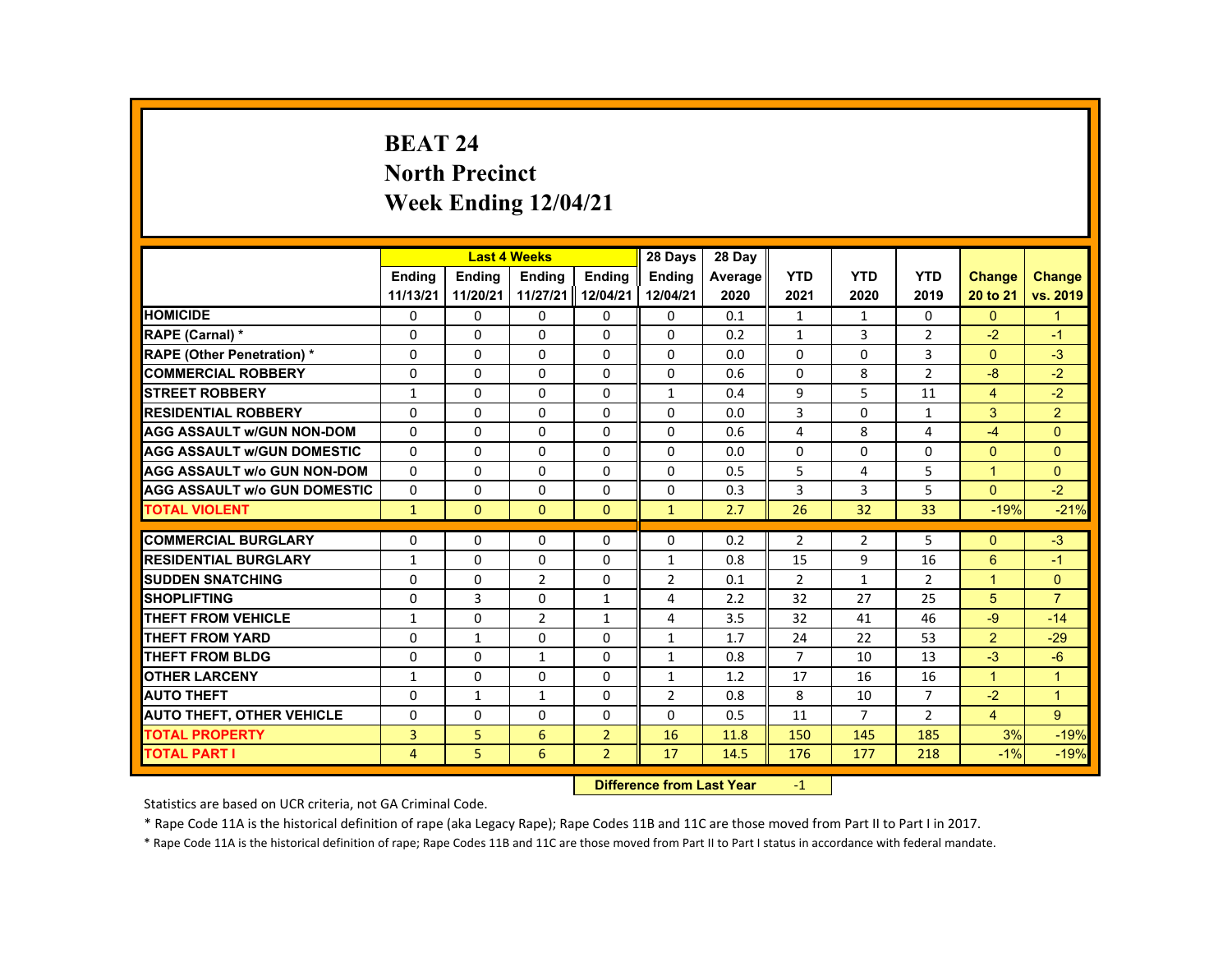# **BEAT 25 North Precinct Week Ending 12/04/21**

|                                     |               |                | <b>Last 4 Weeks</b> |               | 28 Days       | 28 Dav  |              |                |                |                      |                |
|-------------------------------------|---------------|----------------|---------------------|---------------|---------------|---------|--------------|----------------|----------------|----------------------|----------------|
|                                     | <b>Endina</b> | <b>Endina</b>  | <b>Endina</b>       | <b>Endina</b> | <b>Endina</b> | Average | <b>YTD</b>   | <b>YTD</b>     | <b>YTD</b>     | <b>Change</b>        | <b>Change</b>  |
|                                     | 11/13/21      | 11/20/21       | 11/27/21            | 12/04/21      | 12/04/21      | 2020    | 2021         | 2020           | 2019           | 20 to 21             | vs. 2019       |
| <b>HOMICIDE</b>                     | 0             | 0              | 0                   | 0             | 0             | 0.1     | 0            | 1              | $\mathbf{0}$   | $-1$                 | $\Omega$       |
| RAPE (Carnal) *                     | $\Omega$      | $\Omega$       | $\Omega$            | $\Omega$      | $\Omega$      | 0.2     | $\mathbf{1}$ | 2              | $\mathbf{1}$   | $-1$                 | $\Omega$       |
| <b>RAPE (Other Penetration) *</b>   | $\Omega$      | $\Omega$       | $\Omega$            | $\Omega$      | $\Omega$      | 0.0     | $\Omega$     | $\Omega$       | $\Omega$       | $\Omega$             | $\Omega$       |
| <b>COMMERCIAL ROBBERY</b>           | 0             | 0              | 0                   | 0             | 0             | 0.0     | $\mathbf{1}$ | 0              | $\mathbf{1}$   | $\blacktriangleleft$ | $\Omega$       |
| <b>STREET ROBBERY</b>               | $\Omega$      | $\mathbf{1}$   | $\Omega$            | $\Omega$      | $\mathbf{1}$  | 0.2     | 5            | 2              | 4              | 3                    | $\overline{1}$ |
| <b>RESIDENTIAL ROBBERY</b>          | $\Omega$      | $\Omega$       | $\Omega$            | $\Omega$      | $\Omega$      | 0.2     | $\mathbf{1}$ | 2              | $\Omega$       | $-1$                 | $\mathbf{1}$   |
| <b>AGG ASSAULT w/GUN NON-DOM</b>    | $\Omega$      | 0              | $\Omega$            | $\Omega$      | $\Omega$      | 0.0     | 4            | $\Omega$       | $\overline{2}$ | $\overline{4}$       | 2              |
| <b>AGG ASSAULT w/GUN DOMESTIC</b>   | $\Omega$      | $\Omega$       | $\Omega$            | $\Omega$      | $\Omega$      | 0.0     | $\Omega$     | $\Omega$       | $\Omega$       | $\Omega$             | $\Omega$       |
| <b>AGG ASSAULT w/o GUN NON-DOM</b>  | $\Omega$      | $\Omega$       | $\Omega$            | $\Omega$      | $\Omega$      | 0.5     | 4            | 5              | 3              | $-1$                 | $\overline{1}$ |
| <b>AGG ASSAULT w/o GUN DOMESTIC</b> | $\Omega$      | 0              | $\Omega$            | 0             | $\Omega$      | 0.5     | $\mathbf{1}$ | 6              | $\overline{2}$ | $-5$                 | $-1$           |
| <b>TOTAL VIOLENT</b>                | $\Omega$      | $\mathbf{1}$   | $\mathbf{0}$        | $\Omega$      | $\mathbf{1}$  | 1.5     | 17           | 18             | 13             | $-6%$                | 31%            |
|                                     |               |                |                     |               |               |         |              |                |                |                      |                |
| <b>COMMERCIAL BURGLARY</b>          | 0             | 0              | 0                   | 0             | 0             | 0.6     | 3            | 8              | 9              | $-5$                 | $-6$           |
| <b>RESIDENTIAL BURGLARY</b>         | $\Omega$      | $\Omega$       | $\Omega$            | $\mathbf{1}$  | $\mathbf{1}$  | 0.8     | 5            | 10             | 16             | $-5$                 | $-11$          |
| <b>SUDDEN SNATCHING</b>             | $\Omega$      | $\Omega$       | $\Omega$            | $\Omega$      | $\Omega$      | 0.2     | 5            | 2              | $\mathbf{1}$   | 3                    | $\overline{4}$ |
| <b>SHOPLIFTING</b>                  | $\Omega$      | $\Omega$       | $\Omega$            | $\Omega$      | $\Omega$      | 1.5     | 34           | 19             | 18             | 15                   | 16             |
| <b>THEFT FROM VEHICLE</b>           | $\Omega$      | $\overline{2}$ | $\mathbf{1}$        | 3             | 6             | 3.1     | 66           | 33             | 60             | 33                   | 6              |
| <b>THEFT FROM YARD</b>              | $\Omega$      | $\Omega$       | $\Omega$            | $\mathbf{1}$  | $\mathbf{1}$  | 1.3     | 31           | 17             | 22             | 14                   | 9              |
| <b>THEFT FROM BLDG</b>              | $\Omega$      | $\Omega$       | $\Omega$            | $\Omega$      | $\Omega$      | 0.8     | 32           | 8              | 24             | 24                   | 8              |
| <b>OTHER LARCENY</b>                | 0             | 0              | 0                   | $\mathbf{1}$  | $\mathbf{1}$  | 1.1     | 12           | 13             | 7              | $-1$                 | 5              |
| <b>AUTO THEFT</b>                   | $\Omega$      | $\Omega$       | $\mathbf{1}$        | $\Omega$      | $\mathbf{1}$  | 0.6     | 14           | 8              | 11             | 6                    | 3              |
| <b>AUTO THEFT, OTHER VEHICLE</b>    | $\Omega$      | $\Omega$       | $\Omega$            | $\Omega$      | $\Omega$      | 0.2     | 8            | $\overline{2}$ | 3              | 6                    | 5              |
| <b>TOTAL PROPERTY</b>               | $\mathbf{0}$  | $\overline{2}$ | $\overline{2}$      | 6             | 10            | 10.0    | 210          | 120            | 171            | 75%                  | 23%            |
| <b>TOTAL PART I</b>                 | $\mathbf{0}$  | $\overline{3}$ | $\overline{2}$      | 6             | 11            | 11.4    | 227          | 138            | 184            | 64%                  | 23%            |
|                                     |               |                |                     |               |               |         |              |                |                |                      |                |

#### **Difference from Last Year**r 89

Statistics are based on UCR criteria, not GA Criminal Code.

\* Rape Code 11A is the historical definition of rape (aka Legacy Rape); Rape Codes 11B and 11C are those moved from Part II to Part I in 2017.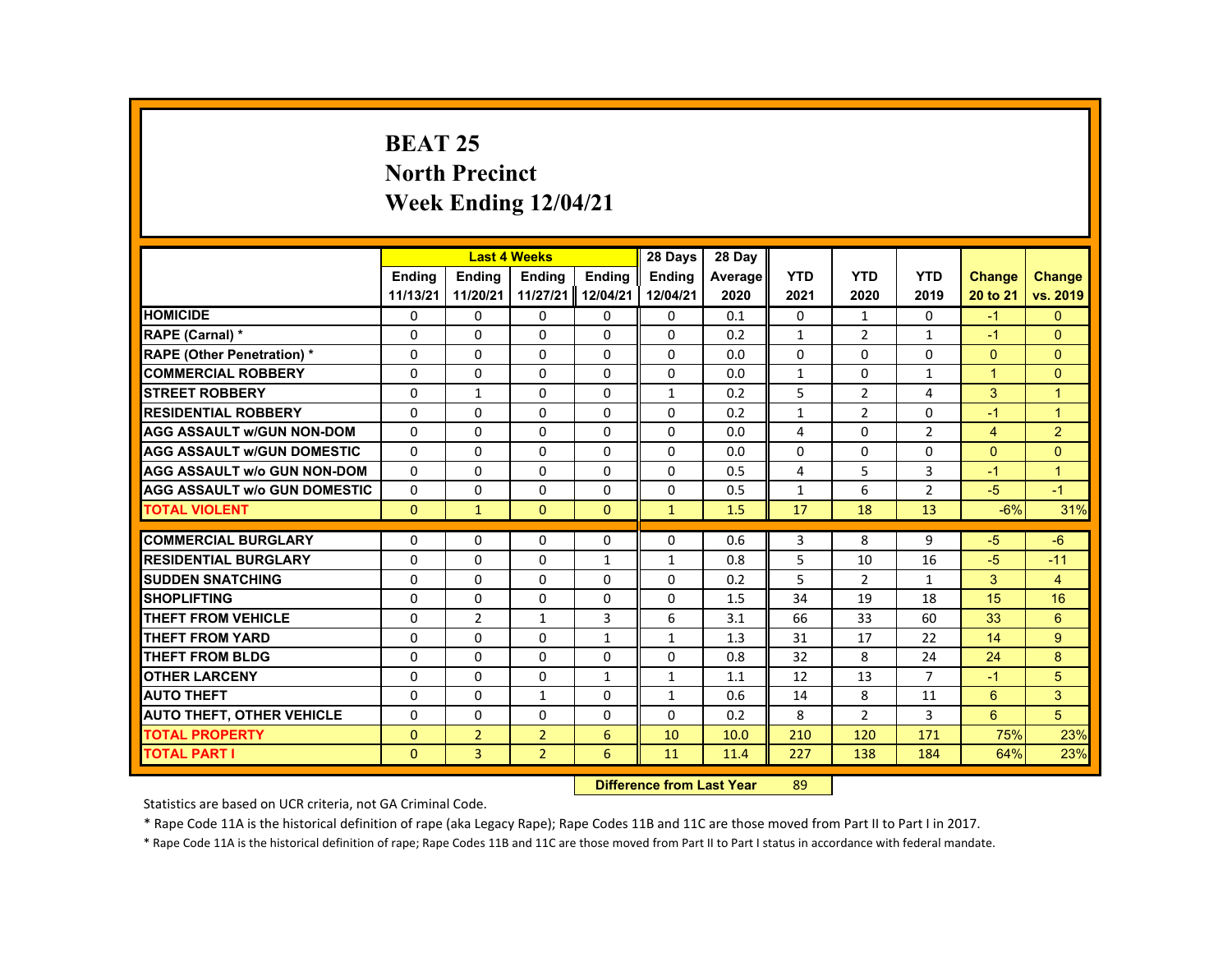# **BEAT 26 North Precinct Week Ending 12/04/21**

|                                     |                |                | <b>Last 4 Weeks</b> |                | 28 Days        | 28 Day  |                |                |                |                |                |
|-------------------------------------|----------------|----------------|---------------------|----------------|----------------|---------|----------------|----------------|----------------|----------------|----------------|
|                                     | <b>Endina</b>  | <b>Endina</b>  | <b>Endina</b>       | <b>Endina</b>  | <b>Endina</b>  | Average | <b>YTD</b>     | <b>YTD</b>     | <b>YTD</b>     | <b>Change</b>  | <b>Change</b>  |
|                                     | 11/13/21       | 11/20/21       | 11/27/21            | 12/04/21       | 12/04/21       | 2020    | 2021           | 2020           | 2019           | 20 to 21       | vs. 2019       |
| <b>HOMICIDE</b>                     | $\mathbf{0}$   | $\mathbf{0}$   | 0                   | 1              | 1              | 0.0     | $\mathbf{1}$   | 0              | $\mathbf{1}$   | $\mathbf{1}$   | $\mathbf{0}$   |
| <b>RAPE (Carnal) *</b>              | $\Omega$       | $\Omega$       | $\Omega$            | $\Omega$       | $\Omega$       | 0.1     | $\Omega$       | 5              | $\overline{2}$ | $-5$           | $-2$           |
| <b>RAPE (Other Penetration) *</b>   | $\Omega$       | $\Omega$       | $\Omega$            | $\Omega$       | $\Omega$       | 0.0     | $\overline{2}$ | $\mathbf{1}$   | $\overline{3}$ | $\mathbf{1}$   | $-1$           |
| <b>COMMERCIAL ROBBERY</b>           | 0              | $\mathbf{0}$   | 0                   | 0              | 0              | 0.0     | 4              | $\mathbf{1}$   | $\mathbf{1}$   | 3              | 3              |
| <b>STREET ROBBERY</b>               | 0              | $\Omega$       | $\Omega$            | $\Omega$       | $\Omega$       | 0.1     | $\overline{7}$ | 10             | 15             | $-3$           | $-8$           |
| <b>RESIDENTIAL ROBBERY</b>          | $\Omega$       | $\Omega$       | $\Omega$            | $\Omega$       | $\Omega$       | 0.0     | $\Omega$       | $\Omega$       | $\Omega$       | $\Omega$       | $\Omega$       |
| <b>AGG ASSAULT w/GUN NON-DOM</b>    | $\Omega$       | $\mathbf{0}$   | 0                   | 0              | 0              | 0.1     | 4              | 5              | 5              | $-1$           | $-1$           |
| <b>AGG ASSAULT WGUN DOMESTIC</b>    | $\Omega$       | $\Omega$       | $\Omega$            | 0              | 0              | 0.0     | 0              | 0              | 0              | $\Omega$       | $\Omega$       |
| <b>AGG ASSAULT W/o GUN NON-DOM</b>  | $\Omega$       | $\mathbf{0}$   | 0                   | $\Omega$       | $\Omega$       | 0.3     | 21             | 21             | 15             | $\mathbf{0}$   | $6\phantom{1}$ |
| <b>AGG ASSAULT W/o GUN DOMESTIC</b> | $\mathbf{1}$   | $\mathbf{0}$   | $\Omega$            | $\Omega$       | $\mathbf{1}$   | 0.1     | 3              | 8              | $\overline{3}$ | $-5$           | $\Omega$       |
| <b>TOTAL VIOLENT</b>                | $\mathbf{1}$   | $\Omega$       | $\Omega$            | $\mathbf{1}$   | $\overline{2}$ | 0.6     | 42             | 51             | 45             | $-18%$         | $-7%$          |
|                                     |                |                |                     |                |                |         |                |                |                |                |                |
| <b>COMMERCIAL BURGLARY</b>          | $\Omega$       | $\Omega$       | $\Omega$            | $\Omega$       | $\Omega$       | 0.1     | $\overline{2}$ | 13             | 6              | $-11$          | $-4$           |
| <b>RESIDENTIAL BURGLARY</b>         | 0              | $\mathbf{0}$   | 0                   | 0              | 0              | 0.0     | $\overline{2}$ | 0              | $\overline{2}$ | $\overline{2}$ | $\Omega$       |
| <b>SUDDEN SNATCHING</b>             | $\Omega$       | $\Omega$       | $\Omega$            | $\Omega$       | $\Omega$       | 0.1     | 9              | 6              | 5              | 3              | $\overline{4}$ |
| <b>SHOPLIFTING</b>                  | $\mathbf{1}$   | $\mathbf{1}$   | $\mathbf{1}$        | $\Omega$       | 3              | 0.3     | 25             | 29             | 33             | $-4$           | $-8$           |
| THEFT FROM VEHICLE                  | $\mathbf{1}$   | $\mathbf{1}$   | 0                   | 0              | $\overline{2}$ | 0.4     | 86             | 30             | 37             | 56             | 49             |
| <b>THEFT FROM YARD</b>              | $\mathbf{1}$   | $\Omega$       | $\Omega$            | $\mathbf{1}$   | 2              | 0.2     | 18             | 22             | 21             | $-4$           | $-3$           |
| THEFT FROM BLDG                     | $\Omega$       | $\Omega$       | $\Omega$            | 2              | $\overline{2}$ | 0.2     | 32             | 14             | 28             | 18             | $\overline{4}$ |
| <b>OTHER LARCENY</b>                | 0              | $\mathbf{0}$   | 0                   | 0              | 0              | 0.0     | 4              | 3              | 5              | $\mathbf{1}$   | $-1$           |
| <b>AUTO THEFT</b>                   | $\Omega$       | $\Omega$       | $\Omega$            | $\Omega$       | $\Omega$       | 0.2     | 27             | 14             | $\overline{7}$ | 13             | 20             |
| <b>AUTO THEFT, OTHER VEHICLE</b>    | $\Omega$       | $\Omega$       | $\Omega$            | $\Omega$       | $\Omega$       | 0.2     | 10             | $\overline{2}$ | $\mathbf{1}$   | 8              | 9              |
| <b>TOTAL PROPERTY</b>               | 3              | $\overline{2}$ | $\mathbf{1}$        | $\overline{3}$ | $\overline{9}$ | 1.7     | 215            | 133            | 145            | 62%            | 48%            |
| <b>TOTAL PART I</b>                 | $\overline{4}$ | $\overline{2}$ | $\mathbf{1}$        | $\overline{4}$ | 11             | 2.3     | 257            | 184            | 190            | 40%            | 35%            |

#### **Difference from Last Year**r 73

Statistics are based on UCR criteria, not GA Criminal Code.

\* Rape Code 11A is the historical definition of rape (aka Legacy Rape); Rape Codes 11B and 11C are those moved from Part II to Part I in 2017.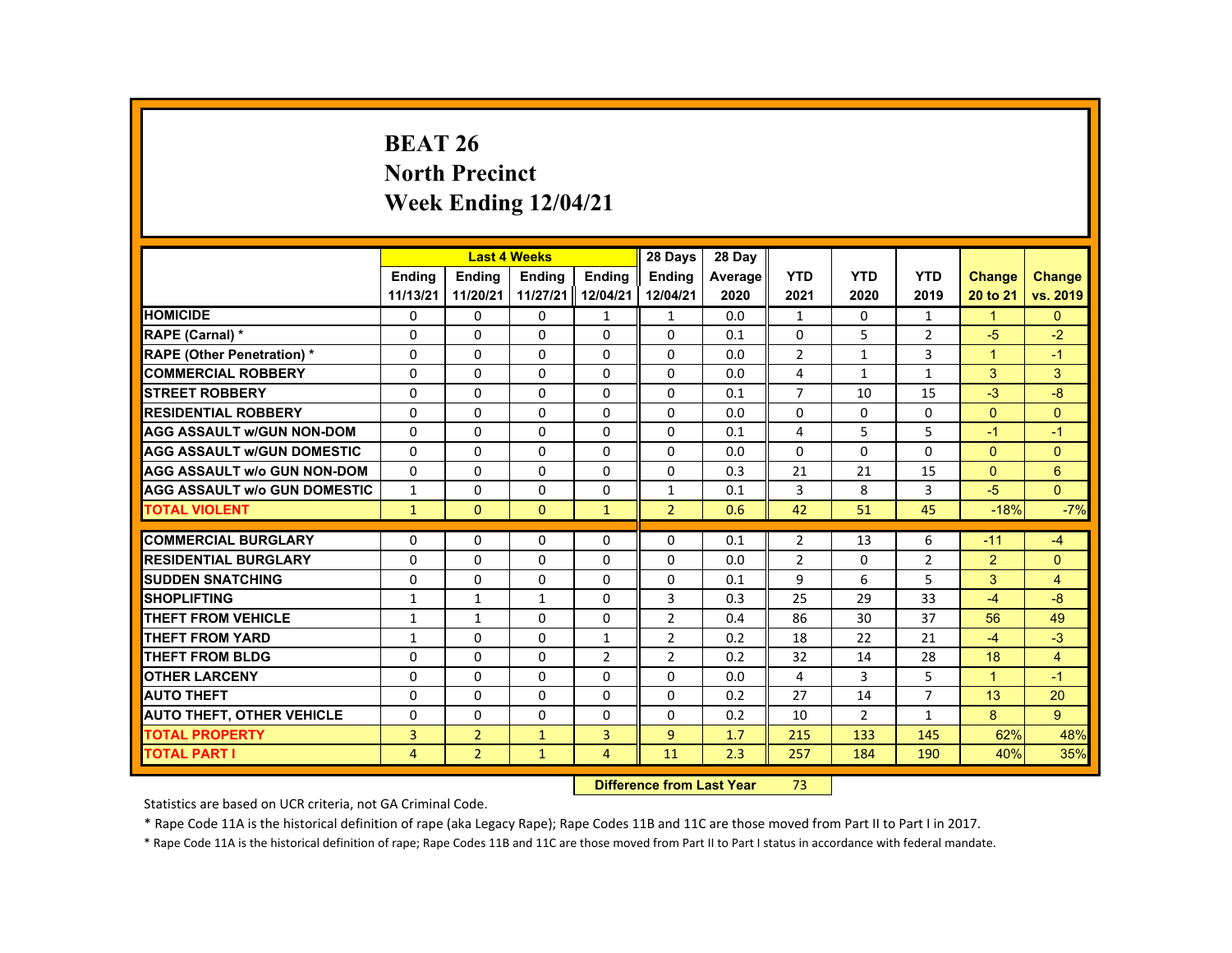# **BEAT 27 North Precinct Week Ending 12/04/21**

|                                     |                |                | <b>Last 4 Weeks</b> |                | 28 Days        | 28 Day  |                |              |                |                      |                      |
|-------------------------------------|----------------|----------------|---------------------|----------------|----------------|---------|----------------|--------------|----------------|----------------------|----------------------|
|                                     | <b>Endina</b>  | <b>Endina</b>  | <b>Endina</b>       | <b>Endina</b>  | <b>Endina</b>  | Average | <b>YTD</b>     | <b>YTD</b>   | <b>YTD</b>     | <b>Change</b>        | <b>Change</b>        |
|                                     | 11/13/21       | 11/20/21       | 11/27/21            | 12/04/21       | 12/04/21       | 2020    | 2021           | 2020         | 2019           | 20 to 21             | vs. 2019             |
| <b>HOMICIDE</b>                     | 0              | $\mathbf{0}$   | $\Omega$            | 0              | 0              | 0.0     | $\overline{2}$ | $\Omega$     | $\mathbf{1}$   | $\overline{2}$       | 1                    |
| <b>RAPE (Carnal) *</b>              | $\Omega$       | $\Omega$       | $\mathbf{1}$        | $\mathbf{1}$   | 2              | 0.3     | $\overline{7}$ | 4            | $\overline{2}$ | 3                    | 5                    |
| <b>RAPE (Other Penetration) *</b>   | $\Omega$       | $\Omega$       | $\Omega$            | $\Omega$       | $\Omega$       | 0.1     | $\overline{2}$ | $\mathbf{1}$ | $\Omega$       | $\overline{1}$       | 2                    |
| <b>COMMERCIAL ROBBERY</b>           | $\Omega$       | $\Omega$       | $\Omega$            | $\Omega$       | $\Omega$       | 0.1     | $\Omega$       | $\mathbf{1}$ | $\mathbf{1}$   | $-1$                 | $-1$                 |
| <b>STREET ROBBERY</b>               | $\mathbf{1}$   | $\mathbf{1}$   | $\Omega$            | $\Omega$       | 2              | 1.2     | 20             | 15           | 18             | 5                    | $\overline{2}$       |
| <b>RESIDENTIAL ROBBERY</b>          | $\Omega$       | $\Omega$       | $\Omega$            | $\Omega$       | $\Omega$       | 0.0     | $\Omega$       | $\Omega$     | $\mathbf{1}$   | $\Omega$             | $-1$                 |
| <b>AGG ASSAULT w/GUN NON-GUN</b>    | $\mathbf{1}$   | $\Omega$       | $\Omega$            | $\mathbf{1}$   | $\overline{2}$ | 1.3     | 13             | 17           | 11             | $-4$                 | 2                    |
| <b>AGG ASSAULT W/GUN DOMESTIC</b>   | $\Omega$       | $\Omega$       | $\Omega$            | $\mathbf{1}$   | $\mathbf{1}$   | 0.1     | 4              | 1            | 3              | 3                    | $\blacktriangleleft$ |
| <b>AGG ASSAULT w/o GUN NON-DOM</b>  | $\Omega$       | 0              | 0                   | 0              | 0              | 1.8     | 19             | 22           | 16             | $-3$                 | 3                    |
| <b>AGG ASSAULT W/o GUN DOMESTIC</b> | $\mathbf{1}$   | $\Omega$       | $\Omega$            | $\Omega$       | $\mathbf{1}$   | 0.6     | 12             | 6            | 17             | 6                    | $-5$                 |
| <b>TOTAL VIOLENT</b>                | $\overline{3}$ | $\mathbf{1}$   | $\mathbf{1}$        | $\overline{3}$ | 8              | 5.4     | 79             | 67           | 70             | 18%                  | 13%                  |
|                                     |                |                |                     |                |                |         |                |              |                |                      |                      |
| <b>COMMERCIAL BURGLARY</b>          | $\Omega$       | $\Omega$       | $\Omega$            | $\Omega$       | $\Omega$       | 0.3     | 4              | 4            | 5              | $\Omega$             | $-1$                 |
| <b>RESIDENTIAL BURGLARY</b>         | $\Omega$       | $\mathbf{1}$   | $\Omega$            | $\Omega$       | $\mathbf{1}$   | 0.4     | 6              | 4            | 5              | 2                    | $\overline{1}$       |
| <b>SUDDEN SNATCHING</b>             | $\mathbf{1}$   | 0              | 0                   | 0              | $\mathbf{1}$   | 0.5     | 8              | 6            | 4              | 2                    | $\overline{4}$       |
| <b>SHOPLIFTING</b>                  | $\mathbf{1}$   | $\Omega$       | $\Omega$            | $\mathbf{1}$   | 2              | 1.8     | 17             | 24           | 39             | $-7$                 | $-22$                |
| THEFT FROM VEHICLE                  | $\mathbf{1}$   | $\overline{2}$ | $\Omega$            | $\Omega$       | 3              | 1.9     | 87             | 25           | 39             | 62                   | 48                   |
| <b>THEFT FROM YARD</b>              | $\Omega$       | $\mathbf{1}$   | $\Omega$            | $\mathbf{1}$   | $\overline{2}$ | 1.6     | 14             | 21           | 11             | $-7$                 | 3                    |
| <b>THEFT FROM BLDG</b>              | $\Omega$       | $\Omega$       | $\Omega$            | $\Omega$       | $\Omega$       | 2.1     | 15             | 25           | 30             | $-10$                | $-15$                |
| <b>OTHER LARCENY</b>                | 0              | 0              | $\Omega$            | 0              | 0              | 0.0     | $\mathbf{1}$   | 0            | 3              | $\blacktriangleleft$ | $-2$                 |
| <b>AUTO THEFT</b>                   | $\mathbf{1}$   | $\Omega$       | $\Omega$            | $\Omega$       | $\mathbf{1}$   | 1.2     | 23             | 14           | 11             | 9                    | 12                   |
| <b>AUTO THEFT, OTHER VEHICLE</b>    | $\Omega$       | $\Omega$       | $\Omega$            | $\Omega$       | $\Omega$       | 0.2     | $\overline{7}$ | $\mathbf{3}$ | $\mathbf{1}$   | $\overline{4}$       | 6                    |
| <b>TOTAL PROPERTY</b>               | 4              | $\overline{4}$ | $\Omega$            | $\overline{2}$ | 10             | 10.0    | 182            | 126          | 148            | 44%                  | 23%                  |
| <b>TOTAL PART I</b>                 | $\overline{7}$ | 5              | $\mathbf{1}$        | 5              | 18             | 15.5    | 261            | 193          | 218            | 35%                  | 20%                  |
|                                     |                |                |                     |                |                |         |                |              |                |                      |                      |

#### **Difference from Last Year**r 68

Statistics are based on UCR criteria, not GA Criminal Code.

\* Rape Code 11A is the historical definition of rape (aka Legacy Rape); Rape Codes 11B and 11C are those moved from Part II to Part I in 2017.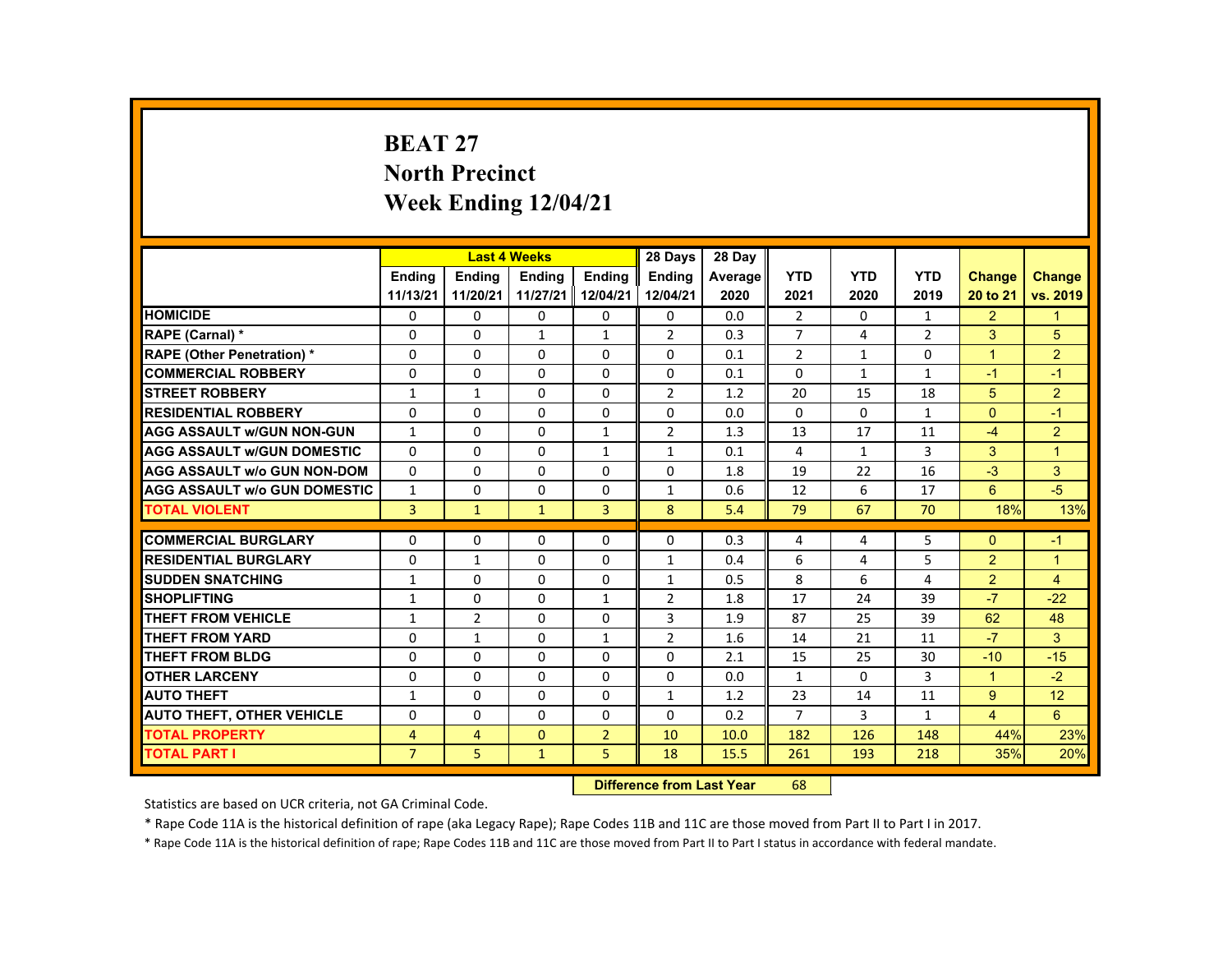# **BEAT 31 Central Precinct Week Ending 12/04/21**

|                                     |                |                | <b>Last 4 Weeks</b> |                | 28 Days        | 28 Day  |                |                |                |                      |                  |
|-------------------------------------|----------------|----------------|---------------------|----------------|----------------|---------|----------------|----------------|----------------|----------------------|------------------|
|                                     | <b>Endina</b>  | <b>Endina</b>  | <b>Endina</b>       | <b>Endina</b>  | <b>Endina</b>  | Average | <b>YTD</b>     | <b>YTD</b>     | <b>YTD</b>     | <b>Change</b>        | Change           |
|                                     | 11/13/21       | 11/20/21       | 11/27/21 12/04/21   |                | 12/04/21       | 2020    | 2021           | 2020           | 2019           | 20 to 21             | vs. 2019         |
| <b>HOMICIDE</b>                     | 0              | 0              | 0                   | 0              | 0              | 0.1     | 0              | $\mathbf{1}$   | $\mathbf{1}$   | $-1$                 | $-1$             |
| <b>RAPE (Carnal) *</b>              | $\Omega$       | $\Omega$       | $\Omega$            | $\Omega$       | $\Omega$       | 0.3     | $\overline{2}$ | 4              | 4              | $-2$                 | $-2$             |
| <b>RAPE (Other Penetration) *</b>   | $\Omega$       | $\Omega$       | $\Omega$            | $\Omega$       | $\Omega$       | 0.1     | $\Omega$       | $\mathbf{1}$   | $\overline{2}$ | $-1$                 | $-2$             |
| <b>COMMERCIAL ROBBERY</b>           | $\Omega$       | $\Omega$       | $\Omega$            | $\Omega$       | $\Omega$       | 0.1     | $\Omega$       | $\mathbf{1}$   | $\Omega$       | $-1$                 | $\Omega$         |
| <b>STREET ROBBERY</b>               | $\Omega$       | $\Omega$       | $\Omega$            | $\Omega$       | $\Omega$       | 0.3     | $\overline{7}$ | 4              | 8              | 3                    | $-1$             |
| <b>RESIDENTIAL ROBBERY</b>          | $\Omega$       | $\Omega$       | $\Omega$            | $\Omega$       | $\Omega$       | 0.3     | $\mathbf{1}$   | 4              | $\Omega$       | $-3$                 | $\overline{1}$   |
| <b>AGG ASSAULT w/GUN NON-DOM</b>    | $\Omega$       | $\Omega$       | $\Omega$            | $\Omega$       | $\Omega$       | 1.2     | 23             | 14             | 13             | 9                    | 10 <sup>10</sup> |
| <b>AGG ASSAULT w/GUN DOMESTIC</b>   | $\Omega$       | $\Omega$       | $\Omega$            | $\Omega$       | $\Omega$       | 0.2     | $\Omega$       | $\overline{2}$ | $\overline{2}$ | $-2$                 | $-2$             |
| <b>AGG ASSAULT w/o GUN NON-DOM</b>  | $\Omega$       | $\mathbf{1}$   | 0                   | 0              | $\mathbf{1}$   | 0.5     | 8              | 5              | 9              | 3                    | $-1$             |
| <b>AGG ASSAULT W/o GUN DOMESTIC</b> | $\Omega$       | $\Omega$       | $\Omega$            | $\Omega$       | $\Omega$       | 0.8     | $\overline{7}$ | 9              | 12             | $-2$                 | $-5$             |
| <b>TOTAL VIOLENT</b>                | $\mathbf{0}$   | $\mathbf{1}$   | $\mathbf{0}$        | $\mathbf{0}$   | $\mathbf{1}$   | 3.7     | 48             | 45             | 51             | 7%                   | $-6%$            |
|                                     |                |                |                     |                |                |         |                |                |                |                      |                  |
| <b>COMMERCIAL BURGLARY</b>          | $\Omega$       | $\Omega$       | $\Omega$            | $\Omega$       | $\Omega$       | 0.6     | 5              | 8              | 13             | $-3$                 | $-8$             |
| <b>RESIDENTIAL BURGLARY</b>         | $\Omega$       | 0              | 0                   | 0              | 0              | 2.6     | 26             | 32             | 39             | $-6$                 | $-13$            |
| <b>SUDDEN SNATCHING</b>             | $\mathbf{1}$   | $\Omega$       | $\Omega$            | $\Omega$       | $\mathbf{1}$   | 0.1     | $\overline{2}$ | $\mathbf{1}$   | 4              | $\blacktriangleleft$ | $-2$             |
| <b>SHOPLIFTING</b>                  | $\Omega$       | $\Omega$       | $\Omega$            | $\Omega$       | $\Omega$       | 0.5     | 3              | $\overline{7}$ | 5              | $-4$                 | $-2$             |
| <b>THEFT FROM VEHICLE</b>           | $\Omega$       | $\mathbf{1}$   | 1                   | 0              | $\overline{2}$ | 2.8     | 52             | 35             | 54             | 17                   | $-2$             |
| <b>THEFT FROM YARD</b>              | $\Omega$       | $\Omega$       | $\mathbf{1}$        | $\Omega$       | $\mathbf{1}$   | 2.7     | 24             | 33             | 51             | $-9$                 | $-27$            |
| <b>THEFT FROM BLDG</b>              | $\Omega$       | $\overline{2}$ | $\Omega$            | $\Omega$       | 2              | 1.4     | 14             | 19             | 19             | $-5$                 | $-5$             |
| <b>OTHER LARCENY</b>                | $\mathbf{1}$   | $\mathbf{1}$   | $\Omega$            | $\overline{2}$ | 4              | 1.5     | 25             | 19             | 22             | 6                    | 3                |
| <b>AUTO THEFT</b>                   | $\Omega$       | $\Omega$       | $\Omega$            | $\Omega$       | $\Omega$       | 1.6     | 15             | 19             | 13             | $-4$                 | $\overline{2}$   |
| <b>AUTO THEFT, OTHER VEHICLE</b>    | $\mathbf{1}$   | 0              | 0                   | 0              | $\mathbf{1}$   | 0.5     | 15             | 6              | $\mathbf{1}$   | 9                    | 14               |
| <b>TOTAL PROPERTY</b>               | 3              | $\overline{4}$ | $\overline{2}$      | $\overline{2}$ | 11             | 14.2    | 181            | 179            | 221            | 1%                   | $-18%$           |
| <b>TOTAL PART I</b>                 | $\overline{3}$ | 5 <sup>1</sup> | $\overline{2}$      | $\overline{2}$ | 12             | 17.9    | 229            | 224            | 272            | 2%                   | $-16%$           |

#### **Difference from Last Year**5

Statistics are based on UCR criteria, not GA Criminal Code.

\* Rape Code 11A is the historical definition of rape (aka Legacy Rape); Rape Codes 11B and 11C are those moved from Part II to Part I in 2017.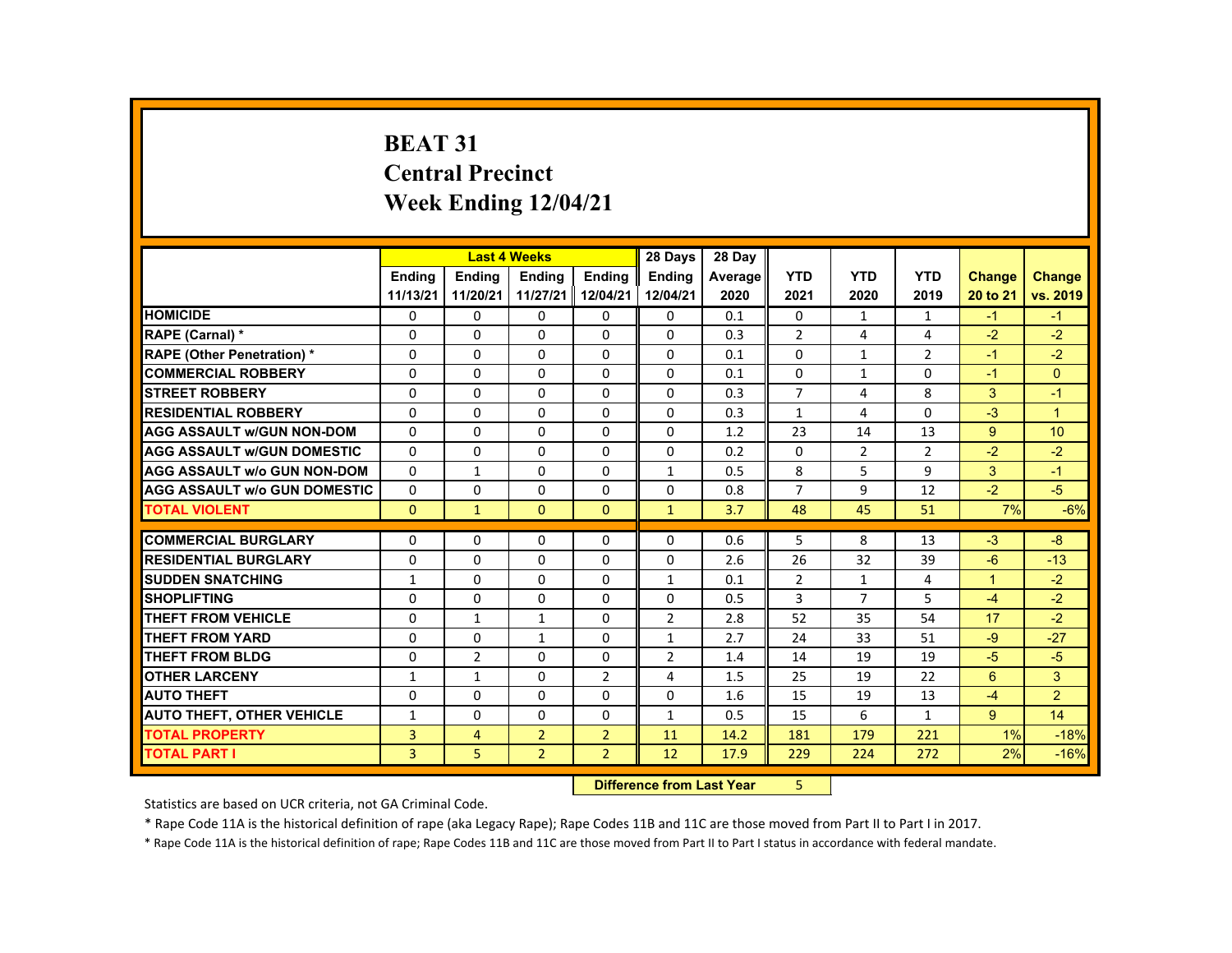# **BEAT 32 Central Precinct Week Ending 12/04/21**

|                                     |                |                | <b>Last 4 Weeks</b> |                | 28 Days        | 28 Day  |                |                |              |                |                 |
|-------------------------------------|----------------|----------------|---------------------|----------------|----------------|---------|----------------|----------------|--------------|----------------|-----------------|
|                                     | <b>Endina</b>  | <b>Endina</b>  | <b>Endina</b>       | <b>Endina</b>  | <b>Endina</b>  | Average | <b>YTD</b>     | <b>YTD</b>     | <b>YTD</b>   | <b>Change</b>  | <b>Change</b>   |
|                                     | 11/13/21       | 11/20/21       | 11/27/21 12/04/21   |                | 12/04/21       | 2020    | 2021           | 2020           | 2019         | 20 to 21       | vs. 2019        |
| <b>HOMICIDE</b>                     | $\mathbf{0}$   | $\mathbf{0}$   | 0                   | 0              | 0              | 0.0     | $\mathbf{0}$   | 0              | $\mathbf{1}$ | $\mathbf{0}$   | $-1$            |
| <b>RAPE (Carnal) *</b>              | $\Omega$       | $\Omega$       | $\Omega$            | $\Omega$       | $\Omega$       | 0.1     | $\Omega$       | $\mathbf{1}$   | $\mathbf{1}$ | $-1$           | $-1$            |
| <b>RAPE (Other Penetration) *</b>   | $\Omega$       | $\Omega$       | $\Omega$            | $\Omega$       | $\Omega$       | 0.0     | 3              | $\Omega$       | $\mathbf{1}$ | 3              | $\overline{2}$  |
| <b>COMMERCIAL ROBBERY</b>           | 0              | $\mathbf{0}$   | 0                   | $\mathbf{1}$   | $\mathbf{1}$   | 0.5     | $\overline{2}$ | 6              | 9            | $-4$           | $-7$            |
| <b>STREET ROBBERY</b>               | 0              | $\Omega$       | $\Omega$            | $\Omega$       | $\Omega$       | 0.2     | $\mathbf{1}$   | 2              | 3            | $-1$           | $-2$            |
| <b>RESIDENTIAL ROBBERY</b>          | $\Omega$       | $\Omega$       | $\Omega$            | $\Omega$       | $\Omega$       | 0.0     | $\mathbf{1}$   | $\Omega$       | $\Omega$     | $\mathbf{1}$   | $\overline{1}$  |
| <b>AGG ASSAULT w/GUN NON-DOM</b>    | $\Omega$       | $\mathbf{0}$   | 0                   | 0              | 0              | 0.5     | 5              | 6              | 3            | $-1$           | $\overline{2}$  |
| <b>AGG ASSAULT WGUN DOMESTIC</b>    | $\Omega$       | $\Omega$       | $\Omega$            | 0              | 0              | 0.1     | 0              | $\mathbf{1}$   | 0            | $-1$           | $\Omega$        |
| <b>AGG ASSAULT W/o GUN NON-DOM</b>  | $\Omega$       | $\mathbf{0}$   | 1                   | $\Omega$       | $\mathbf{1}$   | 0.4     | $\overline{7}$ | 5              | 4            | $\overline{2}$ | 3               |
| <b>AGG ASSAULT W/o GUN DOMESTIC</b> | $\Omega$       | $\mathbf{1}$   | $\Omega$            | $\Omega$       | $\mathbf{1}$   | 0.3     | 4              | 4              | 4            | $\Omega$       | $\Omega$        |
| <b>TOTAL VIOLENT</b>                | $\Omega$       | $\mathbf{1}$   | $\mathbf{1}$        | $\mathbf{1}$   | $\overline{3}$ | 2.1     | 23             | 25             | 26           | $-8%$          | $-12%$          |
|                                     |                |                |                     |                |                |         |                |                |              |                |                 |
| <b>COMMERCIAL BURGLARY</b>          | $\Omega$       | $\Omega$       | $\Omega$            | $\Omega$       | $\Omega$       | 0.6     | 6              | $\overline{7}$ | 4            | $-1$           | $\overline{2}$  |
| <b>RESIDENTIAL BURGLARY</b>         | 0              | $\mathbf{1}$   | $\mathbf{1}$        | 0              | $\overline{2}$ | 1.9     | 27             | 20             | 23           | $\overline{7}$ | 4               |
| <b>SUDDEN SNATCHING</b>             | $\mathbf{1}$   | $\Omega$       | $\Omega$            | $\Omega$       | $\mathbf{1}$   | 0.0     | $\Omega$       | $\Omega$       | 3            | $\Omega$       | $-3$            |
| <b>SHOPLIFTING</b>                  | $\overline{2}$ | $\overline{2}$ | $\Omega$            | $\overline{2}$ | 6              | 2.4     | 39             | 27             | 38           | 12             | $\overline{1}$  |
| THEFT FROM VEHICLE                  | 0              | $\mathbf{1}$   | 0                   | 0              | 1              | 2.5     | 50             | 33             | 59           | 17             | $-9$            |
| <b>THEFT FROM YARD</b>              | $\mathbf{1}$   | $\Omega$       | $\Omega$            | $\mathbf{1}$   | 2              | 2.1     | 23             | 28             | 33           | $-5$           | $-10$           |
| THEFT FROM BLDG                     | $\Omega$       | $\Omega$       | $\mathbf{1}$        | $\Omega$       | $\mathbf{1}$   | 1.2     | 11             | 16             | 31           | $-5$           | $-20$           |
| <b>OTHER LARCENY</b>                | 0              | 1              | 0                   | 0              | 1              | 1.5     | 17             | 19             | 7            | $-2$           | 10 <sup>1</sup> |
| <b>AUTO THEFT</b>                   | $\Omega$       | $\Omega$       | $\Omega$            | $\mathbf{1}$   | $\mathbf{1}$   | 0.8     | 17             | 9              | 13           | 8              | $\overline{4}$  |
| <b>AUTO THEFT, OTHER VEHICLE</b>    | $\Omega$       | $\Omega$       | $\Omega$            | $\Omega$       | $\Omega$       | 0.3     | 9              | 3              | $\mathbf{1}$ | 6              | 8               |
| <b>TOTAL PROPERTY</b>               | $\overline{4}$ | 5              | $\overline{2}$      | $\overline{4}$ | 15             | 13.4    | 199            | 162            | 212          | 23%            | $-6%$           |
| <b>TOTAL PART I</b>                 | $\overline{4}$ | 6              | $\overline{3}$      | 5              | 18             | 15.6    | 222            | 187            | 238          | 19%            | $-7%$           |

#### **Difference from Last Year**r 35

Statistics are based on UCR criteria, not GA Criminal Code.

\* Rape Code 11A is the historical definition of rape (aka Legacy Rape); Rape Codes 11B and 11C are those moved from Part II to Part I in 2017.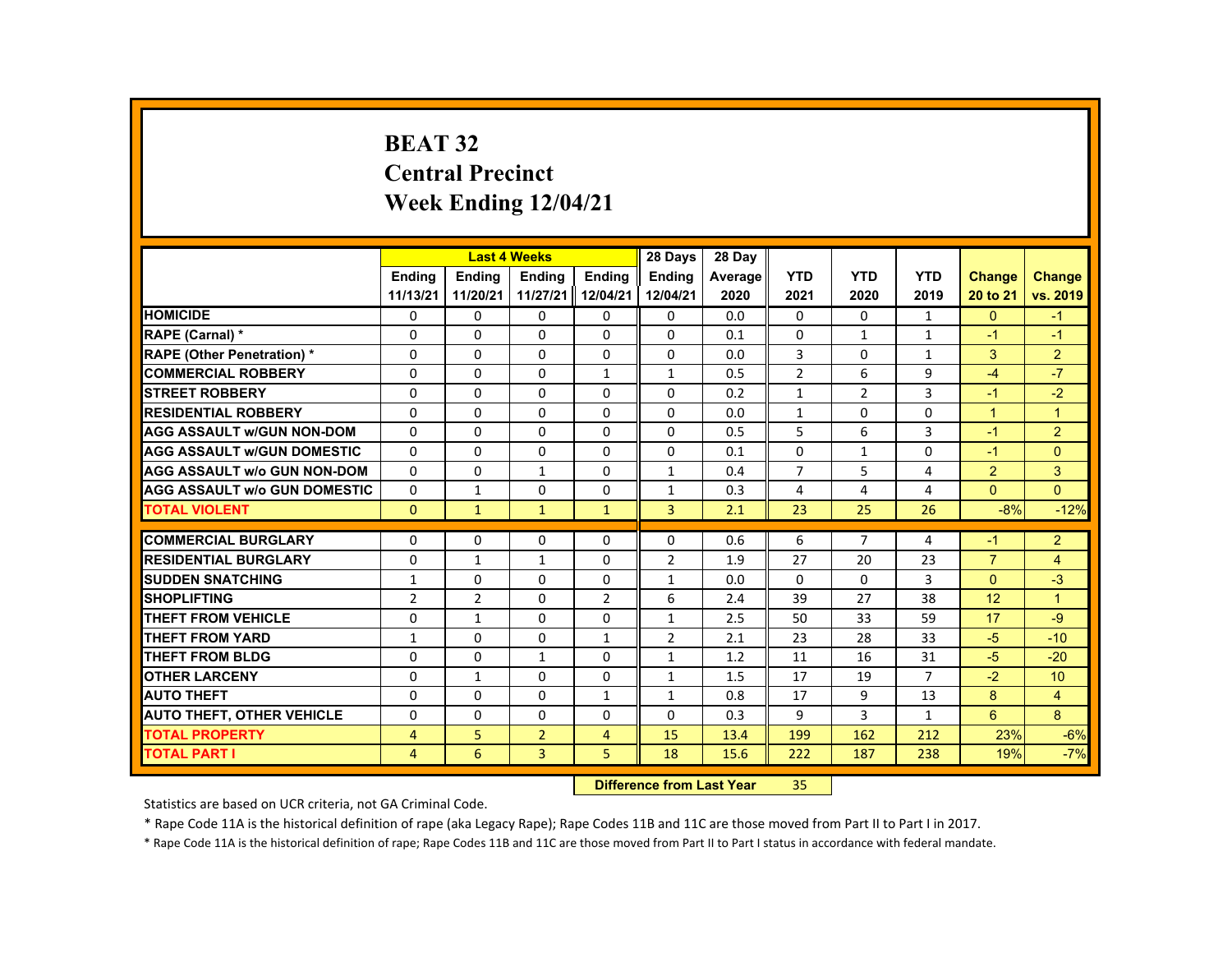# **BEAT 33 Central Precinct Week Ending 12/04/21**

|                                     |                | <b>Last 4 Weeks</b> |               |               | 28 Days        | 28 Day  |                |                |                |                      |                      |
|-------------------------------------|----------------|---------------------|---------------|---------------|----------------|---------|----------------|----------------|----------------|----------------------|----------------------|
|                                     | <b>Endina</b>  | <b>Endina</b>       | <b>Endina</b> | <b>Endina</b> | <b>Endina</b>  | Average | <b>YTD</b>     | <b>YTD</b>     | <b>YTD</b>     | <b>Change</b>        | <b>Change</b>        |
|                                     | 11/13/21       | 11/20/21            | 11/27/21      | 12/04/21      | 12/04/21       | 2020    | 2021           | 2020           | 2019           | 20 to 21             | vs. 2019             |
| <b>HOMICIDE</b>                     | 0              | 0                   | 0             | 0             | 0              | 0.2     | $\mathbf{1}$   | $\mathbf{1}$   | $\overline{2}$ | $\mathbf{0}$         | $-1$                 |
| <b>RAPE (Carnal) *</b>              | 0              | $\Omega$            | $\Omega$      | $\Omega$      | $\Omega$       | 0.2     | $\mathbf{1}$   | $\overline{2}$ | 0              | $-1$                 | $\blacktriangleleft$ |
| <b>RAPE (Other Penetration) *</b>   | $\Omega$       | $\Omega$            | $\Omega$      | $\Omega$      | $\Omega$       | 0.0     | $\mathbf{1}$   | $\Omega$       | $\mathbf{1}$   | $\mathbf{1}$         | $\Omega$             |
| <b>COMMERCIAL ROBBERY</b>           | $\Omega$       | $\Omega$            | $\Omega$      | $\Omega$      | $\Omega$       | 0.3     | $\overline{2}$ | 4              | 3              | $-2$                 | $-1$                 |
| <b>STREET ROBBERY</b>               | $\mathbf{1}$   | 0                   | 0             | 0             | $\mathbf{1}$   | 1.0     | 10             | 13             | 16             | $-3$                 | $-6$                 |
| <b>RESIDENTIAL ROBBERY</b>          | $\Omega$       | $\Omega$            | $\Omega$      | $\Omega$      | $\Omega$       | 0.0     | $\Omega$       | 0              | $\Omega$       | $\Omega$             | $\Omega$             |
| <b>AGG ASSAULT w/GUN NON-DOM</b>    | $\Omega$       | $\Omega$            | $\Omega$      | $\Omega$      | $\Omega$       | 0.7     | 8              | 9              | 11             | $-1$                 | $-3$                 |
| <b>AGG ASSAULT w/GUN DOMESTIC</b>   | 0              | 0                   | $\Omega$      | 0             | 0              | 0.1     | 4              | $\mathbf{1}$   | $\overline{2}$ | 3                    | $\overline{2}$       |
| <b>AGG ASSAULT w/o GUN NON-DOM</b>  | $\Omega$       | $\Omega$            | $\Omega$      | $\Omega$      | $\Omega$       | 0.6     | 12             | 8              | 12             | $\overline{4}$       | $\Omega$             |
| <b>AGG ASSAULT w/o GUN DOMESTIC</b> | $\mathbf{1}$   | $\Omega$            | $\Omega$      | $\Omega$      | $\mathbf{1}$   | 0.8     | $\overline{2}$ | 11             | 9              | $-9$                 | $-7$                 |
| <b>TOTAL VIOLENT</b>                | $\overline{2}$ | $\mathbf{0}$        | $\mathbf{0}$  | $\Omega$      | $\overline{2}$ | 3.8     | 41             | 49             | 56             | $-16%$               | $-27%$               |
|                                     |                |                     |               |               |                |         |                |                |                |                      |                      |
| <b>COMMERCIAL BURGLARY</b>          | $\Omega$       | $\mathbf{1}$        | $\Omega$      | $\mathbf{1}$  | $\overline{2}$ | 0.8     | 14             | 9              | 12             | 5                    | $\overline{2}$       |
| <b>RESIDENTIAL BURGLARY</b>         | 0              | 0                   | $\mathbf{1}$  | 0             | 1              | 1.2     | 15             | 14             | 24             | $\blacktriangleleft$ | -9                   |
| <b>SUDDEN SNATCHING</b>             | $\overline{2}$ | $\Omega$            | $\Omega$      | $\Omega$      | $\overline{2}$ | 0.2     | $\Omega$       | 3              | $\mathbf{1}$   | $-3$                 | $-1$                 |
| <b>SHOPLIFTING</b>                  | $\overline{2}$ | $\mathbf{1}$        | $\Omega$      | $\mathbf{1}$  | 4              | 2.4     | 36             | 29             | 99             | $\overline{7}$       | $-63$                |
| THEFT FROM VEHICLE                  | 0              | $\Omega$            | $\Omega$      | $\Omega$      | $\Omega$       | 2.9     | 30             | 37             | 43             | $-7$                 | $-13$                |
| <b>THEFT FROM YARD</b>              | $\mathbf{1}$   | $\Omega$            | $\Omega$      | $\Omega$      | $\mathbf{1}$   | 3.3     | 29             | 43             | 47             | $-14$                | $-18$                |
| <b>THEFT FROM BLDG</b>              | 1              | $\Omega$            | $\Omega$      | $\mathbf{1}$  | $\overline{2}$ | 1.2     | 15             | 14             | 19             | $\blacktriangleleft$ | $-4$                 |
| <b>OTHER LARCENY</b>                | $\Omega$       | 0                   | $\Omega$      | 0             | $\Omega$       | 1.0     | 19             | 12             | 25             | $\overline{7}$       | $-6$                 |
| <b>AUTO THEFT</b>                   | 0              | $\mathbf{1}$        | 0             | 0             | 1              | 1.0     | 10             | 13             | 14             | $-3$                 | $-4$                 |
| <b>AUTO THEFT, OTHER VEHICLE</b>    | 1              | $\Omega$            | $\Omega$      | $\Omega$      | $\mathbf{1}$   | 0.5     | 10             | 6              | 3              | $\overline{4}$       | $\overline{7}$       |
| <b>TOTAL PROPERTY</b>               | $\overline{7}$ | 3                   | $\mathbf{1}$  | 3             | 14             | 14.4    | 178            | 180            | 287            | $-1%$                | $-38%$               |
| <b>TOTAL PART I</b>                 | 9              | $\overline{3}$      | $\mathbf{1}$  | 3             | 16             | 18.3    | 219            | 229            | 343            | $-4%$                | $-36%$               |
|                                     |                |                     |               |               |                |         |                |                |                |                      |                      |

#### **Difference from Last Year**r -10

Statistics are based on UCR criteria, not GA Criminal Code.

\* Rape Code 11A is the historical definition of rape (aka Legacy Rape); Rape Codes 11B and 11C are those moved from Part II to Part I in 2017.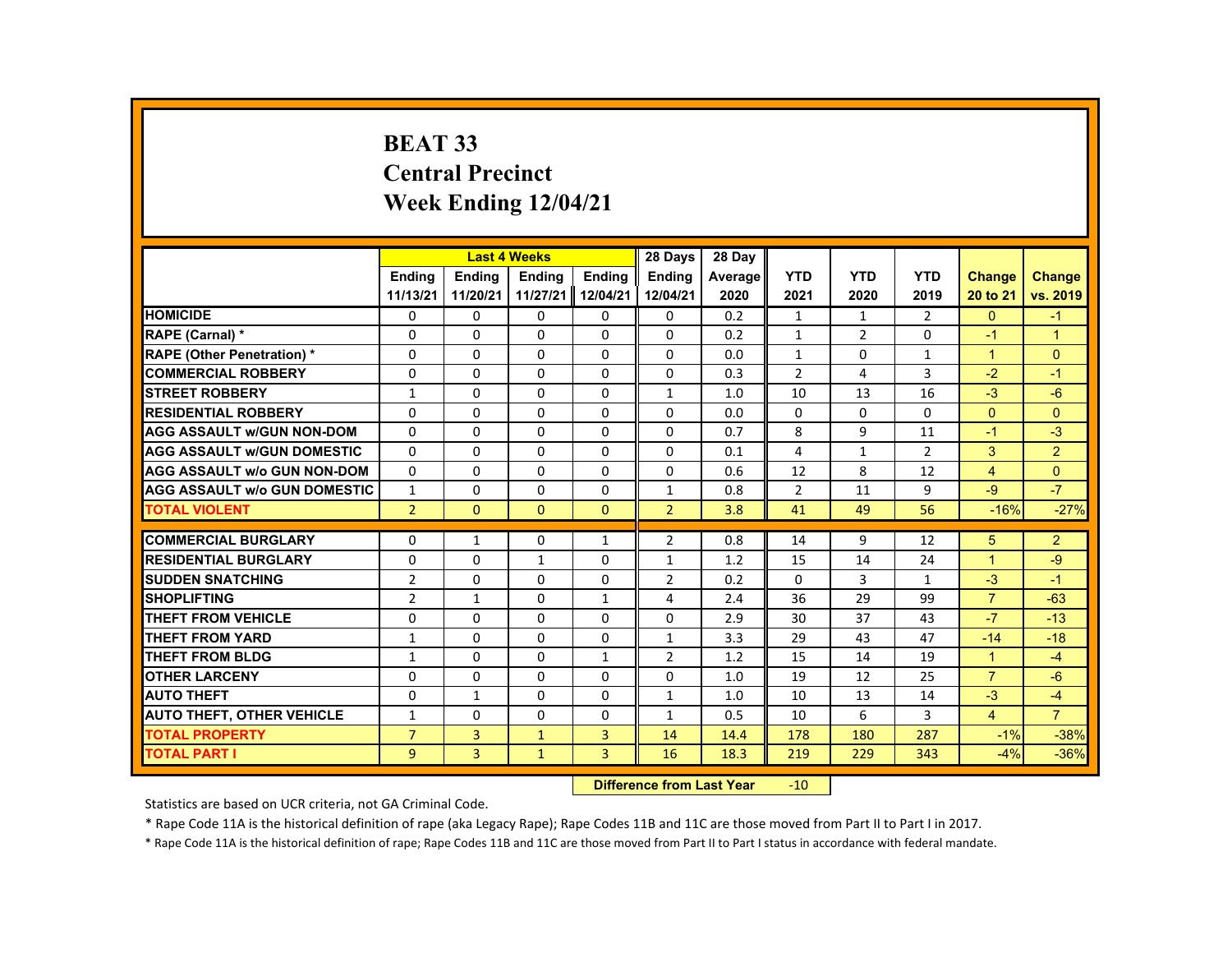# **BEAT 34 Central Precinct Week Ending 12/04/21**

|                                     |                |                | <b>Last 4 Weeks</b> |                | 28 Days        | 28 Day  |                |                |                |                |                |
|-------------------------------------|----------------|----------------|---------------------|----------------|----------------|---------|----------------|----------------|----------------|----------------|----------------|
|                                     | <b>Endina</b>  | <b>Endina</b>  | <b>Endina</b>       | <b>Endina</b>  | <b>Endina</b>  | Average | <b>YTD</b>     | <b>YTD</b>     | <b>YTD</b>     | <b>Change</b>  | Change         |
|                                     | 11/13/21       | 11/20/21       | 11/27/21            | 12/04/21       | 12/04/21       | 2020    | 2021           | 2020           | 2019           | 20 to 21       | vs. 2019       |
| <b>HOMICIDE</b>                     | $\Omega$       | $\Omega$       | 0                   | 0              | $\Omega$       | 0.2     | 1              | 3              | 1              | $-2$           | $\Omega$       |
| <b>RAPE (Carnal) *</b>              | $\Omega$       | $\Omega$       | $\Omega$            | $\Omega$       | $\Omega$       | 0.4     | 2              | 5              | 3              | $-3$           | $-1$           |
| <b>RAPE (Other Penetration) *</b>   | $\Omega$       | $\Omega$       | $\Omega$            | $\Omega$       | $\Omega$       | 0.2     | $\Omega$       | $\overline{2}$ | $\Omega$       | $-2$           | $\Omega$       |
| <b>COMMERCIAL ROBBERY</b>           | $\Omega$       | $\mathbf{0}$   | $\Omega$            | $\mathbf{0}$   | $\mathbf{0}$   | 0.1     | $\Omega$       | $\mathbf{1}$   | $\Omega$       | $-1$           | $\Omega$       |
| <b>STREET ROBBERY</b>               | $\Omega$       | $\mathbf{1}$   | $\mathbf{1}$        | $\Omega$       | $\overline{2}$ | 1.1     | 10             | 13             | 12             | $-3$           | $-2$           |
| <b>RESIDENTIAL ROBBERY</b>          | $\Omega$       | $\Omega$       | $\Omega$            | $\Omega$       | $\Omega$       | 0.0     | $\Omega$       | $\Omega$       | $\Omega$       | $\Omega$       | $\Omega$       |
| <b>AGG ASSAULT W/GUN NON-DOM</b>    | $\Omega$       | $\Omega$       | $\Omega$            | $\Omega$       | $\Omega$       | 1.8     | 17             | 23             | 18             | $-6$           | $-1$           |
| <b>AGG ASSAULT w/GUN DOMESTIC</b>   | $\Omega$       | $\Omega$       | $\Omega$            | $\Omega$       | $\Omega$       | 0.0     | 2              | $\Omega$       | 6              | $\overline{2}$ | $-4$           |
| <b>AGG ASSAULT w/o GUN NON-DOM</b>  | $\mathbf{1}$   | $\Omega$       | $\Omega$            | $\Omega$       | $\mathbf{1}$   | 1.1     | 10             | 12             | 11             | $-2$           | $-1$           |
| <b>AGG ASSAULT w/o GUN DOMESTIC</b> | $\mathbf{1}$   | $\Omega$       | $\overline{2}$      | $\mathbf{1}$   | 4              | 1.4     | 29             | 18             | 21             | 11             | 8              |
| <b>TOTAL VIOLENT</b>                | $\overline{2}$ | $\mathbf{1}$   | $\overline{3}$      | $\mathbf{1}$   | $\overline{7}$ | 6.1     | 71             | 77             | 72             | $-8%$          | $-1%$          |
|                                     |                |                |                     |                |                |         |                |                |                |                |                |
| <b>COMMERCIAL BURGLARY</b>          | $\Omega$       | $\Omega$       | $\Omega$            | $\Omega$       | $\Omega$       | 0.5     | 4              | 5              | 6              | $-1$           | $-2$           |
| <b>RESIDENTIAL BURGLARY</b>         | $\Omega$       | $\Omega$       | $\mathbf{1}$        | $\Omega$       | 1              | 2.0     | 32             | 24             | 40             | 8              | $-8$           |
| <b>SUDDEN SNATCHING</b>             | $\mathbf{1}$   | $\Omega$       | $\Omega$            | $\Omega$       | $\mathbf{1}$   | 0.1     | 4              | $\mathbf{1}$   | $\overline{2}$ | 3              | 2              |
| <b>SHOPLIFTING</b>                  | $\Omega$       | $\Omega$       | $\Omega$            | $\Omega$       | $\Omega$       | 0.6     | 5              | $\overline{7}$ | 16             | $-2$           | $-11$          |
| <b>THEFT FROM VEHICLE</b>           | $\Omega$       | $\Omega$       | $\Omega$            | $\Omega$       | $\Omega$       | 2.3     | 24             | 28             | 28             | $-4$           | $-4$           |
| <b>THEFT FROM YARD</b>              | $\mathbf{1}$   | $\mathbf{1}$   | $\Omega$            | $\mathbf{1}$   | 3              | 1.3     | 21             | 15             | 30             | 6              | $-9$           |
| <b>THEFT FROM BLDG</b>              | $\Omega$       | $\Omega$       | $\Omega$            | 2              | 2              | 1.4     | 21             | 16             | 17             | 5              | $\overline{4}$ |
| <b>OTHER LARCENY</b>                | $\Omega$       | $\mathbf{1}$   | $\Omega$            | $\mathbf{1}$   | $\overline{2}$ | 0.4     | 19             | 5              | 4              | 14             | 15             |
| <b>AUTO THEFT</b>                   | 0              | $\Omega$       | $\mathbf{1}$        | 0              | $\mathbf{1}$   | 1.8     | 19             | 20             | 22             | $-1$           | $-3$           |
| <b>AUTO THEFT, OTHER VEHICLE</b>    | $\Omega$       | $\Omega$       | $\Omega$            | $\Omega$       | $\Omega$       | 0.3     | $\overline{7}$ | 4              | $\overline{2}$ | 3              | 5              |
| <b>TOTAL PROPERTY</b>               | $\overline{2}$ | $\overline{2}$ | $\overline{2}$      | $\overline{4}$ | 10             | 10.7    | 156            | 125            | 167            | 25%            | $-7%$          |
| <b>TOTAL PART I</b>                 | $\overline{4}$ | $\overline{3}$ | 5                   | 5              | 17             | 16.8    | 227            | 202            | 239            | 12%            | $-5%$          |
|                                     |                |                |                     |                |                |         |                |                |                |                |                |

#### **Difference from Last Year**25

Statistics are based on UCR criteria, not GA Criminal Code.

\* Rape Code 11A is the historical definition of rape (aka Legacy Rape); Rape Codes 11B and 11C are those moved from Part II to Part I in 2017.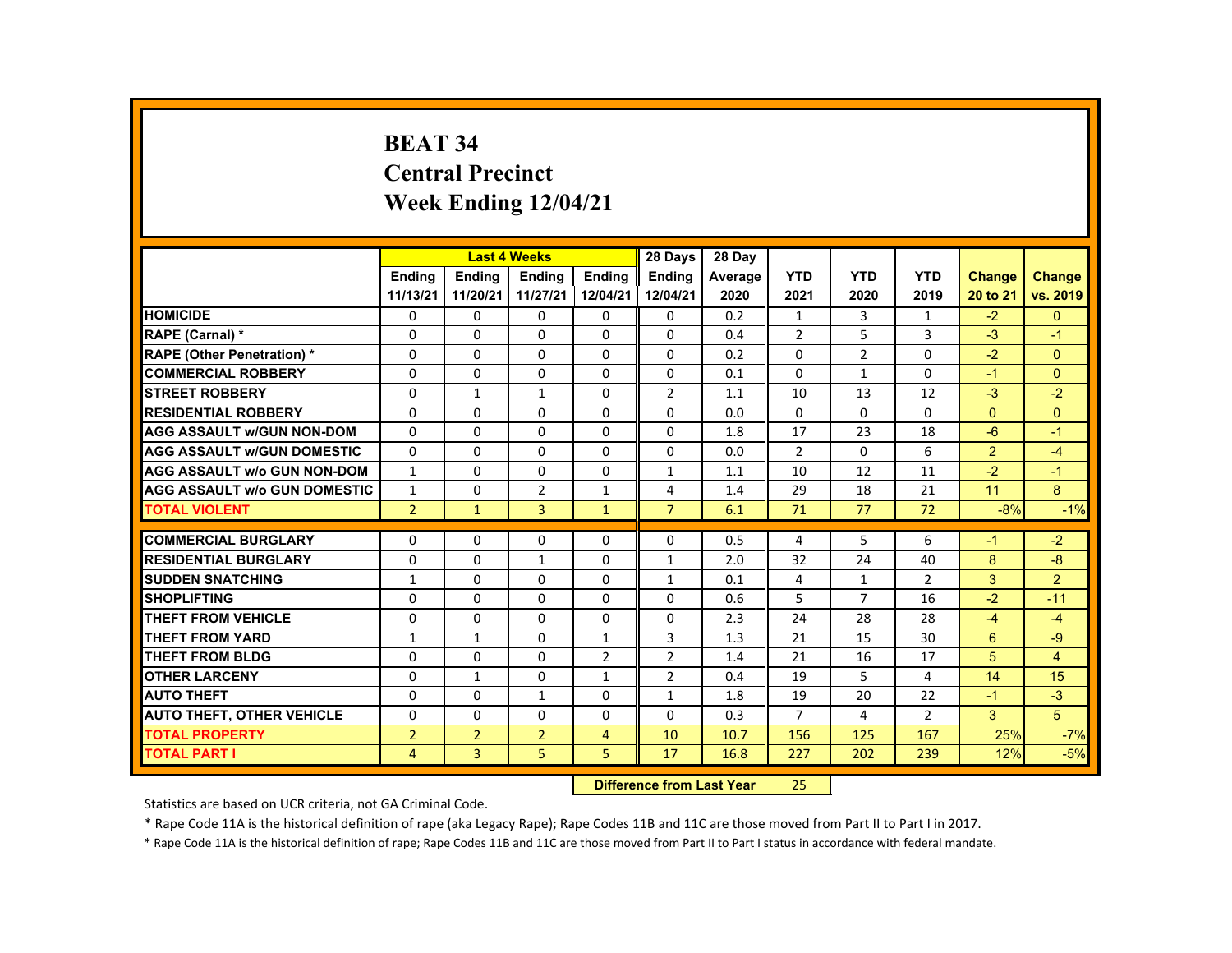# **BEAT 35 Central Precinct Week Ending 12/04/21**

|                                     |                |               | <b>Last 4 Weeks</b> |                | 28 Days        | 28 Day  |                |                |                |                      |                      |
|-------------------------------------|----------------|---------------|---------------------|----------------|----------------|---------|----------------|----------------|----------------|----------------------|----------------------|
|                                     | <b>Endina</b>  | <b>Endina</b> | <b>Endina</b>       | <b>Endina</b>  | <b>Endina</b>  | Average | <b>YTD</b>     | <b>YTD</b>     | <b>YTD</b>     | <b>Change</b>        | <b>Change</b>        |
|                                     | 11/13/21       | 11/20/21      | 11/27/21            | 12/04/21       | 12/04/21       | 2020    | 2021           | 2020           | 2019           | 20 to 21             | vs. 2019             |
| <b>HOMICIDE</b>                     | 0              | $\Omega$      | $\Omega$            | $\Omega$       | 0              | 0.5     | $\overline{2}$ | 6              | 0              | $-4$                 | $\overline{2}$       |
| RAPE (Carnal) *                     | $\Omega$       | $\Omega$      | $\Omega$            | $\Omega$       | 0              | 0.2     | $\overline{2}$ | $\overline{2}$ | $\Omega$       | $\mathbf{0}$         | $\overline{2}$       |
| <b>RAPE (Other Penetration) *</b>   | $\Omega$       | $\Omega$      | $\Omega$            | $\Omega$       | $\Omega$       | 0.1     | $\Omega$       | $\mathbf{1}$   | $\Omega$       | $-1$                 | $\Omega$             |
| <b>COMMERCIAL ROBBERY</b>           | $\Omega$       | $\Omega$      | $\Omega$            | $\mathbf{1}$   | $\mathbf{1}$   | 0.3     | 4              | 4              | $\overline{2}$ | $\Omega$             | 2                    |
| <b>STREET ROBBERY</b>               | $\Omega$       | $\Omega$      | $\Omega$            | $\overline{2}$ | $\overline{2}$ | 0.5     | $\overline{7}$ | 6              | 12             | $\blacktriangleleft$ | $-5$                 |
| <b>RESIDENTIAL ROBBERY</b>          | $\Omega$       | $\Omega$      | $\Omega$            | $\Omega$       | $\Omega$       | 0.1     | $\Omega$       | $\mathbf{1}$   | $\Omega$       | $-1$                 | $\Omega$             |
| <b>AGG ASSAULT W/GUN NON-DOM</b>    | $\overline{2}$ | $\Omega$      | $\mathbf{1}$        | $\Omega$       | 3              | 1.7     | 19             | 18             | 27             | $\blacktriangleleft$ | -8                   |
| <b>AGG ASSAULT w/GUN DOMESTIC</b>   | $\Omega$       | $\Omega$      | $\Omega$            | $\Omega$       | $\Omega$       | 0.2     | 3              | 3              | $\overline{2}$ | $\Omega$             | $\overline{1}$       |
| <b>AGG ASSAULT w/o GUN NON-DOM</b>  | $\Omega$       | $\Omega$      | $\Omega$            | $\Omega$       | $\Omega$       | 0.5     | $\mathbf{q}$   | 6              | 8              | 3                    | $\overline{1}$       |
| <b>AGG ASSAULT W/o GUN DOMESTIC</b> | $\Omega$       | $\mathbf{1}$  | $\Omega$            | $\Omega$       | $\mathbf{1}$   | 1.1     | 12             | 13             | 11             | $-1$                 | $\blacktriangleleft$ |
| <b>TOTAL VIOLENT</b>                | $\overline{2}$ | $\mathbf 1$   | $\mathbf{1}$        | $\overline{3}$ | $\overline{7}$ | 5.1     | 58             | 60             | 62             | $-3%$                | $-6%$                |
|                                     |                |               |                     |                |                |         |                |                |                |                      |                      |
| <b>COMMERCIAL BURGLARY</b>          | $\Omega$       | $\Omega$      | $\Omega$            | $\Omega$       | $\Omega$       | 0.5     | 5              | $\overline{7}$ | 15             | $-2$                 | $-10$                |
| <b>RESIDENTIAL BURGLARY</b>         | $\Omega$       | $\mathbf{1}$  | $\Omega$            | $\mathbf{1}$   | $\overline{2}$ | 2.3     | 19             | 29             | 36             | $-10$                | $-17$                |
| <b>SUDDEN SNATCHING</b>             | $\Omega$       | $\mathbf{1}$  | $\Omega$            | $\Omega$       | $\mathbf{1}$   | 0.0     | $\mathbf{1}$   | $\Omega$       | $\overline{2}$ | $\blacktriangleleft$ | $-1$                 |
| <b>SHOPLIFTING</b>                  | $\Omega$       | $\Omega$      | $\mathbf{1}$        | $\Omega$       | $\mathbf{1}$   | 2.5     | 32             | 31             | 29             | $\blacktriangleleft$ | 3                    |
| THEFT FROM VEHICLE                  | $\mathbf{1}$   | $\mathbf{1}$  | $\overline{2}$      | 3              | $\overline{7}$ | 3.0     | 57             | 37             | 81             | 20                   | $-24$                |
| <b>THEFT FROM YARD</b>              | 0              | $\mathbf{1}$  | $\mathbf{1}$        | $\Omega$       | $\overline{2}$ | 0.5     | 21             | 5              | 18             | 16                   | 3                    |
| <b>THEFT FROM BLDG</b>              | $\Omega$       | $\mathbf{1}$  | $\Omega$            | $\Omega$       | $\mathbf{1}$   | 1.2     | 13             | 14             | 22             | $-1$                 | $-9$                 |
| <b>OTHER LARCENY</b>                | $\Omega$       | $\Omega$      | $\Omega$            | $\Omega$       | $\Omega$       | 0.3     | 4              | 4              | 13             | $\Omega$             | $-9$                 |
| <b>AUTO THEFT</b>                   | $\Omega$       | $\Omega$      | $\Omega$            | $\Omega$       | 0              | 2.5     | 24             | 32             | 25             | $-8$                 | $-1$                 |
| <b>AUTO THEFT, OTHER VEHICLE</b>    | $\Omega$       | $\Omega$      | $\Omega$            | $\Omega$       | $\Omega$       | 0.2     | $\mathbf{1}$   | 3              | $\Omega$       | $-2$                 | $\blacktriangleleft$ |
| <b>TOTAL PROPERTY</b>               | $\mathbf{1}$   | 5.            | $\overline{4}$      | $\overline{4}$ | 14             | 13.1    | 177            | 162            | 241            | 9%                   | $-27%$               |
| <b>TOTAL PART I</b>                 | 3              | 6             | 5                   | $\overline{7}$ | 21             | 18.3    | 235            | 222            | 303            | 6%                   | $-22%$               |
|                                     |                |               |                     |                |                |         |                |                |                |                      |                      |

#### **Difference from Last Year**r 13

Statistics are based on UCR criteria, not GA Criminal Code.

\* Rape Code 11A is the historical definition of rape (aka Legacy Rape); Rape Codes 11B and 11C are those moved from Part II to Part I in 2017.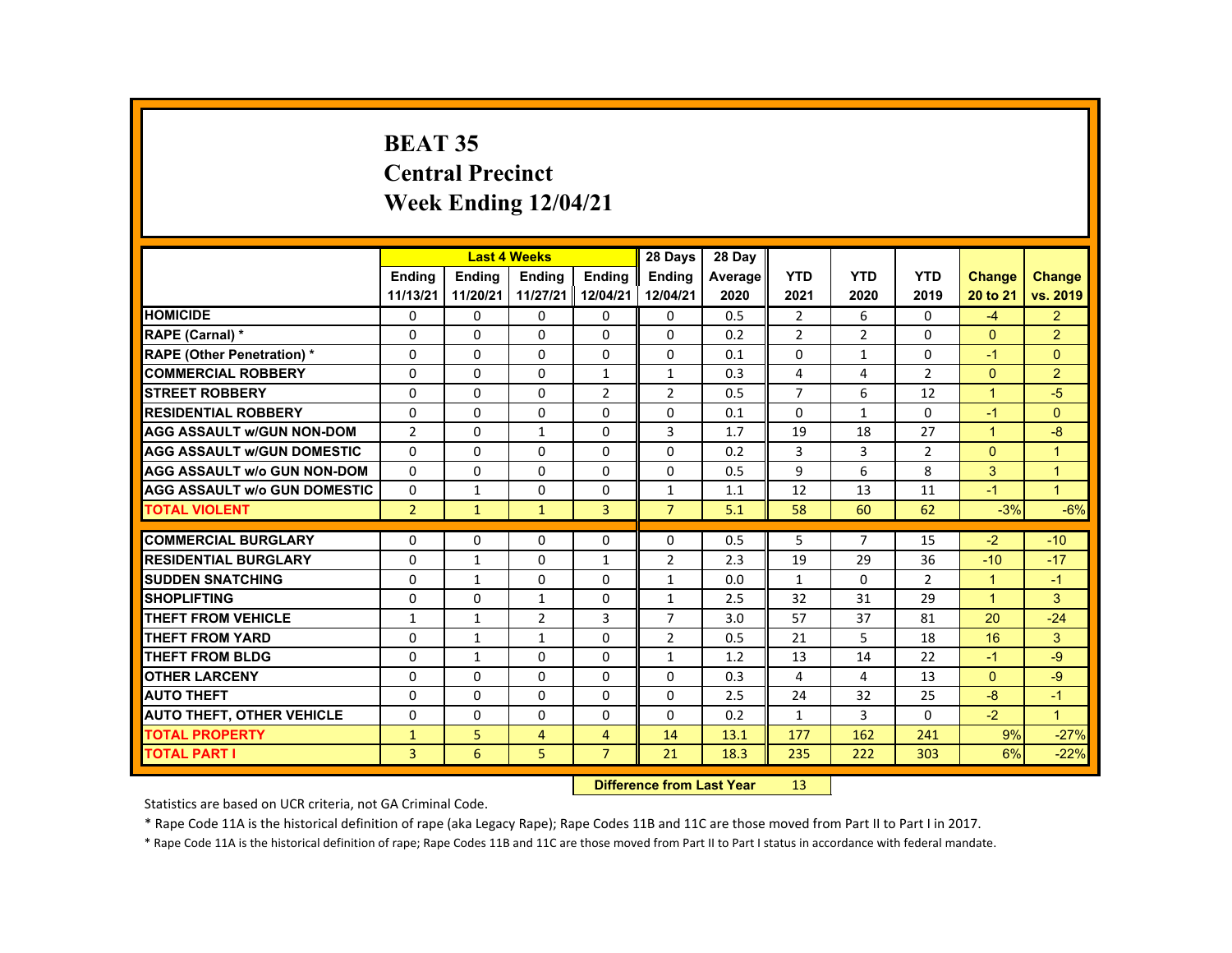# **BEAT 36 Central Precinct Week Ending 12/04/21**

|                                     |               | <b>Last 4 Weeks</b> |                |                | 28 Days        | 28 Dav         |                |                |                |                |                         |
|-------------------------------------|---------------|---------------------|----------------|----------------|----------------|----------------|----------------|----------------|----------------|----------------|-------------------------|
|                                     | <b>Ending</b> | <b>Endina</b>       | <b>Ending</b>  | <b>Ending</b>  | <b>Ending</b>  | <b>Average</b> | <b>YTD</b>     | <b>YTD</b>     | <b>YTD</b>     | <b>Change</b>  | <b>Change</b>           |
|                                     | 11/13/21      | 11/20/21            | 11/27/21       | 12/04/21       | 12/04/21       | 2020           | 2021           | 2020           | 2019           | 20 to 21       | vs. 2019                |
| <b>HOMICIDE</b>                     | 0             | 0                   | $\mathbf{1}$   | 0              | $\mathbf{1}$   | 0.2            | $\overline{2}$ | 2              | 0              | $\mathbf{0}$   | $\overline{2}$          |
| RAPE (Carnal) *                     | $\Omega$      | $\Omega$            | $\Omega$       | $\Omega$       | $\Omega$       | 0.4            | $\mathbf{1}$   | 5              | $\overline{2}$ | $-4$           | $-1$                    |
| <b>RAPE (Other Penetration) *</b>   | $\Omega$      | $\Omega$            | $\Omega$       | $\Omega$       | $\Omega$       | 0.0            | $\mathbf{1}$   | $\Omega$       | 0              | $\overline{1}$ | $\overline{1}$          |
| <b>COMMERCIAL ROBBERY</b>           | 0             | 0                   | 0              | 0              | 0              | 0.0            | $\overline{2}$ | 0              | 3              | $\overline{2}$ | $-1$                    |
| <b>STREET ROBBERY</b>               | $\Omega$      | $\Omega$            | $\Omega$       | $\Omega$       | $\Omega$       | 0.2            | 5              | 2              | 6              | 3              | $-1$                    |
| <b>RESIDENTIAL ROBBERY</b>          | $\Omega$      | $\Omega$            | $\Omega$       | $\Omega$       | $\Omega$       | 0.3            | $\overline{2}$ | $\overline{4}$ | $\Omega$       | $-2$           | $\overline{2}$          |
| <b>AGG ASSAULT W/GUN NON-DOM</b>    | 0             | 0                   | 0              | 0              | 0              | 0.4            | 13             | 4              | 11             | 9              | $\overline{2}$          |
| <b>AGG ASSAULT w/GUN DOMESTIC</b>   | $\Omega$      | $\Omega$            | $\Omega$       | $\Omega$       | $\Omega$       | 0.2            | $\Omega$       | $\mathbf{1}$   | $\overline{2}$ | $-1$           | $-2$                    |
| <b>AGG ASSAULT w/o GUN NON-DOM</b>  | $\Omega$      | $\overline{2}$      | $\mathbf{1}$   | $\mathbf{1}$   | 4              | 0.5            | 15             | 5              | 4              | 10             | 11                      |
| <b>AGG ASSAULT w/o GUN DOMESTIC</b> | $\mathbf{1}$  | 0                   | 0              | $\mathbf{1}$   | 2              | 1.0            | 10             | 13             | 4              | $-3$           | $6\phantom{1}$          |
| <b>TOTAL VIOLENT</b>                | $\mathbf{1}$  | $\overline{2}$      | $\overline{2}$ | $\overline{2}$ | $\overline{7}$ | 3.0            | 51             | 36             | 32             | 42%            | 59%                     |
|                                     |               |                     |                |                |                |                |                |                |                |                |                         |
| <b>COMMERCIAL BURGLARY</b>          | 0             | 0                   | 1              | 1              | 2              | 0.6            | 15             | 6              | 11             | 9              | 4                       |
| <b>RESIDENTIAL BURGLARY</b>         | $\Omega$      | $\Omega$            | $\Omega$       | $\Omega$       | $\Omega$       | 1.0            | 9              | 12             | 28             | $-3$           | $-19$                   |
| <b>SUDDEN SNATCHING</b>             | $\mathbf{1}$  | $\Omega$            | $\Omega$       | $\Omega$       | $\mathbf{1}$   | 0.2            | $\overline{2}$ | $\overline{2}$ | $\mathbf{1}$   | $\Omega$       | $\overline{1}$          |
| <b>SHOPLIFTING</b>                  | $\mathbf{1}$  | 0                   | 0              | $\mathbf{1}$   | 2              | 3.9            | 37             | 51             | 46             | $-14$          | $-9$                    |
| <b>THEFT FROM VEHICLE</b>           | $\mathbf{1}$  | $\mathbf{1}$        | 0              | $\overline{2}$ | 4              | 2.8            | 45             | 34             | 42             | 11             | 3                       |
| <b>THEFT FROM YARD</b>              | 1             | $\Omega$            | $\Omega$       | $\Omega$       | $\mathbf{1}$   | 1.4            | 13             | 18             | 9              | $-5$           | $\overline{\mathbf{4}}$ |
| <b>THEFT FROM BLDG</b>              | 0             | 0                   | 0              | $\overline{2}$ | 2              | 1.5            | 14             | 17             | 19             | $-3$           | $-5$                    |
| <b>OTHER LARCENY</b>                | 0             | 0                   | $\Omega$       | 0              | $\Omega$       | 0.2            | 7              | 3              | 3              | $\overline{4}$ | $\overline{4}$          |
| <b>AUTO THEFT</b>                   | $\mathbf{1}$  | $\Omega$            | $\mathbf{1}$   | $\mathbf{1}$   | 3              | 2.3            | 27             | 29             | 21             | $-2$           | 6                       |
| <b>AUTO THEFT, OTHER VEHICLE</b>    | 0             | 0                   | $\Omega$       | 0              | $\Omega$       | 0.2            | $\mathbf{1}$   | 3              | $\mathbf{1}$   | $-2$           | $\Omega$                |
| <b>TOTAL PROPERTY</b>               | 5             | $\mathbf{1}$        | $\overline{2}$ | $\overline{7}$ | 15             | 14.0           | 170            | 175            | 181            | $-3%$          | $-6%$                   |
| <b>TOTAL PART I</b>                 | 6             | 3                   | $\overline{4}$ | 9              | 22             | 17.0           | 221            | 211            | 213            | 5%             | 4%                      |
|                                     |               |                     |                | <b>Section</b> |                |                |                |                |                |                |                         |

 **Difference from Last Year**r 10

Statistics are based on UCR criteria, not GA Criminal Code.

\* Rape Code 11A is the historical definition of rape (aka Legacy Rape); Rape Codes 11B and 11C are those moved from Part II to Part I in 2017.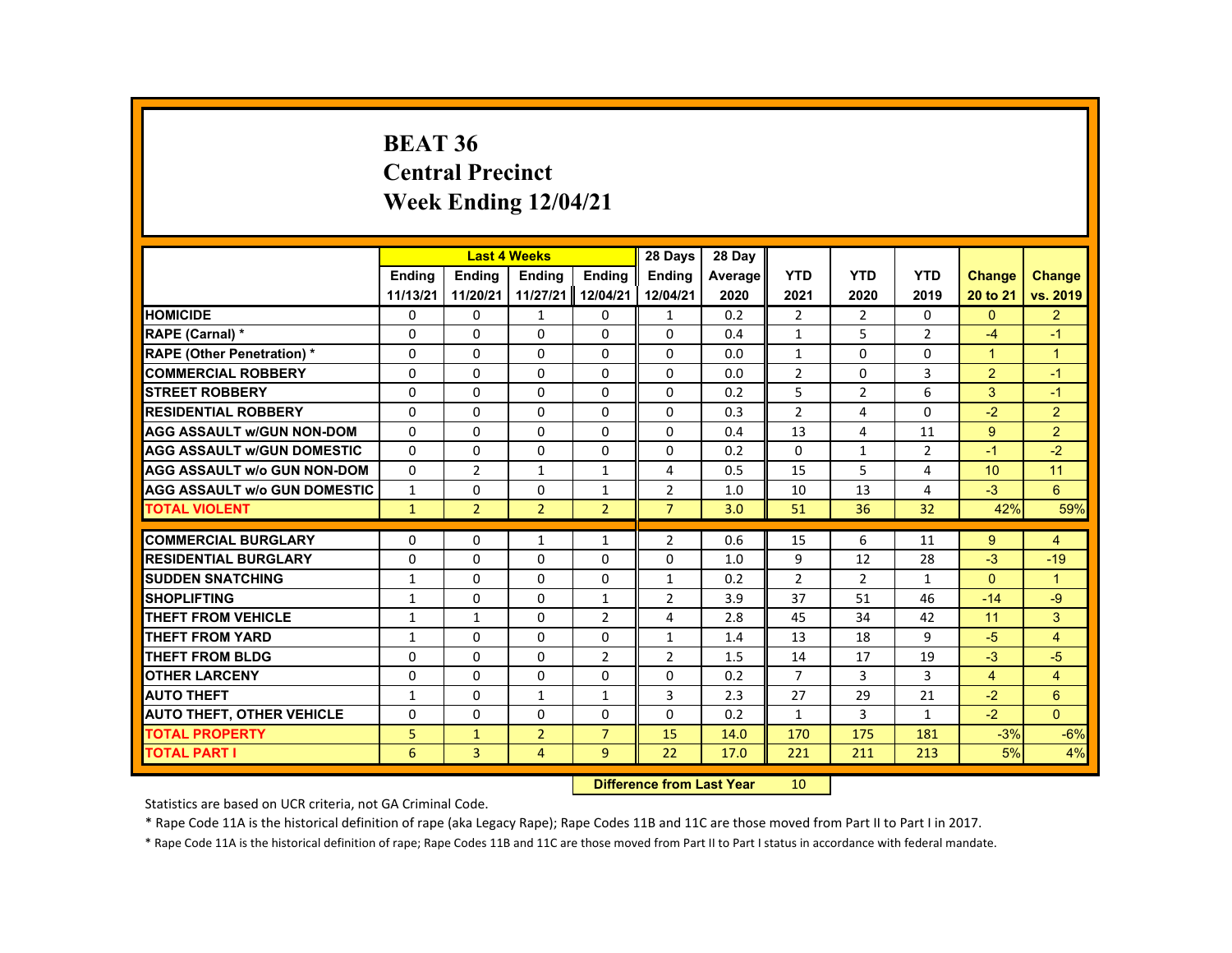# **BEAT 41 South Precinct Week Ending 12/04/21**

| <b>Endina</b><br>11/13/21<br><b>HOMICIDE</b><br>0<br>RAPE (Carnal) *<br>$\Omega$ | <b>Endina</b><br>11/20/21<br>0<br>$\Omega$ | <b>Ending</b><br>0 | <b>Ending</b><br>11/27/21 12/04/21 | <b>Ending</b>  | Average | <b>YTD</b>     | <b>YTD</b>     | <b>YTD</b>     | <b>Change</b>  |                |
|----------------------------------------------------------------------------------|--------------------------------------------|--------------------|------------------------------------|----------------|---------|----------------|----------------|----------------|----------------|----------------|
|                                                                                  |                                            |                    |                                    |                |         |                |                |                |                | Change         |
|                                                                                  |                                            |                    |                                    | 12/04/21       | 2020    | 2021           | 2020           | 2019           | 20 to 21       | vs. 2019       |
|                                                                                  |                                            |                    | 0                                  | 0              | 0.0     | 1              | 0              | $\mathbf{1}$   | 1              | $\mathbf{0}$   |
|                                                                                  |                                            | $\Omega$           | $\Omega$                           | $\Omega$       | 0.1     | $\mathbf{1}$   | $\mathbf{1}$   | 3              | $\Omega$       | $-2$           |
| <b>RAPE (Other Penetration) *</b><br>$\Omega$                                    | $\Omega$                                   | $\Omega$           | $\Omega$                           | $\Omega$       | 0.1     | 3              | $\Omega$       | $\Omega$       | 3              | 3              |
| <b>COMMERCIAL ROBBERY</b><br>0                                                   | 0                                          | 0                  | 0                                  | 0              | 0.2     | $\mathbf{1}$   | $\overline{2}$ | 6              | $-1$           | $-5$           |
| <b>STREET ROBBERY</b><br>$\Omega$                                                | $\Omega$                                   | $\Omega$           | $\Omega$                           | $\Omega$       | 0.6     | 5              | $\overline{7}$ | 10             | $-2$           | $-5$           |
| <b>RESIDENTIAL ROBBERY</b><br>$\Omega$                                           | $\Omega$                                   | $\Omega$           | $\Omega$                           | $\Omega$       | 0.1     | $\Omega$       | $\mathbf{1}$   | $\mathbf{1}$   | $-1$           | $-1$           |
| <b>AGG ASSAULT w/GUN NON-DOM</b><br>$\Omega$                                     | $\Omega$                                   | $\Omega$           | $\Omega$                           | $\Omega$       | 0.5     | 6              | 5              | $\overline{2}$ | $\mathbf{1}$   | $\overline{4}$ |
| $\Omega$<br><b>AGG ASSAULT w/GUN DOMESTIC</b>                                    | $\Omega$                                   | 1                  | $\Omega$                           | $\mathbf{1}$   | 0.1     | $\mathbf{1}$   | $\mathbf{1}$   | $\mathbf{1}$   | $\Omega$       | $\Omega$       |
| $\Omega$<br><b>AGG ASSAULT w/o GUN NON-DOM</b>                                   | $\Omega$                                   | $\mathbf{1}$       | $\Omega$                           | $\mathbf{1}$   | 0.5     | $\overline{7}$ | 6              | 4              | $\overline{1}$ | 3              |
| <b>AGG ASSAULT w/o GUN DOMESTIC</b><br>$\Omega$                                  | $\Omega$                                   | $\Omega$           | $\Omega$                           | $\Omega$       | 0.6     | 4              | $\overline{7}$ | 6              | $-3$           | $-2$           |
| $\Omega$<br><b>TOTAL VIOLENT</b>                                                 | $\mathbf{0}$                               | $\overline{2}$     | $\Omega$                           | $\overline{2}$ | 2.6     | 29             | 30             | 34             | $-3%$          | $-15%$         |
|                                                                                  |                                            |                    |                                    |                |         |                |                |                |                |                |
| <b>COMMERCIAL BURGLARY</b><br>$\Omega$                                           | $\Omega$                                   | $\Omega$           | $\Omega$                           | $\Omega$       | 0.5     | 9              | $\overline{7}$ | 14             | 2              | $-5$           |
| <b>RESIDENTIAL BURGLARY</b><br>$\Omega$                                          | $\mathbf{1}$                               | $\Omega$           | $\Omega$                           | $\mathbf{1}$   | 0.9     | $\overline{7}$ | 11             | 10             | $-4$           | $-3$           |
| <b>SUDDEN SNATCHING</b><br>$\mathbf{1}$                                          | $\Omega$                                   | $\Omega$           | $\Omega$                           | $\mathbf{1}$   | 0.1     | 3              | $\mathbf{1}$   | $\overline{2}$ | 2              | $\overline{1}$ |
| <b>SHOPLIFTING</b><br>$\Omega$                                                   | $\overline{2}$                             | $\Omega$           | $\mathbf{1}$                       | 3              | 0.9     | 22             | 11             | 23             | 11             | $-1$           |
| <b>THEFT FROM VEHICLE</b><br>$\Omega$                                            | $\Omega$                                   | $\Omega$           | $\Omega$                           | $\Omega$       | 3.5     | 31             | 40             | 65             | $-9$           | $-34$          |
| <b>THEFT FROM YARD</b><br>$\mathbf{1}$                                           | $\Omega$                                   | $\Omega$           | $\mathbf{1}$                       | $\overline{2}$ | 0.8     | 13             | 10             | 10             | 3              | 3              |
| <b>THEFT FROM BLDG</b><br>$\mathbf{1}$                                           | $\Omega$                                   | $\mathbf{1}$       | $\mathbf{1}$                       | 3              | 2.3     | 17             | 26             | 39             | $-9$           | $-22$          |
| <b>OTHER LARCENY</b><br>0                                                        | 0                                          | 0                  | 0                                  | 0              | 0.4     | 8              | 4              | 4              | $\overline{4}$ | $\overline{4}$ |
| <b>AUTO THEFT</b><br>$\mathbf{1}$                                                | $\Omega$                                   | $\Omega$           | $\mathbf{1}$                       | $\overline{2}$ | 1.2     | 12             | 13             | 18             | $-1$           | $-6$           |
| <b>AUTO THEFT, OTHER VEHICLE</b><br>$\Omega$                                     | $\Omega$                                   | $\Omega$           | $\Omega$                           | $\Omega$       | 0.5     | 3              | 5              | $\mathbf{1}$   | $-2$           | $\overline{2}$ |
| <b>TOTAL PROPERTY</b><br>4                                                       | 3                                          | $\mathbf{1}$       | $\overline{4}$                     | 12             | 11.1    | 125            | 128            | 186            | $-2%$          | $-33%$         |
| <b>TOTAL PART I</b><br>$\overline{4}$                                            | $\overline{3}$                             | $\overline{3}$     | $\overline{4}$                     | 14             | 13.7    | 154            | 158            | 220            | $-3%$          | $-30%$         |

#### **Difference from Last Year**‐4

Statistics are based on UCR criteria, not GA Criminal Code.

\* Rape Code 11A is the historical definition of rape (aka Legacy Rape); Rape Codes 11B and 11C are those moved from Part II to Part I in 2017.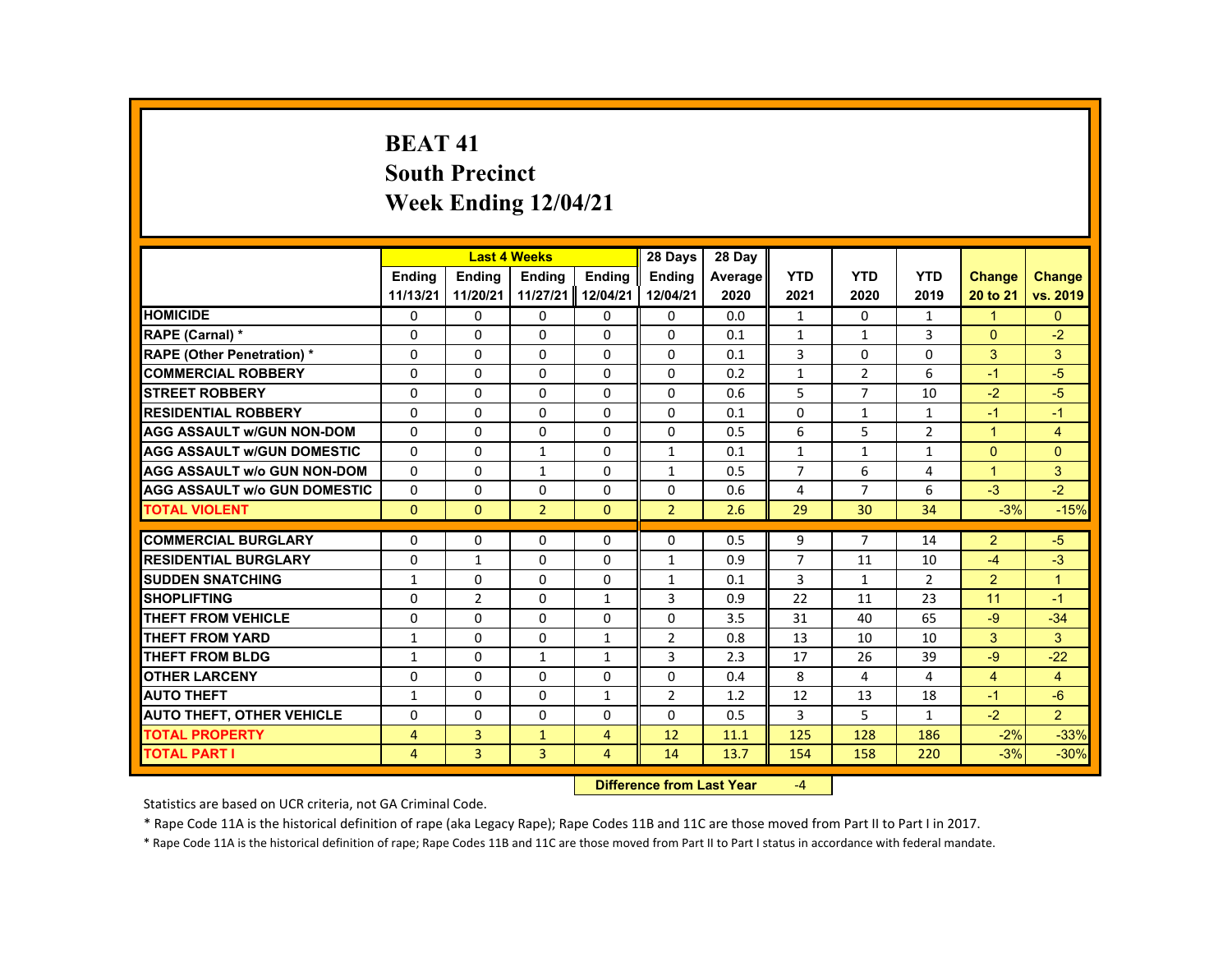# **BEAT 42 South Precinct Week Ending 12/04/21**

|                                     |                |                | <b>Last 4 Weeks</b> |                | 28 Days        | 28 Day  |                |                |                |                      |                |
|-------------------------------------|----------------|----------------|---------------------|----------------|----------------|---------|----------------|----------------|----------------|----------------------|----------------|
|                                     | <b>Endina</b>  | <b>Endina</b>  | <b>Endina</b>       | <b>Endina</b>  | <b>Endina</b>  | Average | <b>YTD</b>     | <b>YTD</b>     | <b>YTD</b>     | <b>Change</b>        | <b>Change</b>  |
|                                     | 11/13/21       | 11/20/21       | 11/27/21            | 12/04/21       | 12/04/21       | 2020    | 2021           | 2020           | 2019           | 20 to 21             | vs. 2019       |
| <b>HOMICIDE</b>                     | 0              | 0              | 0                   | $\mathbf{0}$   | 0              | 0.0     | $\mathbf{1}$   | 0              | 1              | $\mathbf{1}$         | $\mathbf{0}$   |
| <b>RAPE (Carnal) *</b>              | $\Omega$       | $\Omega$       | $\Omega$            | $\Omega$       | $\Omega$       | 0.3     | $\mathbf{1}$   | 4              | 3              | $-3$                 | $-2$           |
| <b>RAPE (Other Penetration) *</b>   | $\Omega$       | $\Omega$       | $\Omega$            | $\Omega$       | $\Omega$       | 0.2     | $\Omega$       | $\overline{2}$ | $\mathbf{1}$   | $-2$                 | $-1$           |
| <b>COMMERCIAL ROBBERY</b>           | 0              | 0              | 0                   | 0              | 0              | 0.5     | $\overline{2}$ | 6              | 3              | $-4$                 | $-1$           |
| <b>STREET ROBBERY</b>               | 1              | $\Omega$       | $\Omega$            | $\Omega$       | $\mathbf{1}$   | 0.2     | 5              | 2              | 5              | 3                    | $\Omega$       |
| <b>RESIDENTIAL ROBBERY</b>          | $\Omega$       | $\Omega$       | $\Omega$            | $\Omega$       | $\Omega$       | 0.2     | $\overline{2}$ | $\overline{2}$ | 1              | $\Omega$             | $\overline{1}$ |
| <b>AGG ASSAULT w/GUN NON-DOM</b>    | $\mathbf{1}$   | 1              | $\mathbf{1}$        | $\Omega$       | 3              | 0.3     | 8              | 4              | 5              | $\overline{4}$       | 3              |
| <b>AGG ASSAULT W/GUN DOMESTIC</b>   | $\Omega$       | $\Omega$       | $\Omega$            | $\Omega$       | $\Omega$       | 0.0     | 0              | 0              | $\mathbf{1}$   | $\Omega$             | $-1$           |
| <b>AGG ASSAULT W/o GUN NON-DOM</b>  | $\Omega$       | $\Omega$       | $\Omega$            | $\Omega$       | $\Omega$       | 0.6     | $\overline{7}$ | 8              | 3              | $-1$                 | 4              |
| <b>AGG ASSAULT W/o GUN DOMESTIC</b> | $\Omega$       | $\Omega$       | $\Omega$            | $\Omega$       | $\Omega$       | 0.2     | $\overline{2}$ | 3              | 4              | $-1$                 | $-2$           |
| <b>TOTAL VIOLENT</b>                | $\overline{2}$ | $\mathbf{1}$   | $\mathbf{1}$        | $\Omega$       | $\overline{4}$ | 2.5     | 28             | 31             | 27             | $-10%$               | 4%             |
| <b>COMMERCIAL BURGLARY</b>          | $\Omega$       | $\Omega$       | $\Omega$            | $\Omega$       | $\Omega$       | 0.7     | 9              | 9              | 11             | $\Omega$             | $-2$           |
| <b>RESIDENTIAL BURGLARY</b>         | $\Omega$       | 0              | $\Omega$            | 0              | $\Omega$       | 0.2     | 6              | 3              | 9              | 3                    | $-3$           |
| <b>SUDDEN SNATCHING</b>             | $\Omega$       | $\Omega$       | $\Omega$            | $\Omega$       | $\Omega$       | 0.2     | $\mathbf{1}$   | $\overline{2}$ | $\overline{2}$ | $-1$                 | $-1$           |
| <b>SHOPLIFTING</b>                  | $\overline{3}$ | $\overline{7}$ | 5                   | $\mathbf{1}$   | 16             | 13.3    | 150            | 156            | 225            | $-6$                 | $-75$          |
| <b>THEFT FROM VEHICLE</b>           | $\mathbf{1}$   | $\Omega$       | $\Omega$            | $\mathbf{1}$   | $\overline{2}$ | 3.8     | 50             | 50             | 42             | $\Omega$             | 8              |
| <b>THEFT FROM YARD</b>              | $\Omega$       | $\Omega$       | $\mathbf{1}$        | $\mathbf{1}$   | 2              | 1.4     | 21             | 17             | $\overline{7}$ | $\overline{4}$       | 14             |
| THEFT FROM BLDG                     | $\Omega$       | $\Omega$       | $\Omega$            | $\Omega$       | $\Omega$       | 2.1     | 11             | 25             | 27             | $-14$                | $-16$          |
| <b>OTHER LARCENY</b>                | 0              | 0              | 0                   | $\mathbf{0}$   | 0              | 0.6     | 9              | $\overline{7}$ | 9              | 2                    | $\Omega$       |
| <b>AUTO THEFT</b>                   | 0              | 0              | 2                   | 0              | 2              | 1.2     | 16             | 15             | 18             | $\blacktriangleleft$ | $-2$           |
| <b>AUTO THEFT, OTHER VEHICLE</b>    | 0              | $\Omega$       | 0                   | 0              | 0              | 0.6     | 5              | $\overline{7}$ | $\overline{7}$ | $-2$                 | $-2$           |
| <b>TOTAL PROPERTY</b>               | $\overline{4}$ | $\overline{7}$ | 8                   | 3              | 22             | 24.1    | 278            | 291            | 357            | $-4%$                | $-22%$         |
| TOTAL PART I                        | 6              | 8              | 9                   | $\overline{3}$ | 26             | 26.5    | 306            | 322            | 384            | $-5%$                | $-20%$         |
|                                     |                |                |                     |                |                |         |                |                |                |                      |                |

#### **Difference from Last Year**r -16

Statistics are based on UCR criteria, not GA Criminal Code.

\* Rape Code 11A is the historical definition of rape (aka Legacy Rape); Rape Codes 11B and 11C are those moved from Part II to Part I in 2017.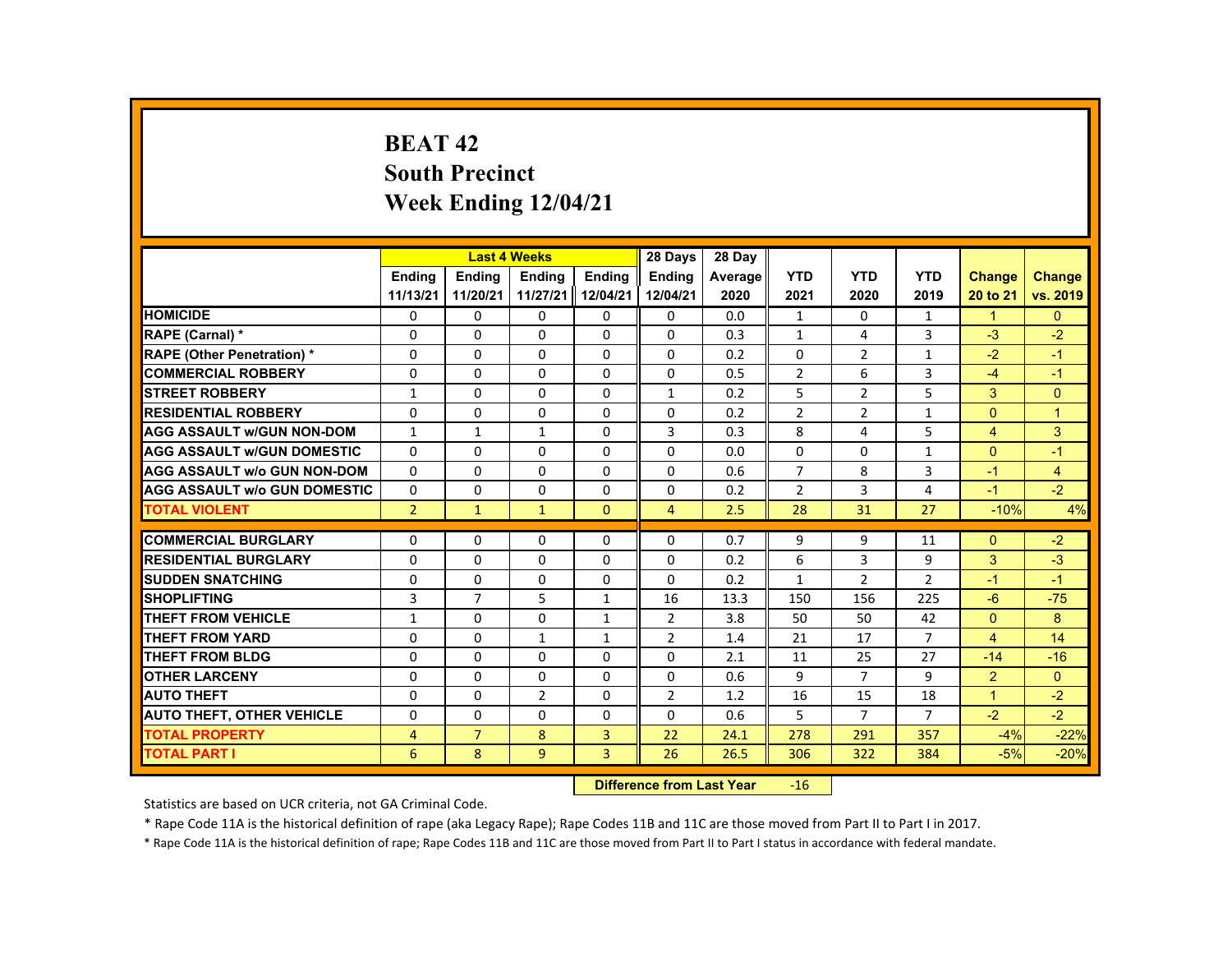# **BEAT 43 South Precinct Week Ending 12/04/21**

|                                     |                |                | <b>Last 4 Weeks</b> |               | 28 Days        | 28 Day  |                |              |                |                      |                      |
|-------------------------------------|----------------|----------------|---------------------|---------------|----------------|---------|----------------|--------------|----------------|----------------------|----------------------|
|                                     | <b>Endina</b>  | <b>Endina</b>  | <b>Endina</b>       | <b>Endina</b> | <b>Endina</b>  | Average | <b>YTD</b>     | <b>YTD</b>   | <b>YTD</b>     | <b>Change</b>        | Change               |
|                                     | 11/13/21       | 11/20/21       | 11/27/21 12/04/21   |               | 12/04/21       | 2020    | 2021           | 2020         | 2019           | 20 to 21             | vs. 2019             |
| <b>HOMICIDE</b>                     | 0              | 0              | 0                   | 0             | 0              | 0.0     | $\overline{2}$ | $\Omega$     | $\overline{2}$ | $\overline{2}$       | $\mathbf{0}$         |
| <b>RAPE (Carnal) *</b>              | $\Omega$       | $\Omega$       | $\Omega$            | $\Omega$      | $\Omega$       | 0.0     | 3              | 2            | $\overline{2}$ | $\blacktriangleleft$ | $\blacktriangleleft$ |
| <b>RAPE (Other Penetration) *</b>   | $\Omega$       | $\Omega$       | $\Omega$            | $\Omega$      | $\Omega$       | 0.0     | $\Omega$       | $\mathbf{1}$ | $\mathbf{1}$   | $-1$                 | $-1$                 |
| <b>COMMERCIAL ROBBERY</b>           | $\Omega$       | $\Omega$       | $\Omega$            | $\Omega$      | $\Omega$       | 0.1     | $\mathbf{1}$   | 9            | 3              | $-8$                 | $-2$                 |
| <b>STREET ROBBERY</b>               | $\mathbf{1}$   | $\Omega$       | $\Omega$            | $\Omega$      | $\mathbf{1}$   | 0.1     | 4              | 4            | 6              | $\Omega$             | $-2$                 |
| <b>RESIDENTIAL ROBBERY</b>          | $\Omega$       | $\Omega$       | $\Omega$            | $\mathbf{1}$  | $\mathbf{1}$   | 0.0     | 4              | $\Omega$     | $\mathbf{1}$   | $\overline{4}$       | 3                    |
| <b>AGG ASSAULT w/GUN ON-DOM</b>     | $\mathbf{1}$   | $\Omega$       | $\Omega$            | $\Omega$      | $\mathbf{1}$   | 0.2     | 12             | 17           | 8              | $-5$                 | $\overline{4}$       |
| <b>AGG ASSAULT w/GUN DOMESTIC</b>   | $\Omega$       | $\Omega$       | $\Omega$            | $\Omega$      | $\Omega$       | 0.0     | $\Omega$       | 3            | $\overline{2}$ | $-3$                 | $-2$                 |
| <b>AGG ASSAULT w/o GUN NON-DOM</b>  | $\Omega$       | $\Omega$       | $\Omega$            | $\mathbf{1}$  | $\mathbf{1}$   | 0.1     | $\overline{7}$ | 6            | 8              | $\overline{1}$       | $-1$                 |
| <b>AGG ASSAULT W/o GUN DOMESTIC</b> | $\Omega$       | $\Omega$       | $\mathbf{1}$        | $\mathbf{1}$  | 2              | 0.2     | 15             | 13           | 8              | 2                    | $\overline{7}$       |
| <b>TOTAL VIOLENT</b>                | 2 <sup>1</sup> | $\Omega$       | $\mathbf{1}$        | 3             | 6              | 0.7     | 48             | 55           | 41             | $-13%$               | 17%                  |
|                                     |                |                |                     |               |                |         |                |              |                |                      |                      |
| <b>COMMERCIAL BURGLARY</b>          | $\Omega$       | $\Omega$       | $\Omega$            | $\Omega$      | $\Omega$       | 0.1     | 5              | 8            | 14             | $-3$                 | $-9$                 |
| <b>RESIDENTIAL BURGLARY</b>         | $\Omega$       | $\Omega$       | $\mathbf{1}$        | $\Omega$      | $\mathbf{1}$   | 0.3     | 9              | 22           | 24             | $-13$                | $-15$                |
| <b>SUDDEN SNATCHING</b>             | $\Omega$       | $\Omega$       | $\Omega$            | $\Omega$      | $\Omega$       | 0.0     | $\overline{2}$ | 2            | $\overline{2}$ | $\Omega$             | $\Omega$             |
| <b>SHOPLIFTING</b>                  | $\Omega$       | $\mathbf{1}$   | $\Omega$            | $\Omega$      | $\mathbf{1}$   | 0.4     | 40             | 34           | 87             | 6                    | $-47$                |
| <b>THEFT FROM VEHICLE</b>           | $\Omega$       | 0              | 0                   | 0             | 0              | 0.6     | 37             | 51           | 33             | $-14$                | $\overline{4}$       |
| <b>THEFT FROM YARD</b>              | $\Omega$       | $\mathbf{1}$   | $\mathbf{1}$        | $\Omega$      | $\overline{2}$ | 0.2     | 22             | 17           | 14             | 5                    | 8                    |
| <b>THEFT FROM BLDG</b>              | $\Omega$       | $\mathbf{1}$   | $\Omega$            | $\mathbf{1}$  | $\overline{2}$ | 0.2     | 18             | 14           | 26             | $\overline{4}$       | $-8$                 |
| <b>OTHER LARCENY</b>                | $\Omega$       | $\Omega$       | $\Omega$            | $\Omega$      | $\Omega$       | 0.1     | 8              | 8            | 6              | $\Omega$             | $\overline{2}$       |
| <b>AUTO THEFT</b>                   | $\mathbf{1}$   | $\Omega$       | $\Omega$            | $\mathbf{1}$  | 2              | 0.2     | 14             | 15           | 17             | $-1$                 | $-3$                 |
| <b>AUTO THEFT, OTHER VEHICLE</b>    | $\Omega$       | $\Omega$       | $\Omega$            | $\mathbf{1}$  | $\mathbf{1}$   | 0.6     | 5              | 8            | 3              | $-3$                 | $\overline{2}$       |
| <b>TOTAL PROPERTY</b>               | $\mathbf{1}$   | 3              | $\overline{2}$      | 3             | $\overline{9}$ | 2.7     | 160            | 179          | 226            | $-11%$               | $-29%$               |
| <b>TOTAL PART I</b>                 | $\overline{3}$ | $\overline{3}$ | $\overline{3}$      | 6             | 15             | 3.4     | 208            | 234          | 267            | $-11%$               | $-22%$               |

#### **Difference from Last Year**‐26

Statistics are based on UCR criteria, not GA Criminal Code.

\* Rape Code 11A is the historical definition of rape (aka Legacy Rape); Rape Codes 11B and 11C are those moved from Part II to Part I in 2017.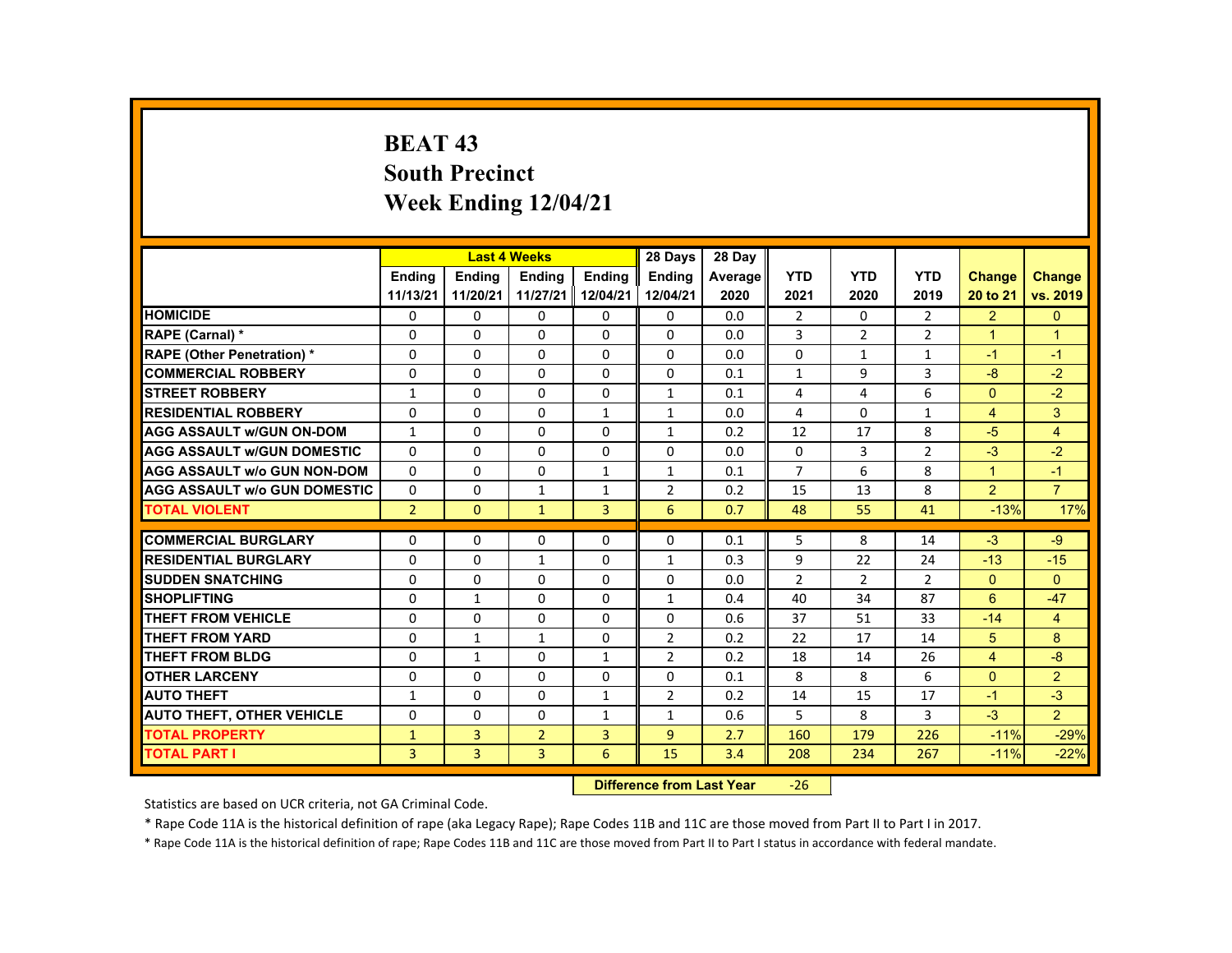# **BEAT 44 South Precinct Week Ending 12/04/21**

|                                     |               |                | <b>Last 4 Weeks</b> |                | 28 Days        | 28 Day  |                |                |                |                      |                |
|-------------------------------------|---------------|----------------|---------------------|----------------|----------------|---------|----------------|----------------|----------------|----------------------|----------------|
|                                     | <b>Endina</b> | <b>Endina</b>  | <b>Endina</b>       | <b>Endina</b>  | <b>Endina</b>  | Average | <b>YTD</b>     | <b>YTD</b>     | <b>YTD</b>     | <b>Change</b>        | Change         |
|                                     | 11/13/21      | 11/20/21       | 11/27/21 12/04/21   |                | 12/04/21       | 2020    | 2021           | 2020           | 2019           | 20 to 21             | vs. 2019       |
| <b>HOMICIDE</b>                     | 0             | 0              | 0                   | 0              | 0              | 0.1     | $\overline{2}$ | $\mathbf{1}$   | $\mathbf{1}$   | $\blacksquare$       | $\mathbf{1}$   |
| RAPE (Carnal) *                     | $\Omega$      | $\Omega$       | $\Omega$            | $\Omega$       | $\Omega$       | 0.2     | 3              | 2              | $\overline{2}$ | $\blacktriangleleft$ | $\overline{1}$ |
| <b>RAPE (Other Penetration) *</b>   | $\Omega$      | $\Omega$       | $\Omega$            | $\Omega$       | $\Omega$       | 0.2     | $\Omega$       | 2              | $\Omega$       | $-2$                 | $\Omega$       |
| <b>COMMERCIAL ROBBERY</b>           | 0             | 0              | 0                   | 0              | 0              | 0.1     | $\mathbf{1}$   | $\mathbf{1}$   | 0              | $\Omega$             | $\mathbf{1}$   |
| <b>STREET ROBBERY</b>               | $\Omega$      | $\Omega$       | $\Omega$            | $\Omega$       | $\Omega$       | 0.5     | $\overline{2}$ | 6              | 6              | $-4$                 | $-4$           |
| <b>RESIDENTIAL ROBBERY</b>          | $\Omega$      | $\Omega$       | $\Omega$            | $\Omega$       | $\Omega$       | 0.2     | 5              | $\overline{2}$ | $\Omega$       | 3                    | 5              |
| <b>AGG ASSAULT w/GUN NON-DOM</b>    | $\Omega$      | 0              | $\Omega$            | 0              | 0              | 0.9     | 9              | 12             | 9              | $-3$                 | $\Omega$       |
| <b>AGG ASSAULT w/GUN DOMESTIC</b>   | $\Omega$      | $\Omega$       | $\Omega$            | $\Omega$       | $\Omega$       | 0.1     | $\Omega$       | $\mathbf{1}$   | $\overline{2}$ | $-1$                 | $-2$           |
| <b>AGG ASSAULT w/o GUN NON-DOM</b>  | $\Omega$      | $\Omega$       | $\Omega$            | $\Omega$       | $\Omega$       | 0.5     | 6              | 5              | 5              | $\overline{1}$       | $\mathbf{1}$   |
| <b>AGG ASSAULT W/o GUN DOMESTIC</b> | $\Omega$      | $\mathbf{1}$   | $\Omega$            | $\mathbf{1}$   | $\overline{2}$ | 1.1     | 14             | 14             | 14             | $\Omega$             | $\Omega$       |
| <b>TOTAL VIOLENT</b>                | $\mathbf{0}$  | $\mathbf{1}$   | $\Omega$            | $\mathbf{1}$   | $\overline{2}$ | 3.6     | 42             | 46             | 39             | $-9%$                | 8%             |
|                                     |               |                |                     |                |                |         |                |                |                |                      |                |
| <b>COMMERCIAL BURGLARY</b>          | $\Omega$      | $\Omega$       | $\Omega$            | $\Omega$       | $\Omega$       | 0.2     | 5              | $\overline{2}$ | 11             | 3                    | $-6$           |
| <b>RESIDENTIAL BURGLARY</b>         | $\mathbf{1}$  | 0              | $\Omega$            | 0              | $\mathbf{1}$   | 2.1     | 7              | 25             | 19             | $-18$                | $-12$          |
| <b>SUDDEN SNATCHING</b>             | $\Omega$      | $\Omega$       | $\Omega$            | $\Omega$       | $\Omega$       | 0.0     | $\Omega$       | $\Omega$       | 3              | $\Omega$             | $-3$           |
| <b>SHOPLIFTING</b>                  | $\Omega$      | $\Omega$       | $\mathbf{1}$        | $\Omega$       | $\mathbf{1}$   | 1.8     | 29             | 22             | 33             | $\overline{7}$       | $-4$           |
| <b>THEFT FROM VEHICLE</b>           | $\Omega$      | 0              | $\mathbf{1}$        | $\mathbf{1}$   | $\overline{2}$ | 3.8     | 50             | 47             | 83             | 3                    | $-33$          |
| <b>THEFT FROM YARD</b>              | $\Omega$      | $\mathbf{1}$   | $\Omega$            | $\mathbf{1}$   | $\overline{2}$ | 1.0     | 20             | 11             | 9              | 9                    | 11             |
| <b>THEFT FROM BLDG</b>              | $\mathbf{1}$  | $\Omega$       | $\Omega$            | $\Omega$       | $\mathbf{1}$   | 2.1     | 30             | 23             | 18             | $\overline{7}$       | 12             |
| <b>OTHER LARCENY</b>                | $\mathbf{1}$  | $\mathbf{1}$   | $\Omega$            | $\Omega$       | 2              | 0.7     | 19             | 8              | 10             | 11                   | 9              |
| <b>AUTO THEFT</b>                   | $\mathbf{1}$  | $\Omega$       | $\Omega$            | $\overline{2}$ | 3              | 1.1     | 16             | 13             | 27             | 3                    | $-11$          |
| <b>AUTO THEFT, OTHER VEHICLE</b>    | $\Omega$      | $\Omega$       | $\Omega$            | $\Omega$       | $\Omega$       | 0.6     | 5              | 8              | 5              | $-3$                 | $\Omega$       |
| <b>TOTAL PROPERTY</b>               | 4             | $\overline{2}$ | $\overline{2}$      | $\overline{4}$ | 12             | 13.2    | 181            | 159            | 218            | 14%                  | $-17%$         |
| <b>TOTAL PART I</b>                 | 4             | $\overline{3}$ | $\overline{2}$      | 5              | 14             | 16.8    | 223            | 205            | 257            | 9%                   | $-13%$         |

#### **Difference from Last Year**r 18

Statistics are based on UCR criteria, not GA Criminal Code.

\* Rape Code 11A is the historical definition of rape (aka Legacy Rape); Rape Codes 11B and 11C are those moved from Part II to Part I in 2017.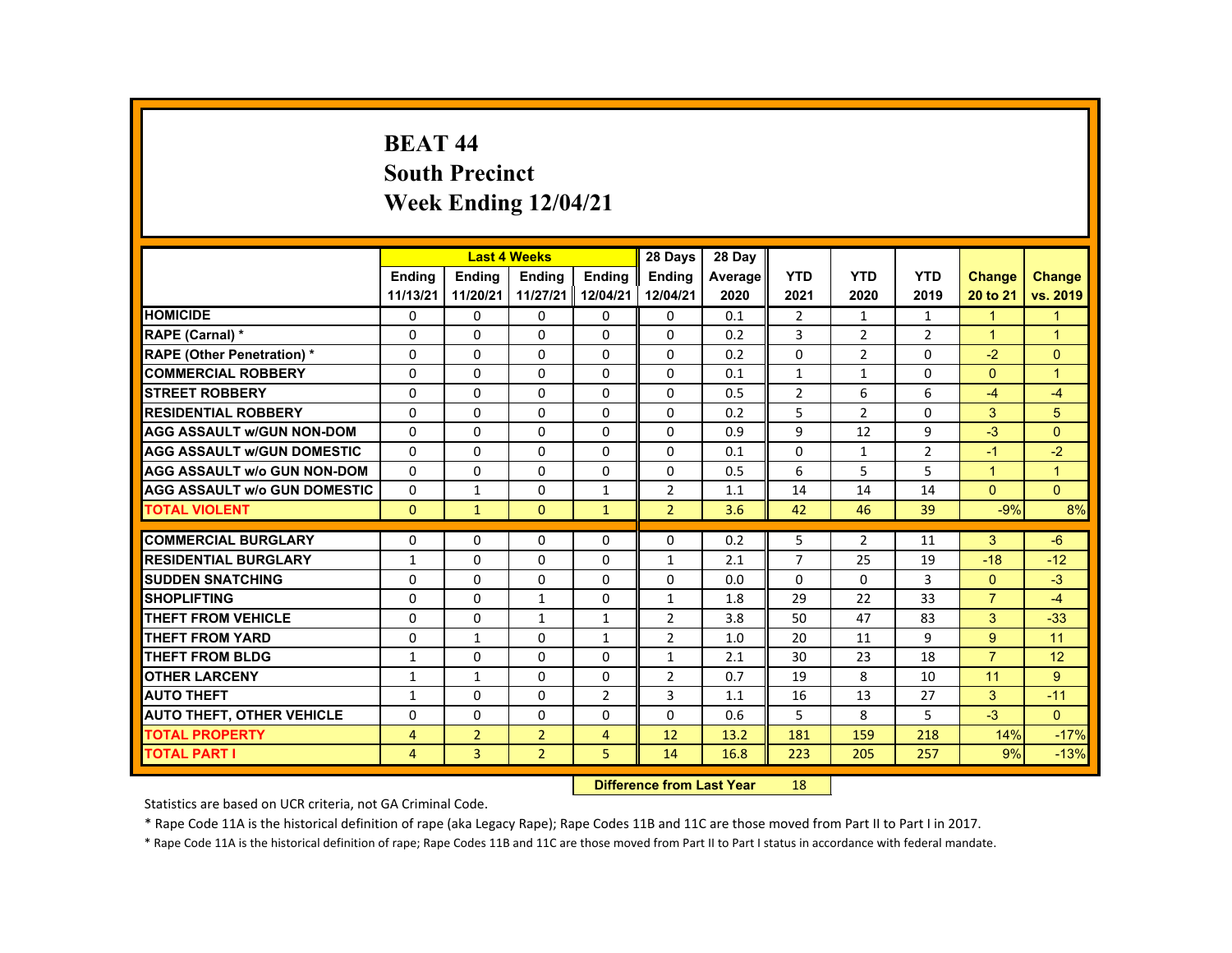# **BEAT 45 South Precinct Week Ending 12/04/21**

| <b>YTD</b><br><b>YTD</b><br><b>Endina</b><br><b>Endina</b><br><b>Endina</b><br><b>Endina</b><br><b>Endina</b><br><b>YTD</b><br><b>Change</b><br>Average<br><b>Change</b><br>11/13/21<br>11/27/21<br>12/04/21<br>12/04/21<br>vs. 2019<br>11/20/21<br>2020<br>2021<br>2020<br>2019<br>20 to 21<br><b>HOMICIDE</b><br>$\mathbf{0}$<br>$\Omega$<br>$\mathbf{0}$<br>0<br>0<br>$\Omega$<br>0.1<br>1<br>$\mathbf{1}$<br>0<br>1<br>5<br>3<br>$\overline{2}$<br>$\Omega$<br>$\Omega$<br>$\Omega$<br>$\Omega$<br>$\Omega$<br>4<br><b>RAPE (Carnal) *</b><br>0.2<br>$\mathbf{1}$<br><b>RAPE (Other Penetration) *</b><br>$\Omega$<br>$\Omega$<br>$\Omega$<br>$\Omega$<br>$\Omega$<br>$\Omega$<br>$\mathbf{1}$<br>$\mathbf{1}$<br>0.1<br>$\mathbf{1}$<br>$-1$<br><b>COMMERCIAL ROBBERY</b><br>$\mathbf{1}$<br>$\mathbf{1}$<br>$\overline{2}$<br>$-3$<br>0<br>1<br>0<br>$\mathbf{0}$<br>0.3<br>4<br>$-1$<br>5<br>3<br>$\overline{3}$<br>$\overline{2}$<br>$\overline{2}$<br><b>STREET ROBBERY</b><br>$\Omega$<br>$\Omega$<br>$\Omega$<br>$\Omega$<br>$\Omega$<br>0.2<br>$\overline{2}$<br><b>RESIDENTIAL ROBBERY</b><br>$\mathbf{1}$<br>$\Omega$<br>$\Omega$<br>$\Omega$<br>$\mathbf{1}$<br>$\mathbf{1}$<br>$\blacktriangleleft$<br>0.1<br>$\mathbf{1}$<br>$\overline{1}$<br>$-5$<br><b>AGG ASSAULT w/GUN NON-DOM</b><br>$\overline{7}$<br>6<br>$-6$<br>$\mathbf{1}$<br>$\mathbf{0}$<br>$\Omega$<br>0<br>$\mathbf{1}$<br>0.6<br>$\mathbf{1}$<br>$\Omega$<br>$\Omega$<br>$\Omega$<br>$\overline{2}$<br>$\overline{2}$<br>$\Omega$<br>$\Omega$<br><b>AGG ASSAULT W/GUN DOMESTIC</b><br>$\Omega$<br>$\Omega$<br>0.2<br>$\overline{2}$<br>5<br>8<br>9<br><b>AGG ASSAULT w/o GUN NON-DOM</b><br>$\Omega$<br>$\mathbf{1}$<br>$\Omega$<br>$\Omega$<br>$\mathbf{1}$<br>0.6<br>$\overline{4}$<br>$\mathbf{1}$<br>12<br><b>AGG ASSAULT W/o GUN DOMESTIC</b><br>$\Omega$<br>18<br>6<br>6<br>12<br>$\Omega$<br>$\Omega$<br>$\Omega$<br>$\Omega$<br>0.5<br>$\overline{2}$<br>$\overline{2}$<br>$\Omega$<br>5<br>33<br>22<br>33%<br><b>TOTAL VIOLENT</b><br>$\mathbf{1}$<br>2.9<br>44<br><b>COMMERCIAL BURGLARY</b><br>3<br>2<br>$-2$<br>$\Omega$<br>$\Omega$<br>$\Omega$<br>$\Omega$<br>$\Omega$<br>0.2<br>$-1$<br>$\mathbf{1}$<br><b>RESIDENTIAL BURGLARY</b><br>3<br>$\mathbf{1}$<br>$\mathbf{0}$<br>$\Omega$<br>0<br>$\mathbf{1}$<br>0.8<br>14<br>11<br>$\Omega$<br>14<br><b>SUDDEN SNATCHING</b><br>$\Omega$<br>$\Omega$<br>$\Omega$<br>0<br>$\Omega$<br>0<br>$\Omega$<br>0.1<br>$\mathbf{1}$<br>$\mathbf{1}$<br>$\mathbf{1}$<br><b>SHOPLIFTING</b><br>3<br>8<br>2.5<br>66<br>103<br>$-37$<br>4<br>$\Omega$<br>$\mathbf{1}$<br>26<br>40<br><b>THEFT FROM VEHICLE</b><br>3<br>$\overline{2}$<br>6<br>3<br>$\mathbf{1}$<br>$\mathbf{0}$<br>3.7<br>48<br>37<br>11<br>45<br>$-5$<br>$-5$<br><b>THEFT FROM YARD</b><br>$\Omega$<br>$\mathbf{1}$<br>$\Omega$<br>$\mathbf{1}$<br>$\overline{2}$<br>15<br>1.2<br>10<br>15<br><b>THEFT FROM BLDG</b><br>$\Omega$<br>2<br>19<br>13<br>13<br>6<br>6<br>$\Omega$<br>$\mathbf{1}$<br>$\mathbf{1}$<br>1.0<br>$\overline{7}$<br>9<br><b>OTHER LARCENY</b><br>$\Omega$<br>$\overline{2}$<br>$\Omega$<br>$\Omega$<br>2<br>8<br>6<br>0.7<br>15<br>$-7$<br><b>AUTO THEFT</b><br>$\Omega$<br>$\Omega$<br>$\Omega$<br>$\Omega$<br>$\Omega$<br>9<br>16<br>9<br>$\Omega$<br>1.3<br>5<br>$-3$<br><b>AUTO THEFT, OTHER VEHICLE</b><br>$\mathcal{P}$<br>$\mathbf{1}$<br>$\Omega$<br>$\Omega$<br>$\Omega$<br>$\mathbf{1}$<br>0.4<br>$\mathbf{1}$<br>$\blacktriangleleft$<br><b>TOTAL PROPERTY</b><br>$\overline{7}$<br>5<br>22<br>29%<br>$\overline{4}$<br>6<br>11.9<br>185<br>143<br>201 |  | <b>Last 4 Weeks</b> | 28 Days | 28 Day |  |  |       |
|------------------------------------------------------------------------------------------------------------------------------------------------------------------------------------------------------------------------------------------------------------------------------------------------------------------------------------------------------------------------------------------------------------------------------------------------------------------------------------------------------------------------------------------------------------------------------------------------------------------------------------------------------------------------------------------------------------------------------------------------------------------------------------------------------------------------------------------------------------------------------------------------------------------------------------------------------------------------------------------------------------------------------------------------------------------------------------------------------------------------------------------------------------------------------------------------------------------------------------------------------------------------------------------------------------------------------------------------------------------------------------------------------------------------------------------------------------------------------------------------------------------------------------------------------------------------------------------------------------------------------------------------------------------------------------------------------------------------------------------------------------------------------------------------------------------------------------------------------------------------------------------------------------------------------------------------------------------------------------------------------------------------------------------------------------------------------------------------------------------------------------------------------------------------------------------------------------------------------------------------------------------------------------------------------------------------------------------------------------------------------------------------------------------------------------------------------------------------------------------------------------------------------------------------------------------------------------------------------------------------------------------------------------------------------------------------------------------------------------------------------------------------------------------------------------------------------------------------------------------------------------------------------------------------------------------------------------------------------------------------------------------------------------------------------------------------------------------------------------------------------------------------------------------------------------------------------------------------------------------------------------------------------------------------------------------------------------------------------------------------------------------------------------------------------------------------------------------------------------------------------------------------------------------------------------------------------------------|--|---------------------|---------|--------|--|--|-------|
|                                                                                                                                                                                                                                                                                                                                                                                                                                                                                                                                                                                                                                                                                                                                                                                                                                                                                                                                                                                                                                                                                                                                                                                                                                                                                                                                                                                                                                                                                                                                                                                                                                                                                                                                                                                                                                                                                                                                                                                                                                                                                                                                                                                                                                                                                                                                                                                                                                                                                                                                                                                                                                                                                                                                                                                                                                                                                                                                                                                                                                                                                                                                                                                                                                                                                                                                                                                                                                                                                                                                                                                          |  |                     |         |        |  |  |       |
|                                                                                                                                                                                                                                                                                                                                                                                                                                                                                                                                                                                                                                                                                                                                                                                                                                                                                                                                                                                                                                                                                                                                                                                                                                                                                                                                                                                                                                                                                                                                                                                                                                                                                                                                                                                                                                                                                                                                                                                                                                                                                                                                                                                                                                                                                                                                                                                                                                                                                                                                                                                                                                                                                                                                                                                                                                                                                                                                                                                                                                                                                                                                                                                                                                                                                                                                                                                                                                                                                                                                                                                          |  |                     |         |        |  |  |       |
|                                                                                                                                                                                                                                                                                                                                                                                                                                                                                                                                                                                                                                                                                                                                                                                                                                                                                                                                                                                                                                                                                                                                                                                                                                                                                                                                                                                                                                                                                                                                                                                                                                                                                                                                                                                                                                                                                                                                                                                                                                                                                                                                                                                                                                                                                                                                                                                                                                                                                                                                                                                                                                                                                                                                                                                                                                                                                                                                                                                                                                                                                                                                                                                                                                                                                                                                                                                                                                                                                                                                                                                          |  |                     |         |        |  |  |       |
|                                                                                                                                                                                                                                                                                                                                                                                                                                                                                                                                                                                                                                                                                                                                                                                                                                                                                                                                                                                                                                                                                                                                                                                                                                                                                                                                                                                                                                                                                                                                                                                                                                                                                                                                                                                                                                                                                                                                                                                                                                                                                                                                                                                                                                                                                                                                                                                                                                                                                                                                                                                                                                                                                                                                                                                                                                                                                                                                                                                                                                                                                                                                                                                                                                                                                                                                                                                                                                                                                                                                                                                          |  |                     |         |        |  |  |       |
|                                                                                                                                                                                                                                                                                                                                                                                                                                                                                                                                                                                                                                                                                                                                                                                                                                                                                                                                                                                                                                                                                                                                                                                                                                                                                                                                                                                                                                                                                                                                                                                                                                                                                                                                                                                                                                                                                                                                                                                                                                                                                                                                                                                                                                                                                                                                                                                                                                                                                                                                                                                                                                                                                                                                                                                                                                                                                                                                                                                                                                                                                                                                                                                                                                                                                                                                                                                                                                                                                                                                                                                          |  |                     |         |        |  |  |       |
|                                                                                                                                                                                                                                                                                                                                                                                                                                                                                                                                                                                                                                                                                                                                                                                                                                                                                                                                                                                                                                                                                                                                                                                                                                                                                                                                                                                                                                                                                                                                                                                                                                                                                                                                                                                                                                                                                                                                                                                                                                                                                                                                                                                                                                                                                                                                                                                                                                                                                                                                                                                                                                                                                                                                                                                                                                                                                                                                                                                                                                                                                                                                                                                                                                                                                                                                                                                                                                                                                                                                                                                          |  |                     |         |        |  |  |       |
|                                                                                                                                                                                                                                                                                                                                                                                                                                                                                                                                                                                                                                                                                                                                                                                                                                                                                                                                                                                                                                                                                                                                                                                                                                                                                                                                                                                                                                                                                                                                                                                                                                                                                                                                                                                                                                                                                                                                                                                                                                                                                                                                                                                                                                                                                                                                                                                                                                                                                                                                                                                                                                                                                                                                                                                                                                                                                                                                                                                                                                                                                                                                                                                                                                                                                                                                                                                                                                                                                                                                                                                          |  |                     |         |        |  |  |       |
|                                                                                                                                                                                                                                                                                                                                                                                                                                                                                                                                                                                                                                                                                                                                                                                                                                                                                                                                                                                                                                                                                                                                                                                                                                                                                                                                                                                                                                                                                                                                                                                                                                                                                                                                                                                                                                                                                                                                                                                                                                                                                                                                                                                                                                                                                                                                                                                                                                                                                                                                                                                                                                                                                                                                                                                                                                                                                                                                                                                                                                                                                                                                                                                                                                                                                                                                                                                                                                                                                                                                                                                          |  |                     |         |        |  |  |       |
|                                                                                                                                                                                                                                                                                                                                                                                                                                                                                                                                                                                                                                                                                                                                                                                                                                                                                                                                                                                                                                                                                                                                                                                                                                                                                                                                                                                                                                                                                                                                                                                                                                                                                                                                                                                                                                                                                                                                                                                                                                                                                                                                                                                                                                                                                                                                                                                                                                                                                                                                                                                                                                                                                                                                                                                                                                                                                                                                                                                                                                                                                                                                                                                                                                                                                                                                                                                                                                                                                                                                                                                          |  |                     |         |        |  |  |       |
|                                                                                                                                                                                                                                                                                                                                                                                                                                                                                                                                                                                                                                                                                                                                                                                                                                                                                                                                                                                                                                                                                                                                                                                                                                                                                                                                                                                                                                                                                                                                                                                                                                                                                                                                                                                                                                                                                                                                                                                                                                                                                                                                                                                                                                                                                                                                                                                                                                                                                                                                                                                                                                                                                                                                                                                                                                                                                                                                                                                                                                                                                                                                                                                                                                                                                                                                                                                                                                                                                                                                                                                          |  |                     |         |        |  |  |       |
|                                                                                                                                                                                                                                                                                                                                                                                                                                                                                                                                                                                                                                                                                                                                                                                                                                                                                                                                                                                                                                                                                                                                                                                                                                                                                                                                                                                                                                                                                                                                                                                                                                                                                                                                                                                                                                                                                                                                                                                                                                                                                                                                                                                                                                                                                                                                                                                                                                                                                                                                                                                                                                                                                                                                                                                                                                                                                                                                                                                                                                                                                                                                                                                                                                                                                                                                                                                                                                                                                                                                                                                          |  |                     |         |        |  |  |       |
|                                                                                                                                                                                                                                                                                                                                                                                                                                                                                                                                                                                                                                                                                                                                                                                                                                                                                                                                                                                                                                                                                                                                                                                                                                                                                                                                                                                                                                                                                                                                                                                                                                                                                                                                                                                                                                                                                                                                                                                                                                                                                                                                                                                                                                                                                                                                                                                                                                                                                                                                                                                                                                                                                                                                                                                                                                                                                                                                                                                                                                                                                                                                                                                                                                                                                                                                                                                                                                                                                                                                                                                          |  |                     |         |        |  |  |       |
|                                                                                                                                                                                                                                                                                                                                                                                                                                                                                                                                                                                                                                                                                                                                                                                                                                                                                                                                                                                                                                                                                                                                                                                                                                                                                                                                                                                                                                                                                                                                                                                                                                                                                                                                                                                                                                                                                                                                                                                                                                                                                                                                                                                                                                                                                                                                                                                                                                                                                                                                                                                                                                                                                                                                                                                                                                                                                                                                                                                                                                                                                                                                                                                                                                                                                                                                                                                                                                                                                                                                                                                          |  |                     |         |        |  |  | 100%  |
|                                                                                                                                                                                                                                                                                                                                                                                                                                                                                                                                                                                                                                                                                                                                                                                                                                                                                                                                                                                                                                                                                                                                                                                                                                                                                                                                                                                                                                                                                                                                                                                                                                                                                                                                                                                                                                                                                                                                                                                                                                                                                                                                                                                                                                                                                                                                                                                                                                                                                                                                                                                                                                                                                                                                                                                                                                                                                                                                                                                                                                                                                                                                                                                                                                                                                                                                                                                                                                                                                                                                                                                          |  |                     |         |        |  |  |       |
|                                                                                                                                                                                                                                                                                                                                                                                                                                                                                                                                                                                                                                                                                                                                                                                                                                                                                                                                                                                                                                                                                                                                                                                                                                                                                                                                                                                                                                                                                                                                                                                                                                                                                                                                                                                                                                                                                                                                                                                                                                                                                                                                                                                                                                                                                                                                                                                                                                                                                                                                                                                                                                                                                                                                                                                                                                                                                                                                                                                                                                                                                                                                                                                                                                                                                                                                                                                                                                                                                                                                                                                          |  |                     |         |        |  |  |       |
|                                                                                                                                                                                                                                                                                                                                                                                                                                                                                                                                                                                                                                                                                                                                                                                                                                                                                                                                                                                                                                                                                                                                                                                                                                                                                                                                                                                                                                                                                                                                                                                                                                                                                                                                                                                                                                                                                                                                                                                                                                                                                                                                                                                                                                                                                                                                                                                                                                                                                                                                                                                                                                                                                                                                                                                                                                                                                                                                                                                                                                                                                                                                                                                                                                                                                                                                                                                                                                                                                                                                                                                          |  |                     |         |        |  |  |       |
|                                                                                                                                                                                                                                                                                                                                                                                                                                                                                                                                                                                                                                                                                                                                                                                                                                                                                                                                                                                                                                                                                                                                                                                                                                                                                                                                                                                                                                                                                                                                                                                                                                                                                                                                                                                                                                                                                                                                                                                                                                                                                                                                                                                                                                                                                                                                                                                                                                                                                                                                                                                                                                                                                                                                                                                                                                                                                                                                                                                                                                                                                                                                                                                                                                                                                                                                                                                                                                                                                                                                                                                          |  |                     |         |        |  |  |       |
|                                                                                                                                                                                                                                                                                                                                                                                                                                                                                                                                                                                                                                                                                                                                                                                                                                                                                                                                                                                                                                                                                                                                                                                                                                                                                                                                                                                                                                                                                                                                                                                                                                                                                                                                                                                                                                                                                                                                                                                                                                                                                                                                                                                                                                                                                                                                                                                                                                                                                                                                                                                                                                                                                                                                                                                                                                                                                                                                                                                                                                                                                                                                                                                                                                                                                                                                                                                                                                                                                                                                                                                          |  |                     |         |        |  |  |       |
|                                                                                                                                                                                                                                                                                                                                                                                                                                                                                                                                                                                                                                                                                                                                                                                                                                                                                                                                                                                                                                                                                                                                                                                                                                                                                                                                                                                                                                                                                                                                                                                                                                                                                                                                                                                                                                                                                                                                                                                                                                                                                                                                                                                                                                                                                                                                                                                                                                                                                                                                                                                                                                                                                                                                                                                                                                                                                                                                                                                                                                                                                                                                                                                                                                                                                                                                                                                                                                                                                                                                                                                          |  |                     |         |        |  |  |       |
|                                                                                                                                                                                                                                                                                                                                                                                                                                                                                                                                                                                                                                                                                                                                                                                                                                                                                                                                                                                                                                                                                                                                                                                                                                                                                                                                                                                                                                                                                                                                                                                                                                                                                                                                                                                                                                                                                                                                                                                                                                                                                                                                                                                                                                                                                                                                                                                                                                                                                                                                                                                                                                                                                                                                                                                                                                                                                                                                                                                                                                                                                                                                                                                                                                                                                                                                                                                                                                                                                                                                                                                          |  |                     |         |        |  |  |       |
|                                                                                                                                                                                                                                                                                                                                                                                                                                                                                                                                                                                                                                                                                                                                                                                                                                                                                                                                                                                                                                                                                                                                                                                                                                                                                                                                                                                                                                                                                                                                                                                                                                                                                                                                                                                                                                                                                                                                                                                                                                                                                                                                                                                                                                                                                                                                                                                                                                                                                                                                                                                                                                                                                                                                                                                                                                                                                                                                                                                                                                                                                                                                                                                                                                                                                                                                                                                                                                                                                                                                                                                          |  |                     |         |        |  |  |       |
|                                                                                                                                                                                                                                                                                                                                                                                                                                                                                                                                                                                                                                                                                                                                                                                                                                                                                                                                                                                                                                                                                                                                                                                                                                                                                                                                                                                                                                                                                                                                                                                                                                                                                                                                                                                                                                                                                                                                                                                                                                                                                                                                                                                                                                                                                                                                                                                                                                                                                                                                                                                                                                                                                                                                                                                                                                                                                                                                                                                                                                                                                                                                                                                                                                                                                                                                                                                                                                                                                                                                                                                          |  |                     |         |        |  |  |       |
|                                                                                                                                                                                                                                                                                                                                                                                                                                                                                                                                                                                                                                                                                                                                                                                                                                                                                                                                                                                                                                                                                                                                                                                                                                                                                                                                                                                                                                                                                                                                                                                                                                                                                                                                                                                                                                                                                                                                                                                                                                                                                                                                                                                                                                                                                                                                                                                                                                                                                                                                                                                                                                                                                                                                                                                                                                                                                                                                                                                                                                                                                                                                                                                                                                                                                                                                                                                                                                                                                                                                                                                          |  |                     |         |        |  |  |       |
|                                                                                                                                                                                                                                                                                                                                                                                                                                                                                                                                                                                                                                                                                                                                                                                                                                                                                                                                                                                                                                                                                                                                                                                                                                                                                                                                                                                                                                                                                                                                                                                                                                                                                                                                                                                                                                                                                                                                                                                                                                                                                                                                                                                                                                                                                                                                                                                                                                                                                                                                                                                                                                                                                                                                                                                                                                                                                                                                                                                                                                                                                                                                                                                                                                                                                                                                                                                                                                                                                                                                                                                          |  |                     |         |        |  |  |       |
|                                                                                                                                                                                                                                                                                                                                                                                                                                                                                                                                                                                                                                                                                                                                                                                                                                                                                                                                                                                                                                                                                                                                                                                                                                                                                                                                                                                                                                                                                                                                                                                                                                                                                                                                                                                                                                                                                                                                                                                                                                                                                                                                                                                                                                                                                                                                                                                                                                                                                                                                                                                                                                                                                                                                                                                                                                                                                                                                                                                                                                                                                                                                                                                                                                                                                                                                                                                                                                                                                                                                                                                          |  |                     |         |        |  |  | $-8%$ |
| 5<br>$\overline{7}$<br><b>TOTAL PART I</b><br>$\overline{9}$<br>6<br>27<br>30%<br>14.8<br>229<br>176<br>223                                                                                                                                                                                                                                                                                                                                                                                                                                                                                                                                                                                                                                                                                                                                                                                                                                                                                                                                                                                                                                                                                                                                                                                                                                                                                                                                                                                                                                                                                                                                                                                                                                                                                                                                                                                                                                                                                                                                                                                                                                                                                                                                                                                                                                                                                                                                                                                                                                                                                                                                                                                                                                                                                                                                                                                                                                                                                                                                                                                                                                                                                                                                                                                                                                                                                                                                                                                                                                                                              |  |                     |         |        |  |  | 3%    |

#### **Difference from Last Year**r 53

Statistics are based on UCR criteria, not GA Criminal Code.

\* Rape Code 11A is the historical definition of rape (aka Legacy Rape); Rape Codes 11B and 11C are those moved from Part II to Part I in 2017.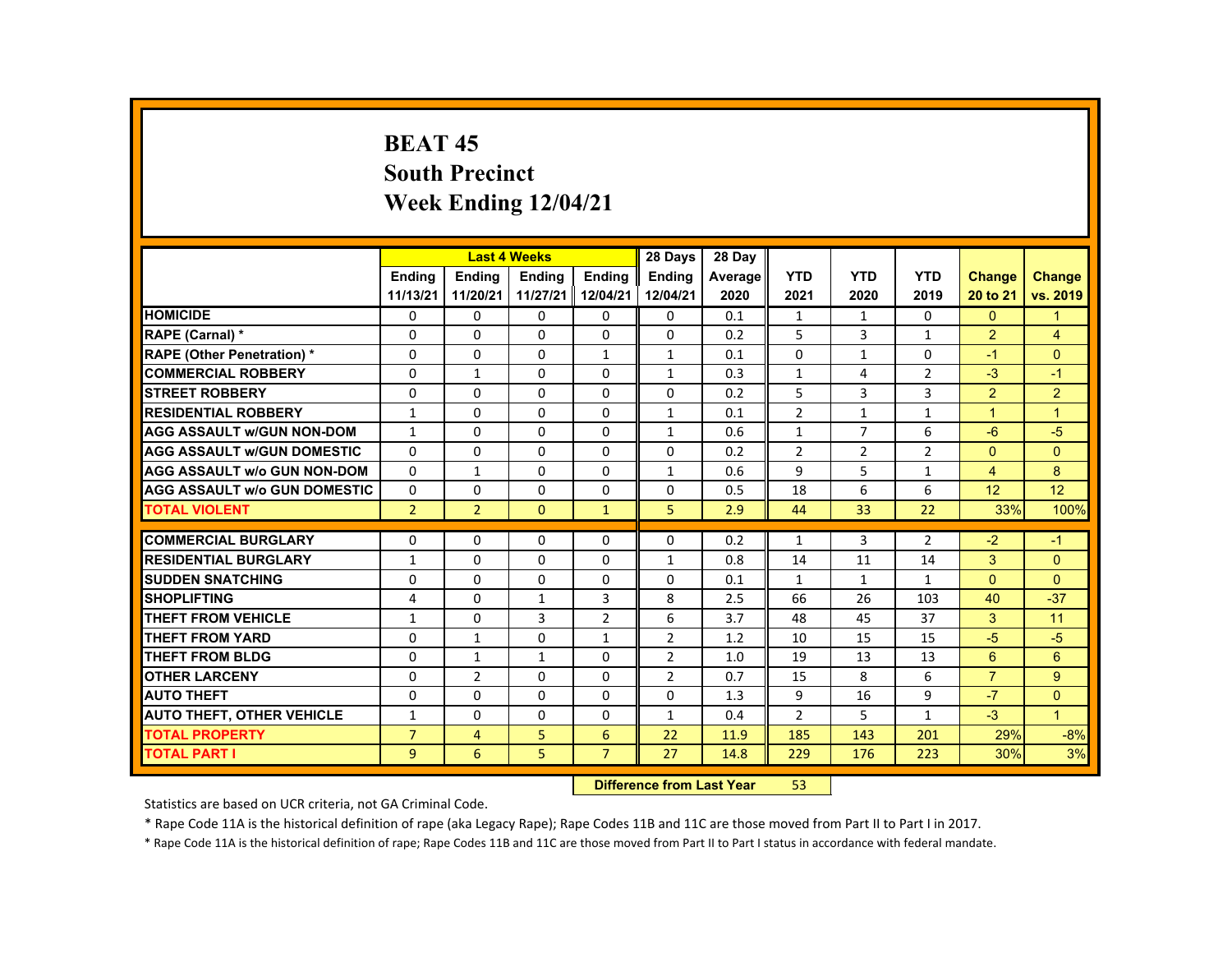# **BEAT 46 South Precinct Week Ending 12/04/21**

|                                     |                |               | <b>Last 4 Weeks</b> |                   | 28 Days        | 28 Day  |                |                |                |                         |                |
|-------------------------------------|----------------|---------------|---------------------|-------------------|----------------|---------|----------------|----------------|----------------|-------------------------|----------------|
|                                     | <b>Endina</b>  | <b>Endina</b> | <b>Endina</b>       | <b>Endina</b>     | <b>Endina</b>  | Average | <b>YTD</b>     | <b>YTD</b>     | <b>YTD</b>     | <b>Change</b>           | <b>Change</b>  |
|                                     | 11/13/21       | 11/20/21      |                     | 11/27/21 12/04/21 | 12/04/21       | 2020    | 2021           | 2020           | 2019           | 20 to 21                | vs. 2020       |
| <b>HOMICIDE</b>                     | 0              | 0             | 0                   | 0                 | 0              | 0.0     | $\overline{2}$ | 0              | $\overline{2}$ | 2 <sup>1</sup>          | $\mathbf{0}$   |
| RAPE (Carnal) *                     | $\Omega$       | $\mathbf{1}$  | $\Omega$            | $\Omega$          | $\mathbf{1}$   | 0.4     | $\overline{2}$ | 5              | $\overline{2}$ | $-3$                    | $\mathbf{0}$   |
| <b>RAPE (Other Penetration) *</b>   | $\Omega$       | $\Omega$      | $\Omega$            | $\Omega$          | $\Omega$       | 0.1     | $\mathbf{1}$   | $\mathbf{1}$   | $\Omega$       | $\Omega$                | $\overline{1}$ |
| <b>COMMERCIAL ROBBERY</b>           | 0              | $\mathbf{0}$  | 1                   | 0                 | $\mathbf{1}$   | 0.1     | $\overline{2}$ | $\mathbf{1}$   | $\overline{2}$ | $\mathbf{1}$            | $\Omega$       |
| <b>STREET ROBBERY</b>               | $\Omega$       | $\Omega$      | $\mathbf{1}$        | $\Omega$          | $\mathbf{1}$   | 0.5     | 3              | 5              | $\overline{2}$ | $-2$                    | $\overline{1}$ |
| <b>RESIDENTIAL ROBBERY</b>          | $\Omega$       | $\mathbf{1}$  | $\Omega$            | $\Omega$          | $\mathbf{1}$   | 0.0     | $\overline{2}$ | $\Omega$       | $\Omega$       | $\overline{2}$          | $\overline{2}$ |
| <b>AGG ASSAULT W/GUN NON-DOM</b>    | $\Omega$       | $\mathbf{1}$  | $\Omega$            | $\Omega$          | $\mathbf{1}$   | 0.8     | $\overline{7}$ | 9              | 4              | $-2$                    | 3              |
| <b>AGG ASSAULT W/GUN DOMESTIC</b>   | $\Omega$       | $\Omega$      | $\Omega$            | $\Omega$          | $\Omega$       | 0.2     | $\overline{2}$ | 2              | 3              | $\Omega$                | $-1$           |
| <b>AGG ASSAULT W/o GUN NON-DOM</b>  | $\Omega$       | $\mathbf{1}$  | $\Omega$            | $\Omega$          | $\mathbf{1}$   | 0.5     | 8              | 8              | 5              | $\Omega$                | 3              |
| <b>AGG ASSAULT W/o GUN DOMESTIC</b> | $\Omega$       | $\mathbf{1}$  | $\Omega$            | $\Omega$          | 1              | 0.7     | 14             | 5              | 11             | 9                       | 3              |
| <b>TOTAL VIOLENT</b>                | $\mathbf{0}$   | 5             | $\overline{2}$      | $\Omega$          | $\overline{7}$ | 3.1     | 43             | 36             | 31             | 19%                     | 39%            |
|                                     |                |               |                     |                   |                |         |                |                |                |                         |                |
| <b>COMMERCIAL BURGLARY</b>          | $\Omega$       | $\Omega$      | $\Omega$            | $\Omega$          | $\Omega$       | 0.3     | 8              | 4              | 9              | $\overline{\mathbf{4}}$ | $-1$           |
| <b>RESIDENTIAL BURGLARY</b>         | $\Omega$       | $\mathbf{1}$  | $\Omega$            | $\Omega$          | $\mathbf{1}$   | 1.6     | 6              | 19             | 26             | $-13$                   | $-20$          |
| <b>SUDDEN SNATCHING</b>             | $\Omega$       | $\Omega$      | $\Omega$            | $\Omega$          | $\Omega$       | 0.2     | $\Omega$       | $\overline{2}$ | 4              | $-2$                    | $-4$           |
| <b>SHOPLIFTING</b>                  | 3              | 3             | 8                   | $\overline{7}$    | 21             | 5.6     | 124            | 66             | 117            | 58                      | $\overline{7}$ |
| <b>THEFT FROM VEHICLE</b>           | 0              | $\mathbf{1}$  | $\overline{2}$      | $\overline{2}$    | 5              | 2.5     | 52             | 31             | 52             | 21                      | $\Omega$       |
| <b>THEFT FROM YARD</b>              | $\Omega$       | $\mathbf{1}$  | $\Omega$            | $\mathbf{1}$      | $\overline{2}$ | 0.9     | 16             | 12             | 8              | $\overline{4}$          | 8              |
| THEFT FROM BLDG                     | $\overline{2}$ | $\Omega$      | $\Omega$            | $\Omega$          | $\overline{2}$ | 1.5     | 12             | 18             | 22             | $-6$                    | $-10$          |
| <b>OTHER LARCENY</b>                | 3              | $\mathbf{0}$  | 0                   | 0                 | 3              | 0.4     | 13             | 5              | 9              | 8                       | $\overline{4}$ |
| <b>AUTO THEFT</b>                   | $\Omega$       | $\Omega$      | $\mathbf{1}$        | $\Omega$          | $\mathbf{1}$   | 0.5     | 22             | 6              | 20             | 16                      | $\overline{2}$ |
| <b>AUTO THEFT, OTHER VEHICLE</b>    | $\Omega$       | $\Omega$      | $\Omega$            | $\Omega$          | $\Omega$       | 0.2     | 8              | 3              | $\overline{2}$ | 5                       | 6              |
| <b>TOTAL PROPERTY</b>               | 8              | 6             | 11                  | 10                | 35             | 13.7    | 261            | 166            | 269            | 57%                     | $-3%$          |
| <b>TOTAL PART I</b>                 | 8              | 11            | 13                  | 10                | 42             | 16.8    | 304            | 202            | 300            | 50%                     | 1%             |

#### **Difference from Last Year**r 102

Statistics are based on UCR criteria, not GA Criminal Code.

\* Rape Code 11A is the historical definition of rape (aka Legacy Rape); Rape Codes 11B and 11C are those moved from Part II to Part I in 2017.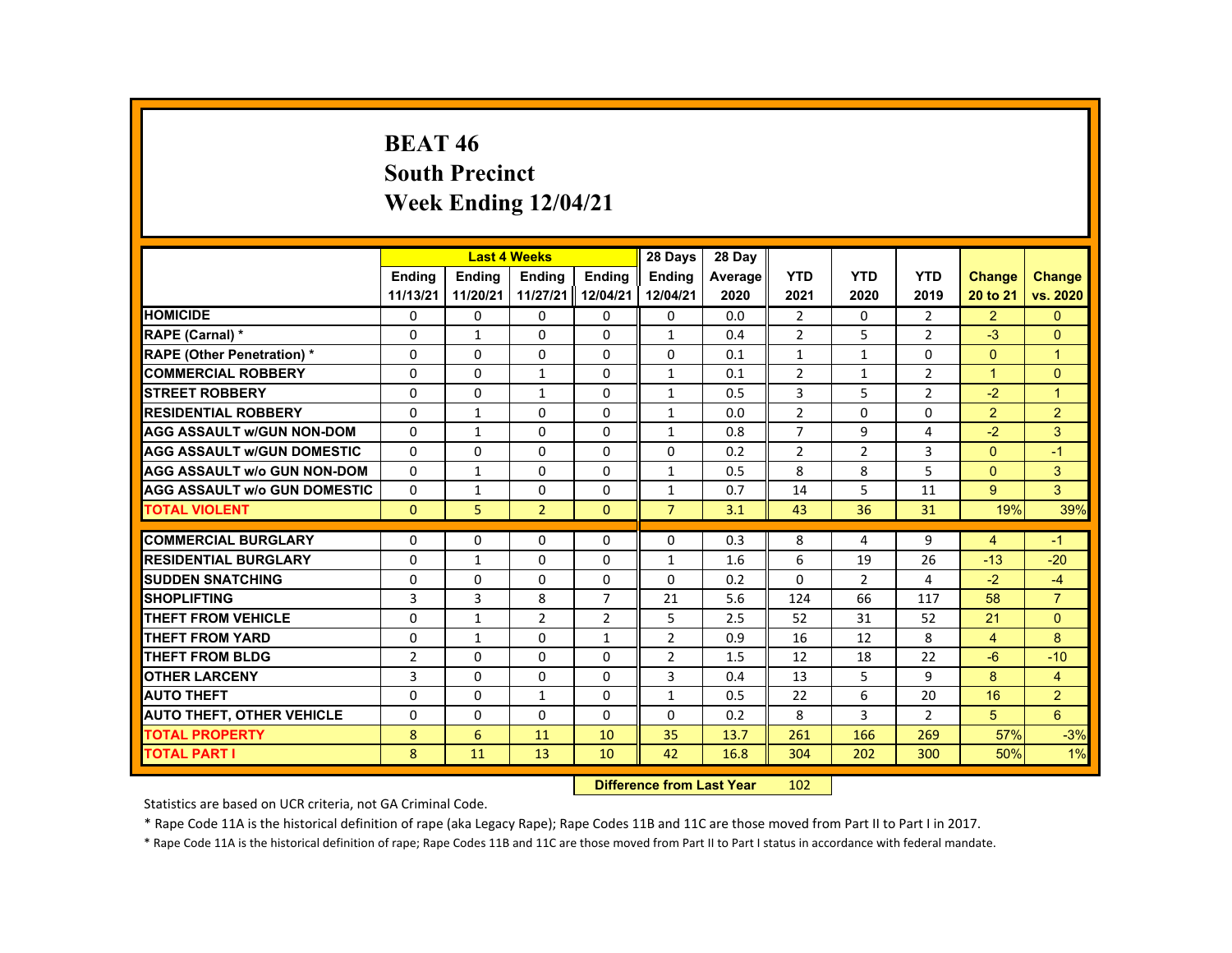# **BEAT 47 South Precinct Week Ending 12/04/21**

|                                     |                |                | <b>Last 4 Weeks</b> |               | 28 Days        | 28 Day  |                |                |                |                |                |
|-------------------------------------|----------------|----------------|---------------------|---------------|----------------|---------|----------------|----------------|----------------|----------------|----------------|
|                                     | <b>Endina</b>  | <b>Endina</b>  | <b>Endina</b>       | <b>Endina</b> | <b>Endina</b>  | Average | <b>YTD</b>     | <b>YTD</b>     | <b>YTD</b>     | Change         | <b>Change</b>  |
|                                     | 11/13/21       | 11/20/21       | 11/27/21            | 12/04/21      | 12/04/21       | 2020    | 2021           | 2020           | 2019           | 20 to 21       | vs. 2019       |
| <b>HOMICIDE</b>                     | 0              | 0              | 0                   | 0             | 0              | 0.1     | 0              | $\mathbf{1}$   | 0              | $-1$           | $\mathbf{0}$   |
| <b>RAPE (Carnal) *</b>              | $\Omega$       | $\Omega$       | $\Omega$            | $\Omega$      | $\Omega$       | 0.0     | $\Omega$       | $\Omega$       | $\Omega$       | $\Omega$       | $\Omega$       |
| <b>RAPE (Other Penetration) *</b>   | $\Omega$       | $\Omega$       | $\Omega$            | $\Omega$      | $\Omega$       | 0.0     | $\Omega$       | $\Omega$       | 0              | $\Omega$       | $\Omega$       |
| <b>COMMERCIAL ROBBERY</b>           | 0              | 0              | 0                   | 0             | 0              | 0.0     | 0              | 0              | 0              | $\mathbf{0}$   | $\mathbf{0}$   |
| <b>STREET ROBBERY</b>               | $\Omega$       | $\Omega$       | $\Omega$            | $\Omega$      | $\Omega$       | 0.0     | $\Omega$       | $\Omega$       | $\mathbf{1}$   | $\Omega$       | $-1$           |
| <b>RESIDENTIAL ROBBERY</b>          | $\Omega$       | $\Omega$       | $\Omega$            | $\Omega$      | $\Omega$       | 0.1     | $\Omega$       | $\mathbf{1}$   | $\Omega$       | $-1$           | $\Omega$       |
| <b>AGG ASSAULT w/GUN NON-GUN</b>    | $\Omega$       | $\Omega$       | $\Omega$            | $\Omega$      | $\Omega$       | 0.1     | 0              | $\Omega$       | 3              | $\Omega$       | $-3$           |
| <b>AGG ASSAULT W/GUN DOMESTIC</b>   | $\Omega$       | $\Omega$       | $\Omega$            | $\Omega$      | $\Omega$       | 0.0     | $\overline{2}$ | $\Omega$       | $\mathbf{1}$   | $\overline{2}$ | $\overline{1}$ |
| <b>AGG ASSAULT w/o GUN NON-DOM</b>  | $\Omega$       | $\Omega$       | $\Omega$            | $\Omega$      | $\Omega$       | 0.0     | $\mathbf{1}$   | $\Omega$       | 4              | $\mathbf{1}$   | $-3$           |
| <b>AGG ASSAULT w/o GUN DOMESTIC</b> | $\Omega$       | $\Omega$       | $\Omega$            | $\Omega$      | $\Omega$       | 0.2     | $\overline{2}$ | $\Omega$       | 3              | $\overline{2}$ | $-1$           |
| <b>TOTAL VIOLENT</b>                | $\Omega$       | $\Omega$       | $\Omega$            | $\Omega$      | $\Omega$       | 0.4     | 5              | $\overline{2}$ | 12             | 150%           | $-58%$         |
|                                     |                |                |                     |               |                |         |                |                |                |                |                |
| <b>COMMERCIAL BURGLARY</b>          | 0              | $\Omega$       | $\Omega$            | 0             | $\Omega$       | 0.0     | 0              | 0              | $\mathbf{1}$   | $\Omega$       | $-1$           |
| <b>RESIDENTIAL BURGLARY</b>         | $\overline{2}$ | $\Omega$       | $\Omega$            | $\Omega$      | $\overline{2}$ | 0.5     | $\overline{7}$ | 5              | 4              | $\overline{2}$ | 3              |
| <b>SUDDEN SNATCHING</b>             | 0              | $\Omega$       | $\Omega$            | $\Omega$      | $\Omega$       | 0.0     | 0              | 0              | 0              | $\Omega$       | $\mathbf{0}$   |
| <b>SHOPLIFTING</b>                  | $\Omega$       | $\Omega$       | $\Omega$            | $\Omega$      | $\Omega$       | 0.0     | $\overline{2}$ | $\Omega$       | $\mathbf{1}$   | $\overline{2}$ | $\overline{1}$ |
| <b>THEFT FROM VEHICLE</b>           | $\Omega$       | $\mathbf{1}$   | $\Omega$            | $\Omega$      | $\mathbf{1}$   | 1.0     | 12             | 11             | 15             | $\mathbf{1}$   | $-3$           |
| <b>THEFT FROM YARD</b>              | $\Omega$       | $\mathbf{1}$   | $\Omega$            | $\Omega$      | $\mathbf{1}$   | 0.5     | $\overline{7}$ | $\overline{7}$ | 8              | $\Omega$       | $-1$           |
| THEFT FROM BLDG                     | $\Omega$       | $\Omega$       | $\Omega$            | $\Omega$      | $\Omega$       | 0.2     | $\overline{7}$ | 2              | $\overline{7}$ | 5              | $\Omega$       |
| <b>OTHER LARCENY</b>                | $\mathbf{1}$   | 0              | 0                   | 0             | $\mathbf{1}$   | 0.2     | 6              | 3              | 10             | 3              | $-4$           |
| <b>AUTO THEFT</b>                   | $\mathbf{1}$   | $\Omega$       | $\Omega$            | $\Omega$      | $\mathbf{1}$   | 0.5     | 4              | 6              | 5              | $-2$           | $-1$           |
| <b>AUTO THEFT, OTHER VEHICLE</b>    | $\Omega$       | $\Omega$       | $\Omega$            | $\Omega$      | $\Omega$       | 0.2     | $\Omega$       | 2              | $\Omega$       | $-2$           | $\Omega$       |
| <b>TOTAL PROPERTY</b>               | $\overline{4}$ | $\overline{2}$ | $\Omega$            | $\mathbf{0}$  | 6              | 3.1     | 45             | 36             | 51             | 25%            | $-12%$         |
| <b>TOTAL PART I</b>                 | $\overline{4}$ | $\overline{2}$ | $\Omega$            | $\mathbf{0}$  | 6              | 3.5     | 50             | 38             | 63             | 32%            | $-21%$         |
|                                     |                |                |                     |               |                |         |                |                |                |                |                |

#### **Difference from Last Year**r 12

Statistics are based on UCR criteria, not GA Criminal Code.

\* Rape Code 11A is the historical definition of rape (aka Legacy Rape); Rape Codes 11B and 11C are those moved from Part II to Part I in 2017.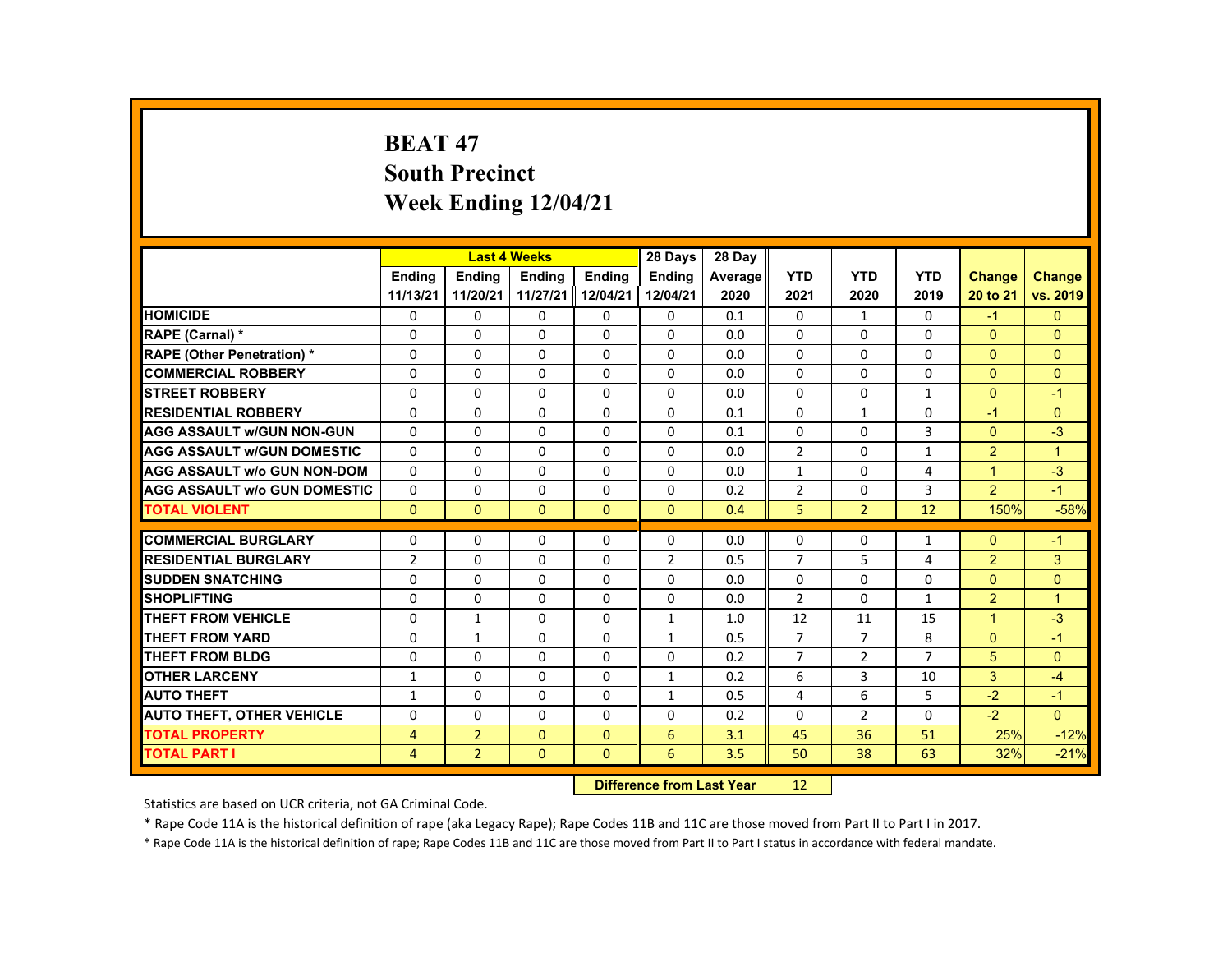# **BEAT 51 East Precinct Week Ending 12/04/21**

|                                     |                |               | <b>Last 4 Weeks</b> |                | 28 Days        | 28 Day  |                |                |                |                |                      |
|-------------------------------------|----------------|---------------|---------------------|----------------|----------------|---------|----------------|----------------|----------------|----------------|----------------------|
|                                     | <b>Endina</b>  | <b>Endina</b> | <b>Endina</b>       | <b>Endina</b>  | <b>Endina</b>  | Average | <b>YTD</b>     | <b>YTD</b>     | <b>YTD</b>     | <b>Change</b>  | <b>Change</b>        |
|                                     | 11/13/21       | 11/20/21      | 11/27/21 12/04/21   |                | 12/04/21       | 2020    | 2021           | 2020           | 2019           | 20 to 21       | vs. 2019             |
| <b>HOMICIDE</b>                     | 0              | $\mathbf{0}$  | 0                   | 0              | $\mathbf{0}$   | 0.2     | 4              | $\overline{2}$ | $\mathbf{2}$   | $\overline{2}$ | $\overline{2}$       |
| RAPE (Carnal) *                     | $\Omega$       | $\Omega$      | $\Omega$            | $\Omega$       | $\Omega$       | 0.1     | 5              | $\mathbf{1}$   | $\overline{2}$ | $\overline{4}$ | 3                    |
| <b>RAPE (Other Penetration) *</b>   | $\Omega$       | $\Omega$      | $\Omega$            | $\Omega$       | $\Omega$       | 0.1     | $\overline{2}$ | $\mathbf{1}$   | $\mathbf{1}$   | $\mathbf{1}$   | $\blacktriangleleft$ |
| <b>COMMERCIAL ROBBERY</b>           | $\Omega$       | $\Omega$      | $\Omega$            | $\Omega$       | $\Omega$       | 0.0     | $\mathbf{1}$   | $\Omega$       | $\mathbf{1}$   | $\mathbf{1}$   | $\Omega$             |
| <b>STREET ROBBERY</b>               | $\mathbf{1}$   | $\Omega$      | $\Omega$            | $\Omega$       | $\mathbf{1}$   | 0.3     | 9              | 3              | 14             | 6              | $-5$                 |
| <b>RESIDENTIAL ROBBERY</b>          | $\Omega$       | $\Omega$      | $\Omega$            | $\Omega$       | $\Omega$       | 0.1     | 6              | $\mathbf{1}$   | $\overline{2}$ | 5              | $\overline{4}$       |
| <b>AGG ASSAULT W/GUN NON-DOM</b>    | $\Omega$       | $\Omega$      | $\Omega$            | $\overline{2}$ | $\overline{2}$ | 2.1     | 12             | 29             | 21             | $-17$          | $-9$                 |
| <b>AGG ASSAULT w/GUN DOMESTIC</b>   | $\Omega$       | $\Omega$      | $\Omega$            | $\Omega$       | $\Omega$       | 0.2     | $\overline{2}$ | 3              | 6              | $-1$           | $-4$                 |
| <b>AGG ASSAULT w/o GUN NON-DOM</b>  | $\Omega$       | $\mathbf{0}$  | 0                   | 0              | $\mathbf{0}$   | 1.5     | 17             | 17             | 18             | $\mathbf{0}$   | $-1$                 |
| <b>AGG ASSAULT W/o GUN DOMESTIC</b> | $\mathbf{1}$   | $\Omega$      | $\Omega$            | $\Omega$       | $\mathbf{1}$   | 1.5     | 11             | 16             | 11             | $-5$           | $\Omega$             |
| <b>TOTAL VIOLENT</b>                | $\overline{2}$ | $\Omega$      | $\Omega$            | $\overline{2}$ | $\overline{4}$ | 6.0     | 69             | 73             | 78             | $-5%$          | $-12%$               |
|                                     |                |               |                     |                |                |         |                |                |                |                |                      |
| <b>COMMERCIAL BURGLARY</b>          | $\Omega$       | $\Omega$      | $\Omega$            | $\Omega$       | $\Omega$       | 0.3     | $\overline{2}$ | 3              | 2              | $-1$           | $\Omega$             |
| <b>RESIDENTIAL BURGLARY</b>         | $\mathbf{1}$   | 3             | $\mathbf{1}$        | 0              | 5              | 1.5     | 25             | 19             | 33             | 6              | $-8$                 |
| <b>SUDDEN SNATCHING</b>             | $\Omega$       | $\Omega$      | $\Omega$            | $\Omega$       | $\Omega$       | 0.1     | $\mathbf{1}$   | $\mathbf{1}$   | $\Omega$       | $\mathbf{0}$   | $\overline{1}$       |
| <b>SHOPLIFTING</b>                  | $\Omega$       | $\Omega$      | $\overline{2}$      | $\Omega$       | $\overline{2}$ | 1.2     | 15             | 16             | 26             | $-1$           | $-11$                |
| <b>THEFT FROM VEHICLE</b>           | 3              | $\mathbf{0}$  | $\overline{2}$      | 3              | 8              | 2.2     | 48             | 28             | 27             | 20             | 21                   |
| <b>THEFT FROM YARD</b>              | $\Omega$       | $\Omega$      | $\Omega$            | $\Omega$       | $\Omega$       | 1.2     | 14             | 15             | 16             | $-1$           | $-2$                 |
| <b>THEFT FROM BLDG</b>              | $\Omega$       | $\Omega$      | $\mathbf{1}$        | $\Omega$       | $\mathbf{1}$   | 1.8     | 19             | 23             | 17             | $-4$           | $\overline{2}$       |
| <b>OTHER LARCENY</b>                | 0              | $\Omega$      | $\Omega$            | $\Omega$       | $\Omega$       | 0.6     | 10             | 8              | 17             | $\overline{2}$ | $-7$                 |
| <b>AUTO THEFT</b>                   | $\overline{2}$ | $\Omega$      | $\Omega$            | $\Omega$       | $\overline{2}$ | 1.3     | 13             | 15             | 23             | $-2$           | $-10$                |
| <b>AUTO THEFT, OTHER VEHICLE</b>    | $\Omega$       | $\Omega$      | $\Omega$            | $\Omega$       | $\Omega$       | 0.2     | 4              | $\overline{2}$ | 3              | $\overline{2}$ | $\blacktriangleleft$ |
| <b>TOTAL PROPERTY</b>               | 6              | 3             | 6                   | $\overline{3}$ | 18             | 10.4    | 151            | 130            | 164            | 16%            | $-8%$                |
| <b>TOTAL PART I</b>                 | 8              | 3             | 6                   | 5              | 22             | 16.3    | 220            | 203            | 242            | 8%             | $-9%$                |
|                                     |                |               |                     |                |                |         |                |                |                |                |                      |

#### **Difference from Last Year**r 17

Statistics are based on UCR criteria, not GA Criminal Code.

\* Rape Code 11A is the historical definition of rape (aka Legacy Rape); Rape Codes 11B and 11C are those moved from Part II to Part I in 2017.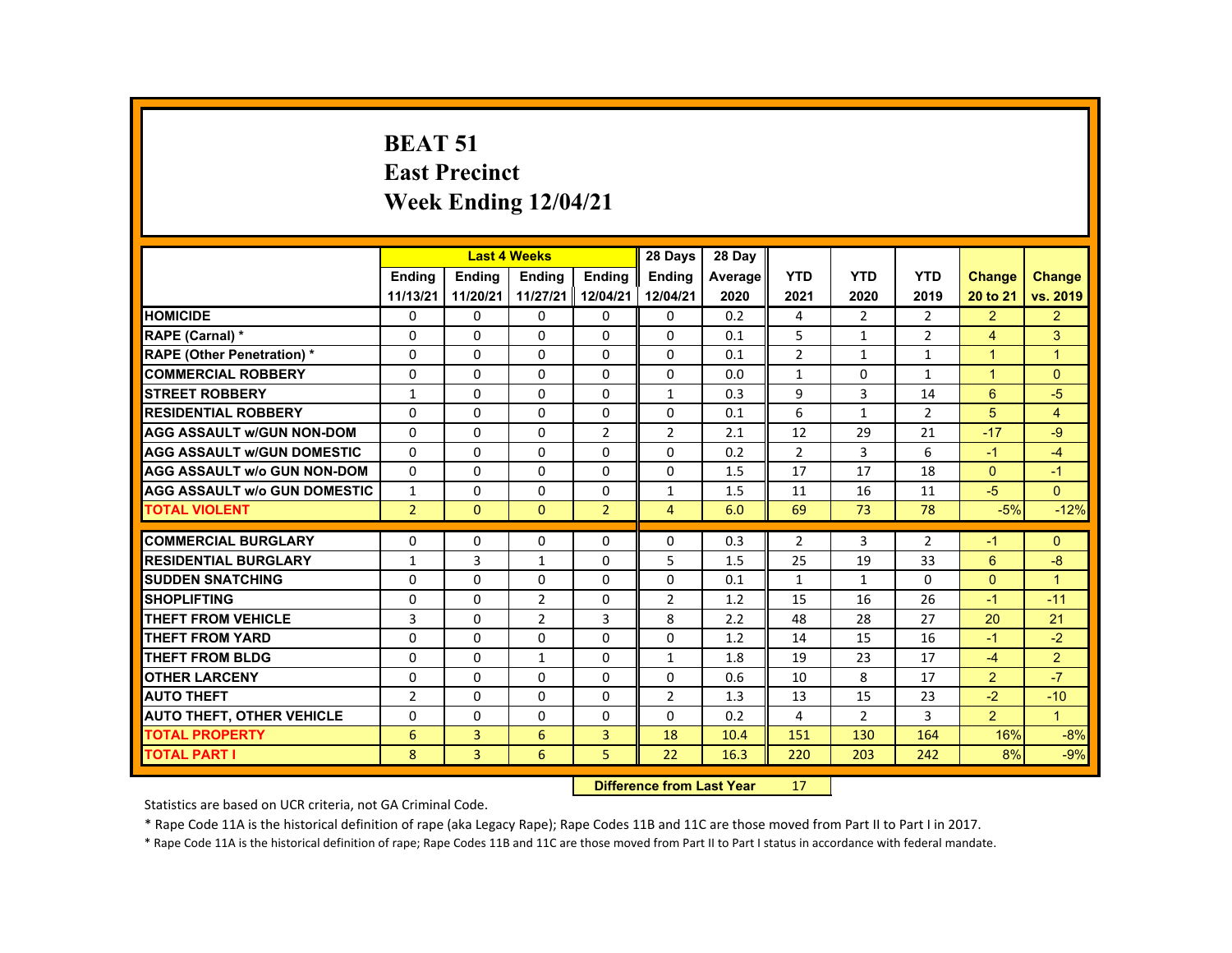# **BEAT 52 East Precinct Week Ending 12/04/21**

|                                     |                |                | <b>Last 4 Weeks</b> |                | 28 Days                  | 28 Day  |                |                |                |                      |                      |
|-------------------------------------|----------------|----------------|---------------------|----------------|--------------------------|---------|----------------|----------------|----------------|----------------------|----------------------|
|                                     | <b>Endina</b>  | <b>Endina</b>  | <b>Endina</b>       | <b>Endina</b>  | <b>Endina</b>            | Average | <b>YTD</b>     | <b>YTD</b>     | <b>YTD</b>     | <b>Change</b>        | <b>Change</b>        |
|                                     | 11/13/21       | 11/20/21       | 11/27/21 12/04/21   |                | 12/04/21                 | 2020    | 2021           | 2020           | 2019           | 20 to 21             | vs. 2019             |
| <b>HOMICIDE</b>                     | 0              | 0              | 0                   | 0              | 0                        | 0.0     | 0              | 0              | $\mathbf{1}$   | $\mathbf{0}$         | $-1$                 |
| <b>RAPE (Carnal) *</b>              | $\Omega$       | 0              | $\Omega$            | $\Omega$       | $\Omega$                 | 0.0     | $\mathbf{1}$   | $\mathbf{1}$   | 4              | $\mathbf{0}$         | $-3$                 |
| <b>RAPE (Other Penetration) *</b>   | $\Omega$       | $\mathbf{1}$   | $\Omega$            | $\Omega$       | $\mathbf{1}$             | 0.0     | $\mathbf{1}$   | $\Omega$       | $\Omega$       | $\blacktriangleleft$ | $\blacktriangleleft$ |
| <b>COMMERCIAL ROBBERY</b>           | 0              | 0              | 0                   | 0              | 0                        | 0.0     | 0              | $\overline{2}$ | $\overline{2}$ | $-2$                 | $-2$                 |
| <b>STREET ROBBERY</b>               | $\Omega$       | $\Omega$       | $\Omega$            | $\Omega$       | $\Omega$                 | 0.1     | 5              | 5              | 11             | $\Omega$             | $-6$                 |
| <b>RESIDENTIAL ROBBERY</b>          | $\Omega$       | $\Omega$       | $\Omega$            | $\mathbf{1}$   | $\mathbf{1}$             | 0.0     | $\overline{2}$ | $\mathbf{1}$   | $\overline{2}$ | $\overline{1}$       | $\Omega$             |
| <b>AGG ASSAULT W/GUN NON-DOM</b>    | $\Omega$       | $\Omega$       | $\Omega$            | $\mathbf{1}$   | $\mathbf{1}$             | 0.1     | 11             | 12             | 12             | $-1$                 | $-1$                 |
| <b>AGG ASSAULT w/GUN DOMESTIC</b>   | $\Omega$       | $\Omega$       | $\Omega$            | $\Omega$       | $\Omega$                 | 0.0     | 3              | 4              | 3              | $-1$                 | $\Omega$             |
| <b>AGG ASSAULT w/o GUN NON-DOM</b>  | $\mathbf{1}$   | $\Omega$       | $\Omega$            | $\Omega$       | $\mathbf{1}$             | 0.1     | 5              | 12             | 11             | $-7$                 | $-6$                 |
| <b>AGG ASSAULT w/o GUN DOMESTIC</b> | $\Omega$       | $\Omega$       | $\Omega$            | $\Omega$       | $\Omega$                 | 0.2     | $\overline{7}$ | 13             | 9              | $-6$                 | $-2$                 |
| <b>TOTAL VIOLENT</b>                | $\mathbf{1}$   | $\mathbf{1}$   | $\Omega$            | $\overline{2}$ | $\overline{4}$           | 0.6     | 35             | 50             | 55             | $-30%$               | $-36%$               |
|                                     |                |                |                     |                |                          |         |                |                |                |                      |                      |
| <b>COMMERCIAL BURGLARY</b>          | $\Omega$       | $\Omega$       | $\Omega$            | $\Omega$       | $\Omega$                 | 0.0     | $\mathbf{1}$   | 3              | $\mathbf{1}$   | $-2$                 | $\Omega$             |
| <b>RESIDENTIAL BURGLARY</b>         | $\Omega$       | $\overline{2}$ | $\Omega$            | $\overline{2}$ | 4                        | 0.4     | 29             | 30             | 56             | $-1$                 | $-27$                |
| <b>SUDDEN SNATCHING</b>             | 1              | $\Omega$       | $\Omega$            | $\Omega$       | 1                        | 0.0     | $\overline{2}$ | 2              | $\overline{2}$ | $\Omega$             | $\Omega$             |
| <b>SHOPLIFTING</b>                  | $\mathbf{1}$   | $\Omega$       | $\mathbf{1}$        | $\Omega$       | $\overline{\phantom{a}}$ | 0.1     | 6              | 8              | $\overline{7}$ | $-2$                 | $-1$                 |
| <b>THEFT FROM VEHICLE</b>           | $\mathbf{1}$   | $\Omega$       | $\Omega$            | $\overline{2}$ | 3                        | 0.7     | 37             | 57             | 59             | $-20$                | $-22$                |
| <b>THEFT FROM YARD</b>              | $\Omega$       | $\Omega$       | $\mathbf{1}$        | $\Omega$       | $\mathbf{1}$             | 0.3     | 21             | 26             | 32             | $-5$                 | $-11$                |
| <b>THEFT FROM BLDG</b>              | $\Omega$       | $\Omega$       | $\Omega$            | $\Omega$       | $\Omega$                 | 0.2     | 13             | 20             | 34             | $-7$                 | $-21$                |
| <b>OTHER LARCENY</b>                | $\Omega$       | $\overline{2}$ | $\mathbf{1}$        | $\Omega$       | 3                        | 0.3     | 19             | 21             | 9              | $-2$                 | 10                   |
| <b>AUTO THEFT</b>                   | $\Omega$       | $\Omega$       | $\Omega$            | $\Omega$       | $\Omega$                 | 0.2     | 13             | 17             | 18             | $-4$                 | $-5$                 |
| <b>AUTO THEFT, OTHER VEHICLE</b>    | $\Omega$       | $\Omega$       | $\Omega$            | $\Omega$       | $\Omega$                 | 0.2     | 3              | $\overline{2}$ | 4              | $\blacktriangleleft$ | $-1$                 |
| <b>TOTAL PROPERTY</b>               | 3              | $\overline{4}$ | 3                   | $\overline{4}$ | 14                       | 2.4     | 144            | 186            | 222            | $-23%$               | $-35%$               |
| <b>TOTAL PART I</b>                 | $\overline{4}$ | 5              | $\overline{3}$      | 6              | 18                       | 3.0     | 179            | 236            | 277            | $-24%$               | $-35%$               |
|                                     |                |                |                     |                |                          |         |                |                |                |                      |                      |

#### **Difference from Last Year**‐57

Statistics are based on UCR criteria, not GA Criminal Code.

\* Rape Code 11A is the historical definition of rape (aka Legacy Rape); Rape Codes 11B and 11C are those moved from Part II to Part I in 2017.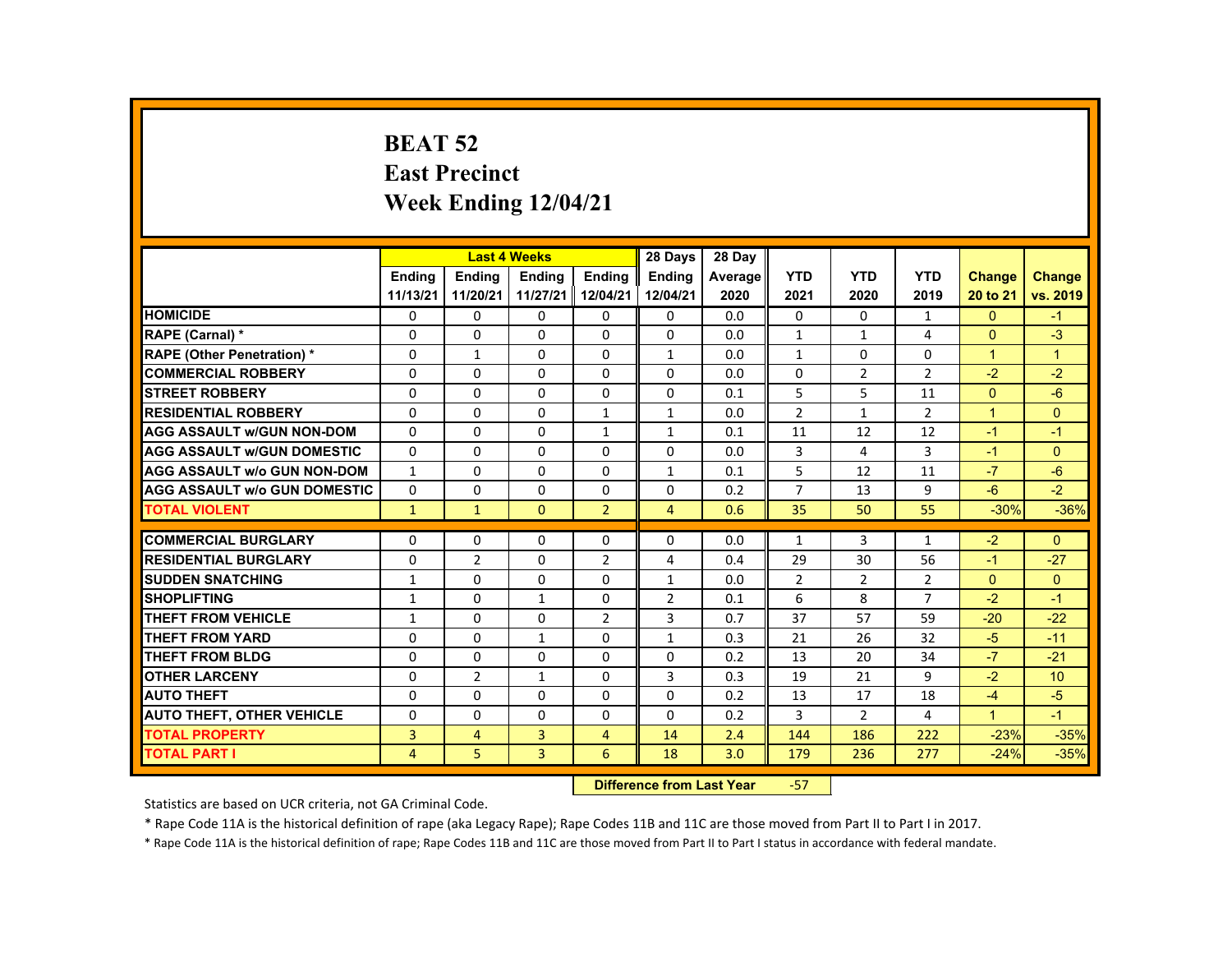# **BEAT 53 East Precinct Week Ending 12/04/21**

| <b>YTD</b><br><b>YTD</b><br><b>YTD</b><br><b>Endina</b><br><b>Endina</b><br><b>Endina</b><br><b>Endina</b><br><b>Endina</b><br><b>Change</b><br><b>Change</b><br>Average<br>11/13/21<br>11/20/21<br>11/27/21<br>12/04/21<br>12/04/21<br>2020<br>2021<br>2020<br>2019<br>20 to 21<br><b>HOMICIDE</b><br>$\overline{2}$<br>0<br>0<br>$\overline{2}$<br>0<br>0<br>0<br>0.1<br>0<br>1<br>$\mathbf{1}$<br>$\Omega$<br>$\Omega$<br>$\Omega$<br>3<br>$\Omega$<br>3<br>3<br>$\Omega$<br>$\Omega$<br>0.0<br>$\Omega$<br>RAPE (Carnal) *<br><b>RAPE (Other Penetration) *</b><br>$\Omega$<br>$-2$<br>$\Omega$<br>$\Omega$<br>$\Omega$<br>$\Omega$<br>$\Omega$<br>0.2<br>$\overline{2}$<br>$-1$<br>$\mathbf{1}$<br><b>COMMERCIAL ROBBERY</b><br>$\Omega$<br>0<br>0<br>0<br>0<br>0<br>0<br>0<br>0<br>$\Omega$<br>0.0<br>5<br>8<br>9<br><b>STREET ROBBERY</b><br>$\Omega$<br>$\Omega$<br>$\Omega$<br>$\Omega$<br>$\Omega$<br>$-3$<br>$-4$<br>0.6<br><b>RESIDENTIAL ROBBERY</b><br>$\Omega$<br>$\Omega$<br>$\Omega$<br>$\Omega$<br>$\Omega$<br>$\Omega$<br>$\Omega$<br>$\Omega$<br>$\mathbf{1}$<br>$-1$<br>0.1<br><b>AGG ASSAULT w/GUN NON-DOM</b><br>15<br>$\Omega$<br>$\Omega$<br>$\mathbf{1}$<br>$\Omega$<br>$\mathbf{1}$<br>11<br>15<br>$-4$<br>$-4$<br>1.2<br>$\Omega$<br>$\Omega$<br>$\Omega$<br>$\Omega$<br>$\Omega$<br>5<br>$\overline{2}$<br><b>AGG ASSAULT w/GUN DOMESTIC</b><br>0.4<br>$-4$<br>$-1$<br>$\mathbf{1}$<br>$\Omega$<br>$\Omega$<br>$\overline{2}$<br>8<br>6<br>$\mathbf{1}$<br>13<br>$\overline{1}$<br><b>AGG ASSAULT w/o GUN NON-DOM</b><br>$\mathbf{1}$<br>1.2<br>14<br>$-5$<br>$\Omega$<br><b>AGG ASSAULT w/o GUN DOMESTIC</b><br>$\Omega$<br>$\Omega$<br>$\Omega$<br>$\Omega$<br>14<br>18<br>19<br>$-4$<br>1.5<br>$\overline{2}$<br>$\overline{3}$<br>$-21%$<br>$\Omega$<br>$\Omega$<br>50<br>63<br>54<br><b>TOTAL VIOLENT</b><br>$\mathbf{1}$<br>5.2<br><b>COMMERCIAL BURGLARY</b><br>$\Omega$<br>$\Omega$<br>$\Omega$<br>$\overline{2}$<br>$\overline{2}$<br>$\Omega$<br>0<br>0.2<br>$\mathbf{1}$<br>$-1$<br>$-1$<br><b>RESIDENTIAL BURGLARY</b><br>$\overline{2}$<br>$\Omega$<br>$\Omega$<br>$\Omega$<br>$\overline{2}$<br>36<br>35<br>48<br>$-12$<br>3.0<br>$\blacktriangleleft$<br><b>SUDDEN SNATCHING</b><br>$\Omega$<br>$\Omega$<br>$\Omega$<br>$\Omega$<br>3<br>$\Omega$<br>$-3$<br>$\Omega$<br>0<br>$\Omega$<br>0.0<br>$\overline{2}$<br>$-2$<br><b>SHOPLIFTING</b><br>$\Omega$<br>$\Omega$<br>$\Omega$<br>$\Omega$<br>$\overline{2}$<br>$\Omega$<br>$\Omega$<br>0.2<br>4<br>3<br><b>THEFT FROM VEHICLE</b><br>$\Omega$<br>3.6<br>47<br>48<br>6<br>$\mathbf{1}$<br>$\mathbf{1}$<br>$\mathbf{1}$<br>$-1$<br>41<br>$\Omega$<br>$-3$<br><b>THEFT FROM YARD</b><br>$\Omega$<br>$\Omega$<br>$\Omega$<br>$\mathbf{1}$<br>$\mathbf{1}$<br>13<br>16<br>1.0<br>13<br>$\overline{2}$<br>$-12$<br><b>THEFT FROM BLDG</b><br>$\overline{2}$<br>$\Omega$<br>$\Omega$<br>$\Omega$<br>21<br>30<br>33<br>$-9$<br>2.4<br>3<br>5<br>$-2$<br><b>OTHER LARCENY</b><br>0<br>0<br>0<br>0<br>0<br>$-11$<br>0.5<br>14<br>$\overline{2}$<br><b>AUTO THEFT</b><br>$\Omega$<br>$\Omega$<br>$\Omega$<br>$\Omega$<br>$\Omega$<br>16<br>18<br>$-2$<br>1.5<br>14<br>6<br>5<br><b>AUTO THEFT, OTHER VEHICLE</b><br>$\Omega$<br>$\Omega$<br>$\Omega$<br>$\Omega$<br>$\Omega$<br>0.2<br>8<br>$\overline{2}$<br>3 |                       |   |          | <b>Last 4 Weeks</b> |                | 28 Days | 28 Day |     |     |     |       |          |
|------------------------------------------------------------------------------------------------------------------------------------------------------------------------------------------------------------------------------------------------------------------------------------------------------------------------------------------------------------------------------------------------------------------------------------------------------------------------------------------------------------------------------------------------------------------------------------------------------------------------------------------------------------------------------------------------------------------------------------------------------------------------------------------------------------------------------------------------------------------------------------------------------------------------------------------------------------------------------------------------------------------------------------------------------------------------------------------------------------------------------------------------------------------------------------------------------------------------------------------------------------------------------------------------------------------------------------------------------------------------------------------------------------------------------------------------------------------------------------------------------------------------------------------------------------------------------------------------------------------------------------------------------------------------------------------------------------------------------------------------------------------------------------------------------------------------------------------------------------------------------------------------------------------------------------------------------------------------------------------------------------------------------------------------------------------------------------------------------------------------------------------------------------------------------------------------------------------------------------------------------------------------------------------------------------------------------------------------------------------------------------------------------------------------------------------------------------------------------------------------------------------------------------------------------------------------------------------------------------------------------------------------------------------------------------------------------------------------------------------------------------------------------------------------------------------------------------------------------------------------------------------------------------------------------------------------------------------------------------------------------------------------------------------------------------------------------------------------------------------------------------------------------------------------------------------------------------------------------------------------------------------------------------------------------|-----------------------|---|----------|---------------------|----------------|---------|--------|-----|-----|-----|-------|----------|
|                                                                                                                                                                                                                                                                                                                                                                                                                                                                                                                                                                                                                                                                                                                                                                                                                                                                                                                                                                                                                                                                                                                                                                                                                                                                                                                                                                                                                                                                                                                                                                                                                                                                                                                                                                                                                                                                                                                                                                                                                                                                                                                                                                                                                                                                                                                                                                                                                                                                                                                                                                                                                                                                                                                                                                                                                                                                                                                                                                                                                                                                                                                                                                                                                                                                                                      |                       |   |          |                     |                |         |        |     |     |     |       |          |
|                                                                                                                                                                                                                                                                                                                                                                                                                                                                                                                                                                                                                                                                                                                                                                                                                                                                                                                                                                                                                                                                                                                                                                                                                                                                                                                                                                                                                                                                                                                                                                                                                                                                                                                                                                                                                                                                                                                                                                                                                                                                                                                                                                                                                                                                                                                                                                                                                                                                                                                                                                                                                                                                                                                                                                                                                                                                                                                                                                                                                                                                                                                                                                                                                                                                                                      |                       |   |          |                     |                |         |        |     |     |     |       | vs. 2019 |
|                                                                                                                                                                                                                                                                                                                                                                                                                                                                                                                                                                                                                                                                                                                                                                                                                                                                                                                                                                                                                                                                                                                                                                                                                                                                                                                                                                                                                                                                                                                                                                                                                                                                                                                                                                                                                                                                                                                                                                                                                                                                                                                                                                                                                                                                                                                                                                                                                                                                                                                                                                                                                                                                                                                                                                                                                                                                                                                                                                                                                                                                                                                                                                                                                                                                                                      |                       |   |          |                     |                |         |        |     |     |     |       |          |
|                                                                                                                                                                                                                                                                                                                                                                                                                                                                                                                                                                                                                                                                                                                                                                                                                                                                                                                                                                                                                                                                                                                                                                                                                                                                                                                                                                                                                                                                                                                                                                                                                                                                                                                                                                                                                                                                                                                                                                                                                                                                                                                                                                                                                                                                                                                                                                                                                                                                                                                                                                                                                                                                                                                                                                                                                                                                                                                                                                                                                                                                                                                                                                                                                                                                                                      |                       |   |          |                     |                |         |        |     |     |     |       |          |
|                                                                                                                                                                                                                                                                                                                                                                                                                                                                                                                                                                                                                                                                                                                                                                                                                                                                                                                                                                                                                                                                                                                                                                                                                                                                                                                                                                                                                                                                                                                                                                                                                                                                                                                                                                                                                                                                                                                                                                                                                                                                                                                                                                                                                                                                                                                                                                                                                                                                                                                                                                                                                                                                                                                                                                                                                                                                                                                                                                                                                                                                                                                                                                                                                                                                                                      |                       |   |          |                     |                |         |        |     |     |     |       |          |
|                                                                                                                                                                                                                                                                                                                                                                                                                                                                                                                                                                                                                                                                                                                                                                                                                                                                                                                                                                                                                                                                                                                                                                                                                                                                                                                                                                                                                                                                                                                                                                                                                                                                                                                                                                                                                                                                                                                                                                                                                                                                                                                                                                                                                                                                                                                                                                                                                                                                                                                                                                                                                                                                                                                                                                                                                                                                                                                                                                                                                                                                                                                                                                                                                                                                                                      |                       |   |          |                     |                |         |        |     |     |     |       |          |
|                                                                                                                                                                                                                                                                                                                                                                                                                                                                                                                                                                                                                                                                                                                                                                                                                                                                                                                                                                                                                                                                                                                                                                                                                                                                                                                                                                                                                                                                                                                                                                                                                                                                                                                                                                                                                                                                                                                                                                                                                                                                                                                                                                                                                                                                                                                                                                                                                                                                                                                                                                                                                                                                                                                                                                                                                                                                                                                                                                                                                                                                                                                                                                                                                                                                                                      |                       |   |          |                     |                |         |        |     |     |     |       |          |
|                                                                                                                                                                                                                                                                                                                                                                                                                                                                                                                                                                                                                                                                                                                                                                                                                                                                                                                                                                                                                                                                                                                                                                                                                                                                                                                                                                                                                                                                                                                                                                                                                                                                                                                                                                                                                                                                                                                                                                                                                                                                                                                                                                                                                                                                                                                                                                                                                                                                                                                                                                                                                                                                                                                                                                                                                                                                                                                                                                                                                                                                                                                                                                                                                                                                                                      |                       |   |          |                     |                |         |        |     |     |     |       |          |
|                                                                                                                                                                                                                                                                                                                                                                                                                                                                                                                                                                                                                                                                                                                                                                                                                                                                                                                                                                                                                                                                                                                                                                                                                                                                                                                                                                                                                                                                                                                                                                                                                                                                                                                                                                                                                                                                                                                                                                                                                                                                                                                                                                                                                                                                                                                                                                                                                                                                                                                                                                                                                                                                                                                                                                                                                                                                                                                                                                                                                                                                                                                                                                                                                                                                                                      |                       |   |          |                     |                |         |        |     |     |     |       |          |
|                                                                                                                                                                                                                                                                                                                                                                                                                                                                                                                                                                                                                                                                                                                                                                                                                                                                                                                                                                                                                                                                                                                                                                                                                                                                                                                                                                                                                                                                                                                                                                                                                                                                                                                                                                                                                                                                                                                                                                                                                                                                                                                                                                                                                                                                                                                                                                                                                                                                                                                                                                                                                                                                                                                                                                                                                                                                                                                                                                                                                                                                                                                                                                                                                                                                                                      |                       |   |          |                     |                |         |        |     |     |     |       |          |
|                                                                                                                                                                                                                                                                                                                                                                                                                                                                                                                                                                                                                                                                                                                                                                                                                                                                                                                                                                                                                                                                                                                                                                                                                                                                                                                                                                                                                                                                                                                                                                                                                                                                                                                                                                                                                                                                                                                                                                                                                                                                                                                                                                                                                                                                                                                                                                                                                                                                                                                                                                                                                                                                                                                                                                                                                                                                                                                                                                                                                                                                                                                                                                                                                                                                                                      |                       |   |          |                     |                |         |        |     |     |     |       |          |
|                                                                                                                                                                                                                                                                                                                                                                                                                                                                                                                                                                                                                                                                                                                                                                                                                                                                                                                                                                                                                                                                                                                                                                                                                                                                                                                                                                                                                                                                                                                                                                                                                                                                                                                                                                                                                                                                                                                                                                                                                                                                                                                                                                                                                                                                                                                                                                                                                                                                                                                                                                                                                                                                                                                                                                                                                                                                                                                                                                                                                                                                                                                                                                                                                                                                                                      |                       |   |          |                     |                |         |        |     |     |     |       |          |
|                                                                                                                                                                                                                                                                                                                                                                                                                                                                                                                                                                                                                                                                                                                                                                                                                                                                                                                                                                                                                                                                                                                                                                                                                                                                                                                                                                                                                                                                                                                                                                                                                                                                                                                                                                                                                                                                                                                                                                                                                                                                                                                                                                                                                                                                                                                                                                                                                                                                                                                                                                                                                                                                                                                                                                                                                                                                                                                                                                                                                                                                                                                                                                                                                                                                                                      |                       |   |          |                     |                |         |        |     |     |     |       | $-7%$    |
|                                                                                                                                                                                                                                                                                                                                                                                                                                                                                                                                                                                                                                                                                                                                                                                                                                                                                                                                                                                                                                                                                                                                                                                                                                                                                                                                                                                                                                                                                                                                                                                                                                                                                                                                                                                                                                                                                                                                                                                                                                                                                                                                                                                                                                                                                                                                                                                                                                                                                                                                                                                                                                                                                                                                                                                                                                                                                                                                                                                                                                                                                                                                                                                                                                                                                                      |                       |   |          |                     |                |         |        |     |     |     |       |          |
|                                                                                                                                                                                                                                                                                                                                                                                                                                                                                                                                                                                                                                                                                                                                                                                                                                                                                                                                                                                                                                                                                                                                                                                                                                                                                                                                                                                                                                                                                                                                                                                                                                                                                                                                                                                                                                                                                                                                                                                                                                                                                                                                                                                                                                                                                                                                                                                                                                                                                                                                                                                                                                                                                                                                                                                                                                                                                                                                                                                                                                                                                                                                                                                                                                                                                                      |                       |   |          |                     |                |         |        |     |     |     |       |          |
|                                                                                                                                                                                                                                                                                                                                                                                                                                                                                                                                                                                                                                                                                                                                                                                                                                                                                                                                                                                                                                                                                                                                                                                                                                                                                                                                                                                                                                                                                                                                                                                                                                                                                                                                                                                                                                                                                                                                                                                                                                                                                                                                                                                                                                                                                                                                                                                                                                                                                                                                                                                                                                                                                                                                                                                                                                                                                                                                                                                                                                                                                                                                                                                                                                                                                                      |                       |   |          |                     |                |         |        |     |     |     |       |          |
|                                                                                                                                                                                                                                                                                                                                                                                                                                                                                                                                                                                                                                                                                                                                                                                                                                                                                                                                                                                                                                                                                                                                                                                                                                                                                                                                                                                                                                                                                                                                                                                                                                                                                                                                                                                                                                                                                                                                                                                                                                                                                                                                                                                                                                                                                                                                                                                                                                                                                                                                                                                                                                                                                                                                                                                                                                                                                                                                                                                                                                                                                                                                                                                                                                                                                                      |                       |   |          |                     |                |         |        |     |     |     |       |          |
|                                                                                                                                                                                                                                                                                                                                                                                                                                                                                                                                                                                                                                                                                                                                                                                                                                                                                                                                                                                                                                                                                                                                                                                                                                                                                                                                                                                                                                                                                                                                                                                                                                                                                                                                                                                                                                                                                                                                                                                                                                                                                                                                                                                                                                                                                                                                                                                                                                                                                                                                                                                                                                                                                                                                                                                                                                                                                                                                                                                                                                                                                                                                                                                                                                                                                                      |                       |   |          |                     |                |         |        |     |     |     |       |          |
|                                                                                                                                                                                                                                                                                                                                                                                                                                                                                                                                                                                                                                                                                                                                                                                                                                                                                                                                                                                                                                                                                                                                                                                                                                                                                                                                                                                                                                                                                                                                                                                                                                                                                                                                                                                                                                                                                                                                                                                                                                                                                                                                                                                                                                                                                                                                                                                                                                                                                                                                                                                                                                                                                                                                                                                                                                                                                                                                                                                                                                                                                                                                                                                                                                                                                                      |                       |   |          |                     |                |         |        |     |     |     |       |          |
|                                                                                                                                                                                                                                                                                                                                                                                                                                                                                                                                                                                                                                                                                                                                                                                                                                                                                                                                                                                                                                                                                                                                                                                                                                                                                                                                                                                                                                                                                                                                                                                                                                                                                                                                                                                                                                                                                                                                                                                                                                                                                                                                                                                                                                                                                                                                                                                                                                                                                                                                                                                                                                                                                                                                                                                                                                                                                                                                                                                                                                                                                                                                                                                                                                                                                                      |                       |   |          |                     |                |         |        |     |     |     |       |          |
|                                                                                                                                                                                                                                                                                                                                                                                                                                                                                                                                                                                                                                                                                                                                                                                                                                                                                                                                                                                                                                                                                                                                                                                                                                                                                                                                                                                                                                                                                                                                                                                                                                                                                                                                                                                                                                                                                                                                                                                                                                                                                                                                                                                                                                                                                                                                                                                                                                                                                                                                                                                                                                                                                                                                                                                                                                                                                                                                                                                                                                                                                                                                                                                                                                                                                                      |                       |   |          |                     |                |         |        |     |     |     |       |          |
|                                                                                                                                                                                                                                                                                                                                                                                                                                                                                                                                                                                                                                                                                                                                                                                                                                                                                                                                                                                                                                                                                                                                                                                                                                                                                                                                                                                                                                                                                                                                                                                                                                                                                                                                                                                                                                                                                                                                                                                                                                                                                                                                                                                                                                                                                                                                                                                                                                                                                                                                                                                                                                                                                                                                                                                                                                                                                                                                                                                                                                                                                                                                                                                                                                                                                                      |                       |   |          |                     |                |         |        |     |     |     |       |          |
|                                                                                                                                                                                                                                                                                                                                                                                                                                                                                                                                                                                                                                                                                                                                                                                                                                                                                                                                                                                                                                                                                                                                                                                                                                                                                                                                                                                                                                                                                                                                                                                                                                                                                                                                                                                                                                                                                                                                                                                                                                                                                                                                                                                                                                                                                                                                                                                                                                                                                                                                                                                                                                                                                                                                                                                                                                                                                                                                                                                                                                                                                                                                                                                                                                                                                                      |                       |   |          |                     |                |         |        |     |     |     |       |          |
|                                                                                                                                                                                                                                                                                                                                                                                                                                                                                                                                                                                                                                                                                                                                                                                                                                                                                                                                                                                                                                                                                                                                                                                                                                                                                                                                                                                                                                                                                                                                                                                                                                                                                                                                                                                                                                                                                                                                                                                                                                                                                                                                                                                                                                                                                                                                                                                                                                                                                                                                                                                                                                                                                                                                                                                                                                                                                                                                                                                                                                                                                                                                                                                                                                                                                                      |                       |   |          |                     |                |         |        |     |     |     |       |          |
|                                                                                                                                                                                                                                                                                                                                                                                                                                                                                                                                                                                                                                                                                                                                                                                                                                                                                                                                                                                                                                                                                                                                                                                                                                                                                                                                                                                                                                                                                                                                                                                                                                                                                                                                                                                                                                                                                                                                                                                                                                                                                                                                                                                                                                                                                                                                                                                                                                                                                                                                                                                                                                                                                                                                                                                                                                                                                                                                                                                                                                                                                                                                                                                                                                                                                                      | <b>TOTAL PROPERTY</b> | 5 | $\Omega$ | $\mathbf{1}$        | $\overline{2}$ | 8       | 12.4   | 147 | 148 | 185 | $-1%$ | $-21%$   |
| 5.<br>$\overline{3}$<br>$\overline{2}$<br><b>TOTAL PART I</b><br>11<br>$\mathbf{1}$<br>17.6<br>197<br>211<br>239<br>$-7%$                                                                                                                                                                                                                                                                                                                                                                                                                                                                                                                                                                                                                                                                                                                                                                                                                                                                                                                                                                                                                                                                                                                                                                                                                                                                                                                                                                                                                                                                                                                                                                                                                                                                                                                                                                                                                                                                                                                                                                                                                                                                                                                                                                                                                                                                                                                                                                                                                                                                                                                                                                                                                                                                                                                                                                                                                                                                                                                                                                                                                                                                                                                                                                            |                       |   |          |                     |                |         |        |     |     |     |       | $-18%$   |

#### **Difference from Last Year**r -14

Statistics are based on UCR criteria, not GA Criminal Code.

\* Rape Code 11A is the historical definition of rape (aka Legacy Rape); Rape Codes 11B and 11C are those moved from Part II to Part I in 2017.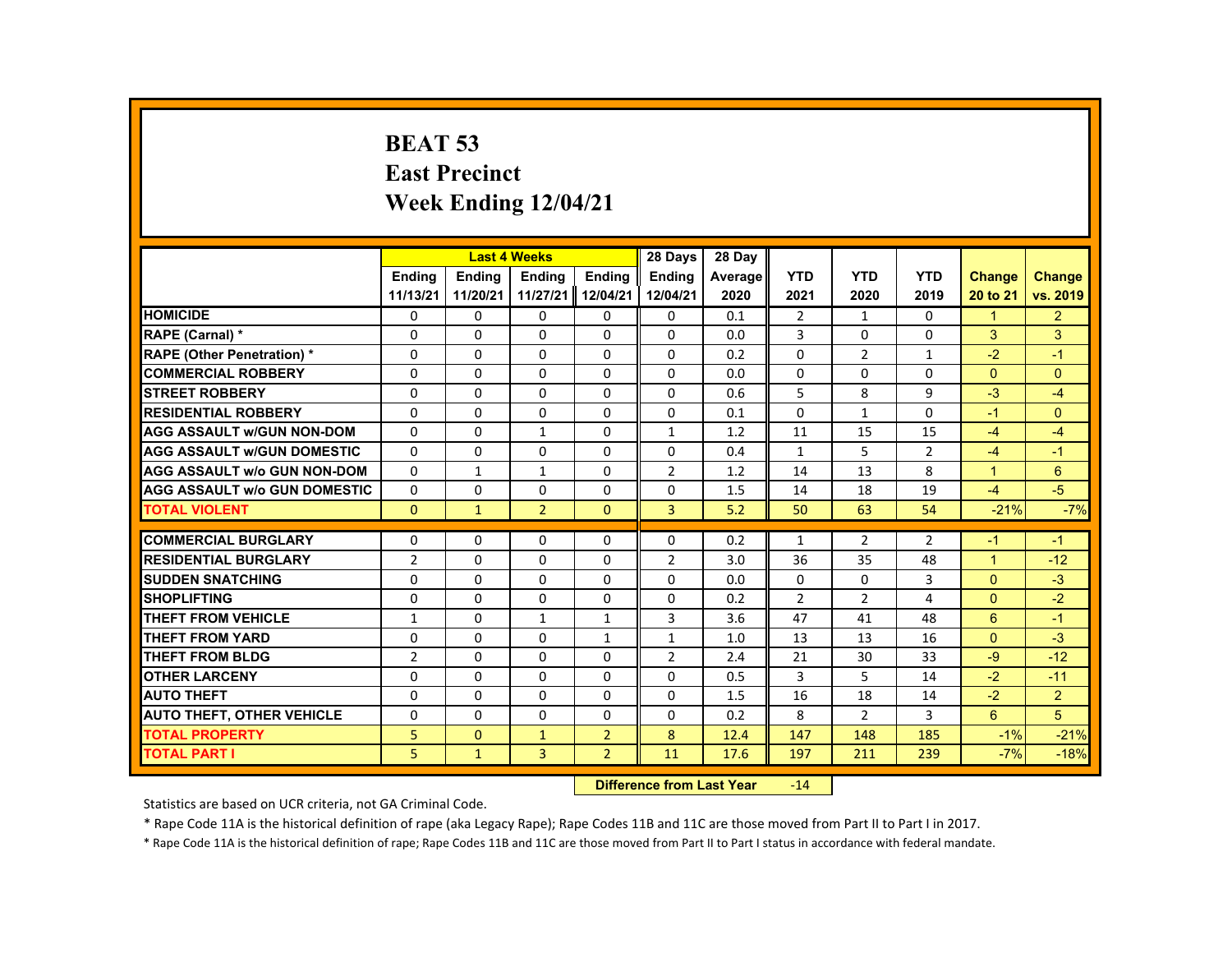# **BEAT 54 East Precinct Week Ending 12/04/21**

|                                     |                |                | <b>Last 4 Weeks</b> |                | 28 Days        | 28 Day  |                |                |                |                      |                      |
|-------------------------------------|----------------|----------------|---------------------|----------------|----------------|---------|----------------|----------------|----------------|----------------------|----------------------|
|                                     | <b>Endina</b>  | <b>Endina</b>  | <b>Endina</b>       | <b>Endina</b>  | <b>Endina</b>  | Average | <b>YTD</b>     | <b>YTD</b>     | <b>YTD</b>     | <b>Change</b>        | <b>Change</b>        |
|                                     | 11/13/21       | 11/20/21       | 11/27/21 II         | 12/04/21       | 12/04/21       | 2020    | 2021           | 2020           | 2019           | 20 to 21             | vs. 2019             |
| <b>HOMICIDE</b>                     | 0              | $\Omega$       | $\mathbf{0}$        | $\Omega$       | 0              | 0.0     | 0              | $\Omega$       | 0              | $\mathbf{0}$         | $\mathbf{0}$         |
| RAPE (Carnal) *                     | $\Omega$       | $\Omega$       | $\mathbf{1}$        | $\Omega$       | 1              | 0.0     | 3              | $\Omega$       | $\overline{2}$ | 3                    | $\blacktriangleleft$ |
| <b>RAPE (Other Penetration) *</b>   | $\Omega$       | $\Omega$       | $\Omega$            | $\Omega$       | $\Omega$       | 0.2     | $\Omega$       | $\overline{2}$ | $\mathbf{1}$   | $-2$                 | $-1$                 |
| <b>COMMERCIAL ROBBERY</b>           | $\Omega$       | $\Omega$       | $\Omega$            | $\Omega$       | $\Omega$       | 0.5     | 3              | $\overline{7}$ | $\overline{3}$ | $-4$                 | $\Omega$             |
| <b>STREET ROBBERY</b>               | $\mathbf{1}$   | $\Omega$       | $\Omega$            | $\Omega$       | $\mathbf{1}$   | 0.5     | 6              | 4              | $\overline{7}$ | 2                    | $-1$                 |
| <b>RESIDENTIAL ROBBERY</b>          | $\Omega$       | $\Omega$       | $\Omega$            | $\Omega$       | $\Omega$       | 0.0     | $\overline{2}$ | $\Omega$       | $\overline{2}$ | 2                    | $\Omega$             |
| <b>AGG ASSAULT W/GUN NON-DOM</b>    | $\Omega$       | $\Omega$       | $\Omega$            | $\Omega$       | $\Omega$       | 1.5     | 11             | 19             | 19             | $-8$                 | $-8$                 |
| <b>AGG ASSAULT WGUN DOMESTIC</b>    | $\Omega$       | $\Omega$       | $\Omega$            | $\Omega$       | $\Omega$       | 0.2     | $\Omega$       | $\overline{2}$ | $\mathbf{1}$   | $-2$                 | $-1$                 |
| <b>AGG ASSAULT W/o GUN NON-DOM</b>  | $\Omega$       | $\Omega$       | $\Omega$            | $\Omega$       | $\Omega$       | 0.8     | 9              | 10             | 11             | $-1$                 | $-2$                 |
| <b>AGG ASSAULT W/o GUN DOMESTIC</b> | $\Omega$       | $\mathbf{1}$   | $\mathbf{1}$        | $\Omega$       | $\overline{2}$ | 0.2     | 8              | 11             | 11             | $-3$                 | $-3$                 |
| <b>TOTAL VIOLENT</b>                | $\mathbf{1}$   | $\mathbf{1}$   | $\overline{2}$      | $\mathbf{0}$   | $\overline{4}$ | 3.8     | 42             | 55             | 57             | $-24%$               | $-26%$               |
|                                     |                |                |                     |                |                |         |                |                |                |                      |                      |
| <b>COMMERCIAL BURGLARY</b>          | $\Omega$       | $\Omega$       | $\Omega$            | $\Omega$       | $\Omega$       | 0.1     | $\overline{2}$ | 1              | 4              | $\blacktriangleleft$ | $-2$                 |
| <b>RESIDENTIAL BURGLARY</b>         | $\Omega$       | $\Omega$       | $\Omega$            | $\Omega$       | $\Omega$       | 2.5     | 14             | 25             | 34             | $-11$                | $-20$                |
| <b>SUDDEN SNATCHING</b>             | $\Omega$       | $\Omega$       | $\Omega$            | $\Omega$       | $\Omega$       | 0.2     | $\overline{2}$ | 2              | 3              | $\Omega$             | $-1$                 |
| <b>SHOPLIFTING</b>                  | $\Omega$       | $\mathbf{1}$   | $\overline{2}$      | $\mathbf{1}$   | 4              | 4.1     | 46             | 51             | 39             | $-5$                 | $\overline{7}$       |
| THEFT FROM VEHICLE                  | $\mathbf{1}$   | $\mathbf{0}$   | 1                   | $\mathbf{0}$   | 2              | 3.5     | 28             | 36             | 64             | -8                   | $-36$                |
| <b>THEFT FROM YARD</b>              | $\mathbf{1}$   | $\Omega$       | $\mathbf{1}$        | $\Omega$       | $\overline{2}$ | 2.0     | 23             | 26             | 22             | $-3$                 | $\blacktriangleleft$ |
| <b>THEFT FROM BLDG</b>              | $\Omega$       | $\Omega$       | $\Omega$            | $\Omega$       | $\Omega$       | 1.6     | 17             | 16             | 26             | $\blacktriangleleft$ | $-9$                 |
| <b>OTHER LARCENY</b>                | $\Omega$       | $\mathbf{1}$   | $\mathbf{1}$        | 0              | 2              | 1.1     | 11             | 9              | 6              | 2                    | 5                    |
| <b>AUTO THEFT</b>                   | $\Omega$       | $\mathbf{1}$   | $\Omega$            | $\mathbf{1}$   | $\overline{2}$ | 1.3     | 19             | 16             | 21             | 3                    | $-2$                 |
| <b>AUTO THEFT, OTHER VEHICLE</b>    | $\Omega$       | $\Omega$       | $\Omega$            | $\Omega$       | $\Omega$       | 0.4     | 10             | 5              | 3              | 5                    | $\overline{7}$       |
| <b>TOTAL PROPERTY</b>               | $\overline{2}$ | $\overline{3}$ | 5                   | $\overline{2}$ | 12             | 16.6    | 172            | 187            | 222            | $-8%$                | $-23%$               |
| <b>TOTAL PART I</b>                 | $\overline{3}$ | $\overline{4}$ | $\overline{7}$      | $\overline{2}$ | 16             | 20.5    | 214            | 242            | 279            | $-12%$               | $-23%$               |

#### **Difference from Last Year**‐28

Statistics are based on UCR criteria, not GA Criminal Code.

\* Rape Code 11A is the historical definition of rape (aka Legacy Rape); Rape Codes 11B and 11C are those moved from Part II to Part I in 2017.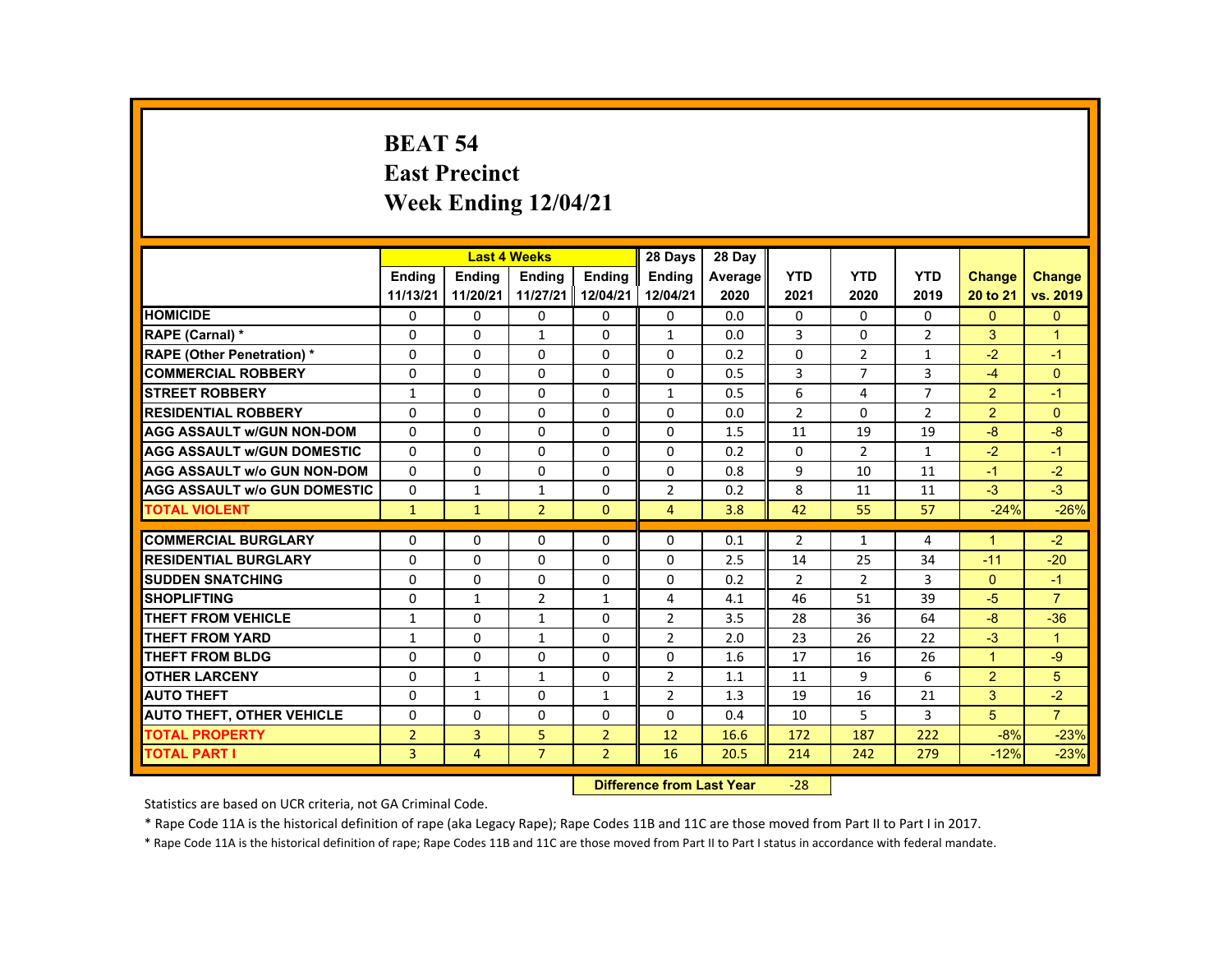# **BEAT 55 East Precinct Week Ending 12/04/21**

|                                     |                |                | <b>Last 4 Weeks</b> |               | 28 Days       | 28 Day  |                |                |                |                      |                |
|-------------------------------------|----------------|----------------|---------------------|---------------|---------------|---------|----------------|----------------|----------------|----------------------|----------------|
|                                     | <b>Endina</b>  | <b>Endina</b>  | <b>Endina</b>       | <b>Endina</b> | <b>Endina</b> | Average | <b>YTD</b>     | <b>YTD</b>     | <b>YTD</b>     | Change               | <b>Change</b>  |
|                                     | 11/13/21       | 11/20/21       | 11/27/21            | 12/04/21      | 12/04/21      | 2020    | 2021           | 2020           | 2019           | 20 to 21             | vs. 2019       |
| <b>HOMICIDE</b>                     | 0              | 0              | 0                   | 0             | 0             | 0.2     | $\mathbf{1}$   | 2              | 0              | $-1$                 | 1              |
| RAPE (Carnal) *                     | $\Omega$       | $\Omega$       | $\Omega$            | $\Omega$      | $\Omega$      | 0.0     | $\Omega$       | $\Omega$       | 4              | $\Omega$             | $-4$           |
| <b>RAPE (Other Penetration)*</b>    | $\Omega$       | $\Omega$       | $\Omega$            | $\Omega$      | $\Omega$      | 0.0     | $\Omega$       | $\mathbf{1}$   | $\Omega$       | $-1$                 | $\Omega$       |
| <b>COMMERCIAL ROBBERY</b>           | 0              | $\mathbf{0}$   | 0                   | 0             | 0             | 0.2     | 3              | 2              | 0              | $\mathbf{1}$         | 3              |
| <b>STREET ROBBERY</b>               | $\Omega$       | $\Omega$       | $\Omega$            | $\Omega$      | $\Omega$      | 0.2     | $\Omega$       | 4              | 6              | $-4$                 | $-6$           |
| <b>RESIDENTIAL ROBBERY</b>          | $\Omega$       | $\Omega$       | $\Omega$            | $\mathbf{1}$  | $\mathbf{1}$  | 0.1     | $\overline{2}$ | $\mathbf{1}$   | $\mathbf{1}$   | $\mathbf{1}$         | $\overline{1}$ |
| <b>AGG ASSAULT w/GUN NON-DOM</b>    | $\Omega$       | $\Omega$       | $\Omega$            | $\Omega$      | $\Omega$      | 0.5     | $\overline{7}$ | 4              | 3              | 3                    | 4              |
| <b>AGG ASSAULT W/GUN DOMESTIC</b>   | $\Omega$       | $\Omega$       | $\Omega$            | $\Omega$      | $\Omega$      | 0.1     | $\mathbf{1}$   | 0              | 4              | $\blacktriangleleft$ | $-3$           |
| <b>AGG ASSAULT w/o GUN NON-DOM</b>  | $\Omega$       | $\Omega$       | $\Omega$            | $\Omega$      | $\Omega$      | 0.2     | 4              | $\overline{2}$ | 5              | $\overline{2}$       | $-1$           |
| <b>AGG ASSAULT W/o GUN DOMESTIC</b> | $\Omega$       | $\Omega$       | $\Omega$            | $\Omega$      | $\Omega$      | 0.5     | 6              | $\overline{7}$ | 4              | $-1$                 | 2              |
| <b>TOTAL VIOLENT</b>                | $\Omega$       | $\Omega$       | $\Omega$            | $\mathbf{1}$  | $\mathbf{1}$  | 2.0     | 24             | 23             | 27             | 4%                   | $-11%$         |
|                                     |                |                |                     |               |               |         |                |                |                |                      |                |
| <b>COMMERCIAL BURGLARY</b>          | $\Omega$       | $\Omega$       | $\Omega$            | $\Omega$      | $\Omega$      | 0.2     | 4              | 3              | $\overline{7}$ | $\mathbf{1}$         | $-3$           |
| <b>RESIDENTIAL BURGLARY</b>         | $\Omega$       | $\mathbf{1}$   | $\Omega$            | $\Omega$      | $\mathbf{1}$  | 0.6     | 15             | 12             | 24             | 3                    | $-9$           |
| <b>SUDDEN SNATCHING</b>             | $\Omega$       | $\mathbf{0}$   | $\Omega$            | $\mathbf{1}$  | $\mathbf{1}$  | 0.0     | $\mathbf{1}$   | $\Omega$       | 3              | $\mathbf{1}$         | $-2$           |
| <b>SHOPLIFTING</b>                  | 4              | 6              | 5                   | 10            | 25            | 9.7     | 216            | 119            | 198            | 97                   | 18             |
| THEFT FROM VEHICLE                  | $\Omega$       | $\overline{2}$ | $\Omega$            | $\mathbf{1}$  | 3             | 2.5     | 63             | 37             | 63             | 26                   | $\Omega$       |
| THEFT FROM YARD                     | $\Omega$       | $\Omega$       | $\Omega$            | $\Omega$      | $\Omega$      | 1.1     | 12             | 13             | 22             | $-1$                 | $-10$          |
| <b>THEFT FROM BLDG</b>              | $\Omega$       | $\Omega$       | $\Omega$            | $\mathbf{1}$  | $\mathbf{1}$  | 1.1     | 9              | 18             | 22             | $-9$                 | $-13$          |
| <b>OTHER LARCENY</b>                | 0              | $\mathbf{0}$   | 1                   | 0             | $\mathbf{1}$  | 0.2     | $\overline{7}$ | 6              | 4              | $\mathbf{1}$         | 3              |
| <b>AUTO THEFT</b>                   | $\Omega$       | $\Omega$       | $\Omega$            | $\mathbf{1}$  | $\mathbf{1}$  | 1.2     | 17             | 15             | 11             | $\overline{2}$       | 6              |
| <b>AUTO THEFT, OTHER VEHICLE</b>    | $\Omega$       | $\Omega$       | $\Omega$            | $\Omega$      | $\Omega$      | 0.2     | 10             | $\overline{2}$ | $\mathbf{1}$   | 8                    | 9              |
| <b>TOTAL PROPERTY</b>               | $\overline{4}$ | $\overline{9}$ | 6                   | 14            | 33            | 16.7    | 354            | 225            | 355            | 57%                  | 0%             |
| <b>TOTAL PART I</b>                 | $\overline{4}$ | $\overline{9}$ | 6                   | 15            | 34            | 18.7    | 378            | 248            | 382            | 52%                  | $-1%$          |
|                                     |                |                |                     |               |               |         |                |                |                |                      |                |

#### **Difference from Last Year**r 130

Statistics are based on UCR criteria, not GA Criminal Code.

\* Rape Code 11A is the historical definition of rape (aka Legacy Rape); Rape Codes 11B and 11C are those moved from Part II to Part I in 2017.